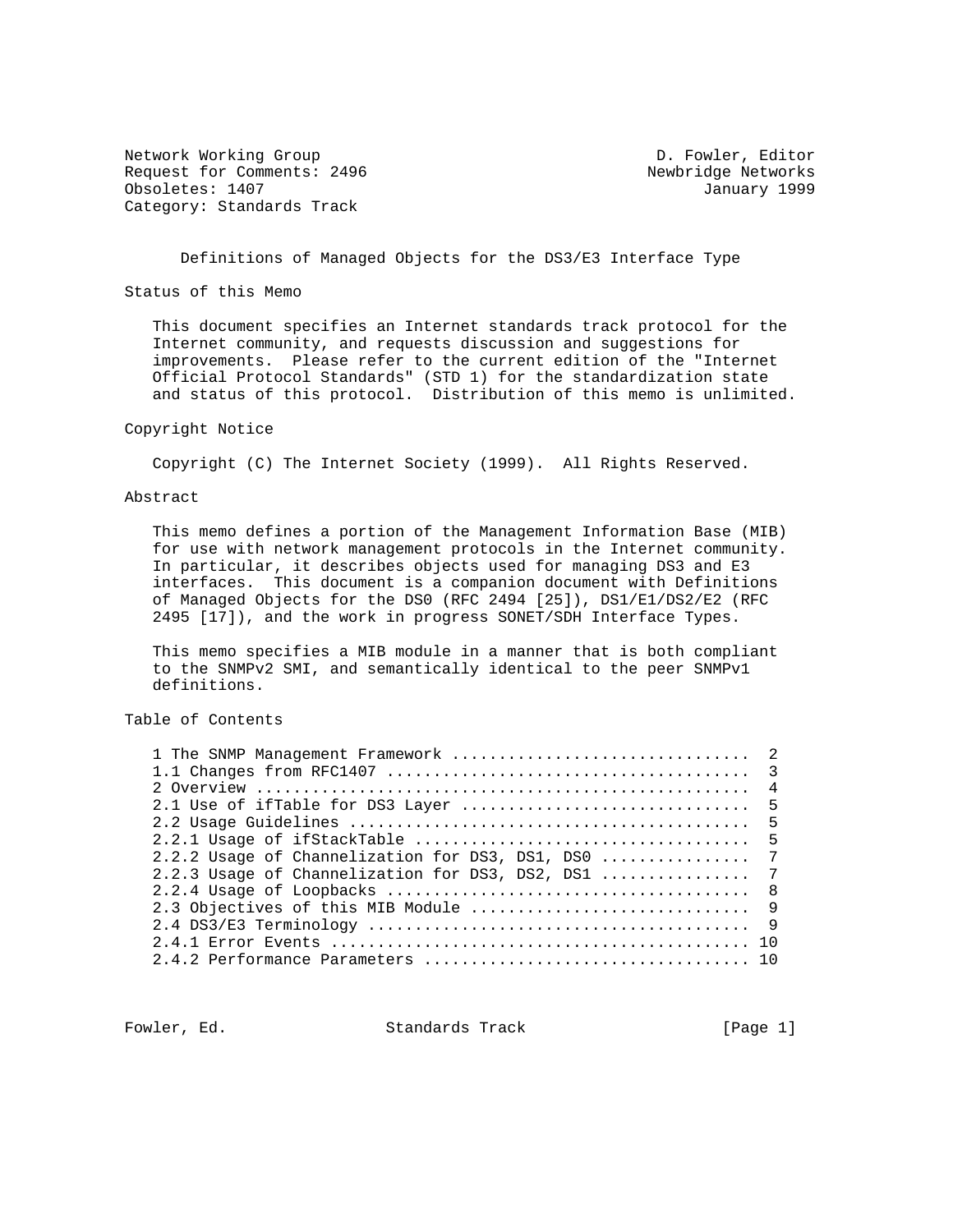| $3.1.1$ The DS3/E3 Configuration Table  16                    |  |
|---------------------------------------------------------------|--|
|                                                               |  |
|                                                               |  |
|                                                               |  |
|                                                               |  |
| 3.2.1 The DS3 Far End Configuration  35                       |  |
|                                                               |  |
| 3.2.3 The DS3 Far End Interval Table  39                      |  |
|                                                               |  |
| 3.3 The DS3/E3 Fractional Table  43                           |  |
|                                                               |  |
|                                                               |  |
| 4 Appendix A - Use of dsx3IfIndex and dsx3LineIndex  51       |  |
| 5 Appendix B - The delay approach to Unavialable Seconds.  54 |  |
|                                                               |  |
|                                                               |  |
|                                                               |  |
| 9                                                             |  |
|                                                               |  |
|                                                               |  |

1. The SNMP Management Framework

 The SNMP Management Framework presently consists of five major components:

- o An overall architecture, described in RFC 2271 [1].
- o Mechanisms for describing and naming objects and events for the purpose of management. The first version of this Structure of Management Information (SMI) is called SMIv1 and described in STD 16, RFC 1155 [2], STD 16, RFC 1212 [3] and RFC 1215 [4]. The second version, called SMIv2, is described in RFC 1902 [5], RFC 1903 [6] and RFC 1904 [7].
- o Message protocols for transferring management information. The first version of the SNMP message protocol is called SNMPv1 and described in STD 15, RFC 1157 [8]. A second version of the SNMP message protocol, which is not an Internet standards track protocol, is called SNMPv2c and described in RFC 1901 [9] and RFC 1906 [10]. The third version of the message protocol is called SNMPv3 and described in RFC 1906 [10], RFC 2272 [11] and RFC 2274 [12].

Fowler, Ed. Standards Track [Page 2]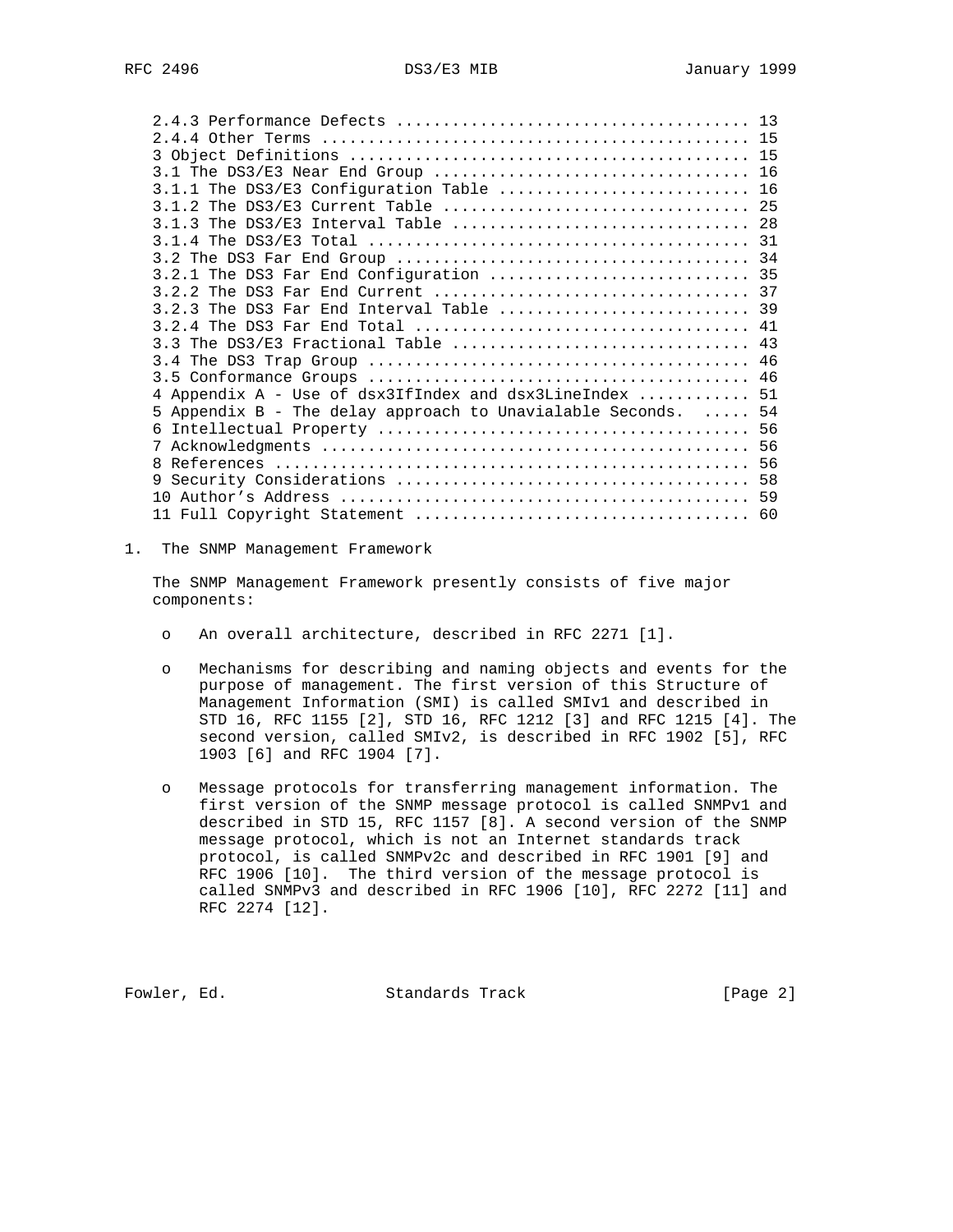- o Protocol operations for accessing management information. The first set of protocol operations and associated PDU formats is described in STD 15, RFC 1157 [8]. A second set of protocol operations and associated PDU formats is described in RFC 1905 [13].
- o A set of fundamental applications described in RFC 2273 [14] and the view-based access control mechanism described in RFC 2275 [15]. Managed objects are accessed via a virtual information store, termed the Management Information Base or MIB. Objects in the MIB are defined using the mechanisms defined in the SMI. This memo specifies a MIB module that is compliant to the SMIv2. A MIB conforming to the SMIv1 can be produced through the appropriate translations. The resulting translated MIB must be semantically equivalent, except where objects or events are omitted because no translation is possible (use of Counter64).

 Some machine readable information in SMIv2 will be converted into textual descriptions in SMIv1 during the translation process. However, this loss of machine readable information is not considered to change the semantics of the MIB.

1.1. Changes from RFC1407

 This MIB obsoletes RFC1407. The changes from RFC1407 are the following:

- (1) The Fractional Table has been deprecated
- (2) This document uses SMIv2
- (3) Values are given for ifTable and ifXTable
- (4) Example usage of ifStackTable is included
- (5) dsx3IfIndex has been deprecated
- (6) The definition of valid intervals has been clarified for the case where the agent proxied for other devices. In particular, the treatment of missing intervals has been clarified.
- (7) An inward loopback has been added.
- (8) Additional lineStatus bits have been added for Near End in Unavailable Signal State, Carrier Equipment Out of Service, DS@ Payload AIS, and DS@ Performance Threshold

Fowler, Ed. Standards Track [Page 3]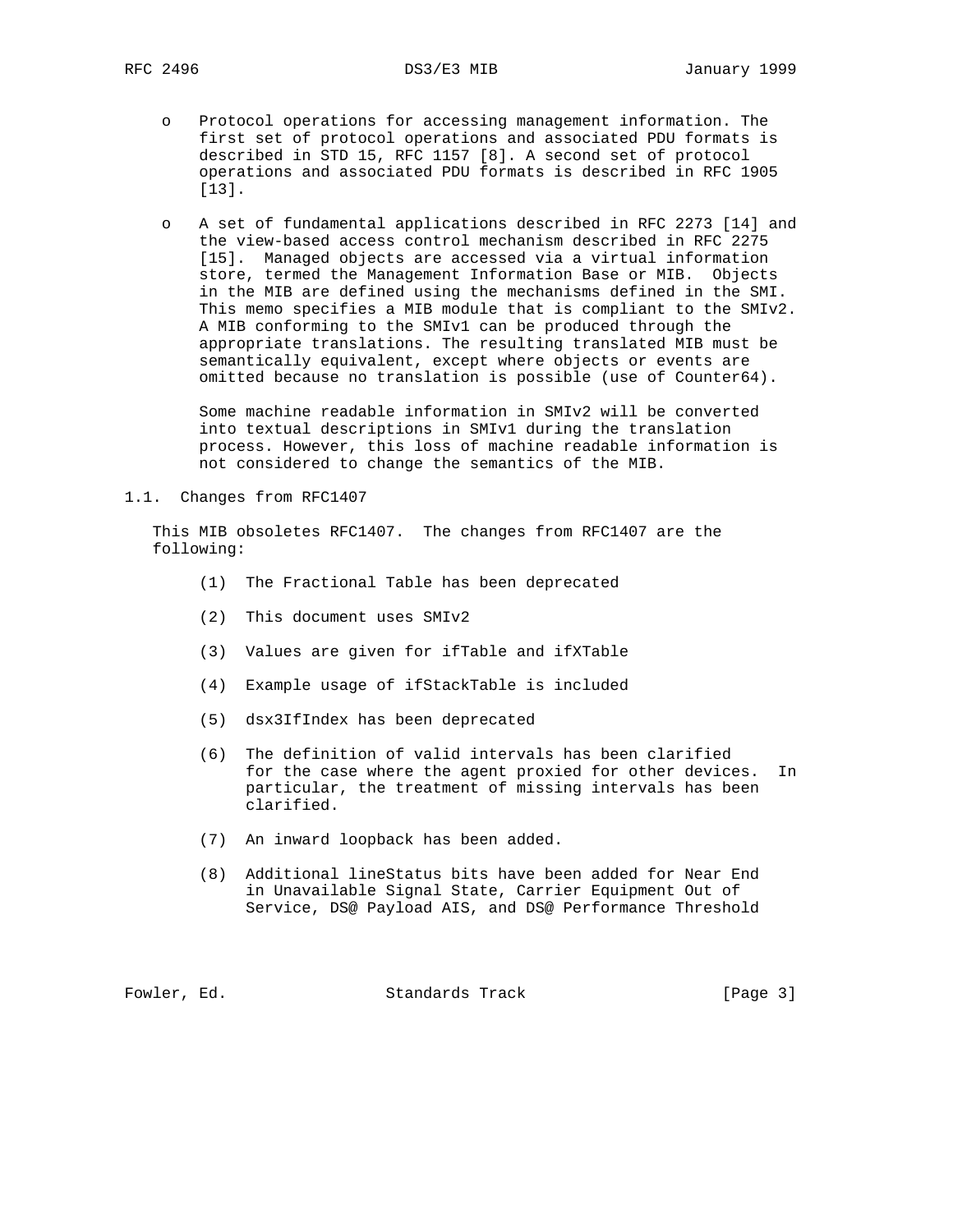- (9) A read-write line Length object has been added.
- (10) Added a lineStatus last change, trap and enabler.
- (11) Textual Conventions for statistics objects have been used.
- (12) A new object, dsx3LoopbackStatus, has been introduced to reflect the loopbacks established on a DS3/E3 interface and the source to the requests. dsx3LoopbackConfig continues to be the desired loopback state while dsx3LoopbackStatus reflects the actual state.
- (13) A dual loopback has been added to allow the setting of an inward loopback and a line loopback at the same time.
- (14) An object has been added to indicated whether or not this is a channelized DS3/E3.
- (15) A new object has been added to indicate which DS1 is to set for remote loopback.

#### 2. Overview

 These objects are used when the particular media being used to realize an interface is a DS3/E3 interface. At present, this applies to these values of the ifType variable in the Internet-standard MIB:

ds3 (30)

 The DS3 definitions contained herein are based on the DS3 specifications in ANSI T1.102-1987, ANSI T1.107-1988, ANSI T1.107a- 1990, and ANSI T1.404-1989 [8,9,9a,10]. The E3 definitions contained herein are based on the E3 specifications in CCITT G.751 [12].

Fowler, Ed. Standards Track [Page 4]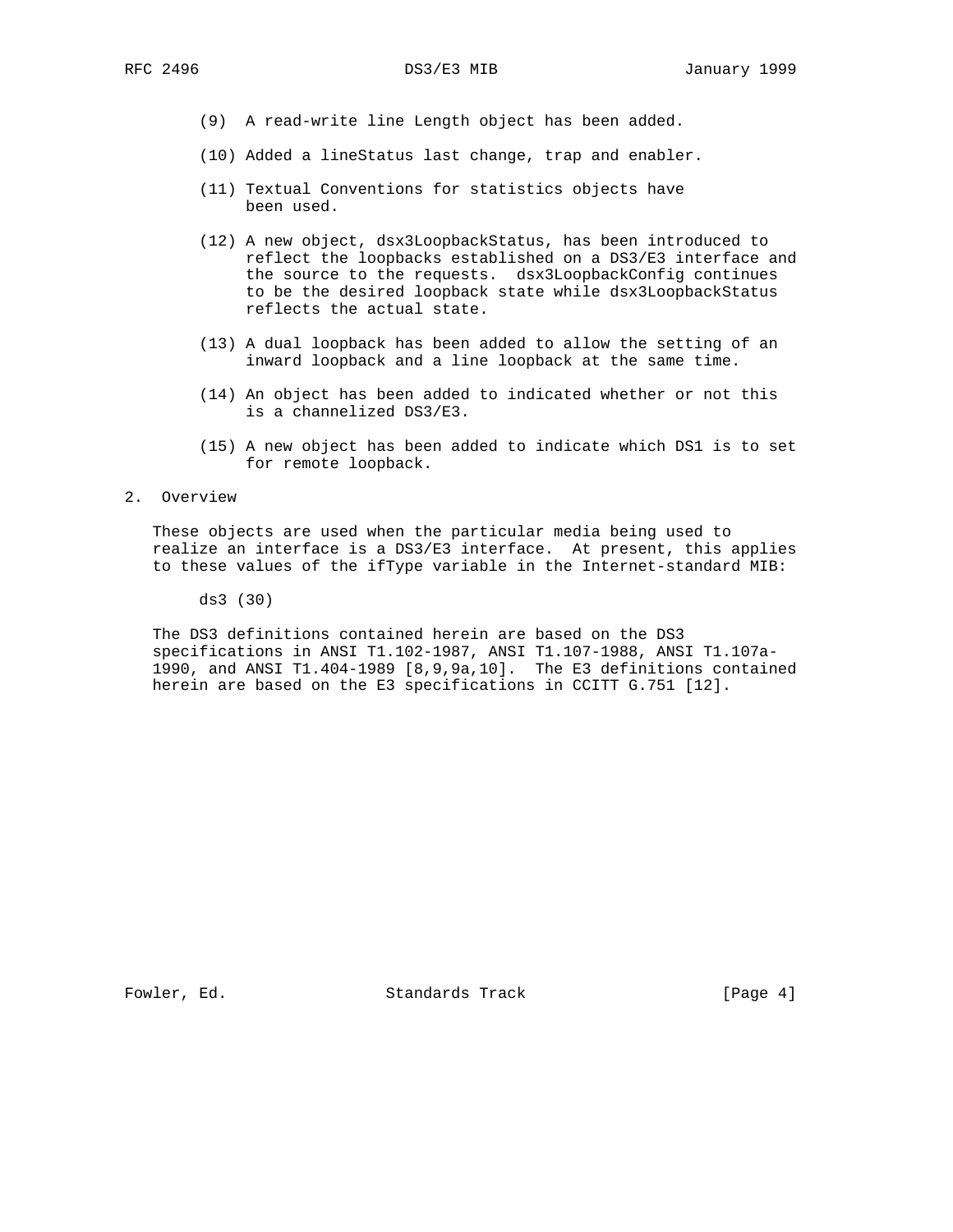2.1. Use of ifTable for DS3 Layer

Only the ifGeneralGroup needs to be supported.

 ifTable Object Use for DS3 Layer ====================================================================== ifIndex Interface index. ifDescr See interfaces MIB [5] ifType ds3(30) ifSpeed Speed of line rate DS3 - 44736000 E3 - 34368000 ifPhysAddress The value of the Circuit Identifier. If no Circuit Identifier has been assigned this object should have an octet string with zero length. ifAdminStatus See interfaces MIB [5] ifOperStatus See interfaces MIB [5] ifLastChange See interfaces MIB [5] ifName See interfaces MIB [5] ifLinkUpDownTrapEnable Set to enabled(1). ifHighSpeed Speed of line in Mega-bits per second (either 45 or 34) ifConnectorPresent Set to true(1) normally, except for cases such as DS3/E3 over AAL1/ATM where false(2) is appropriate

## 2.2. Usage Guidelines

2.2.1. Usage of ifStackTable

The assignment of the index values could for example be:

|  | ifIndex Description |  |
|--|---------------------|--|
|  | Ethernet            |  |
|  | Line#A Router       |  |
|  | Line#B Router       |  |

Fowler, Ed. Standards Track [Page 5]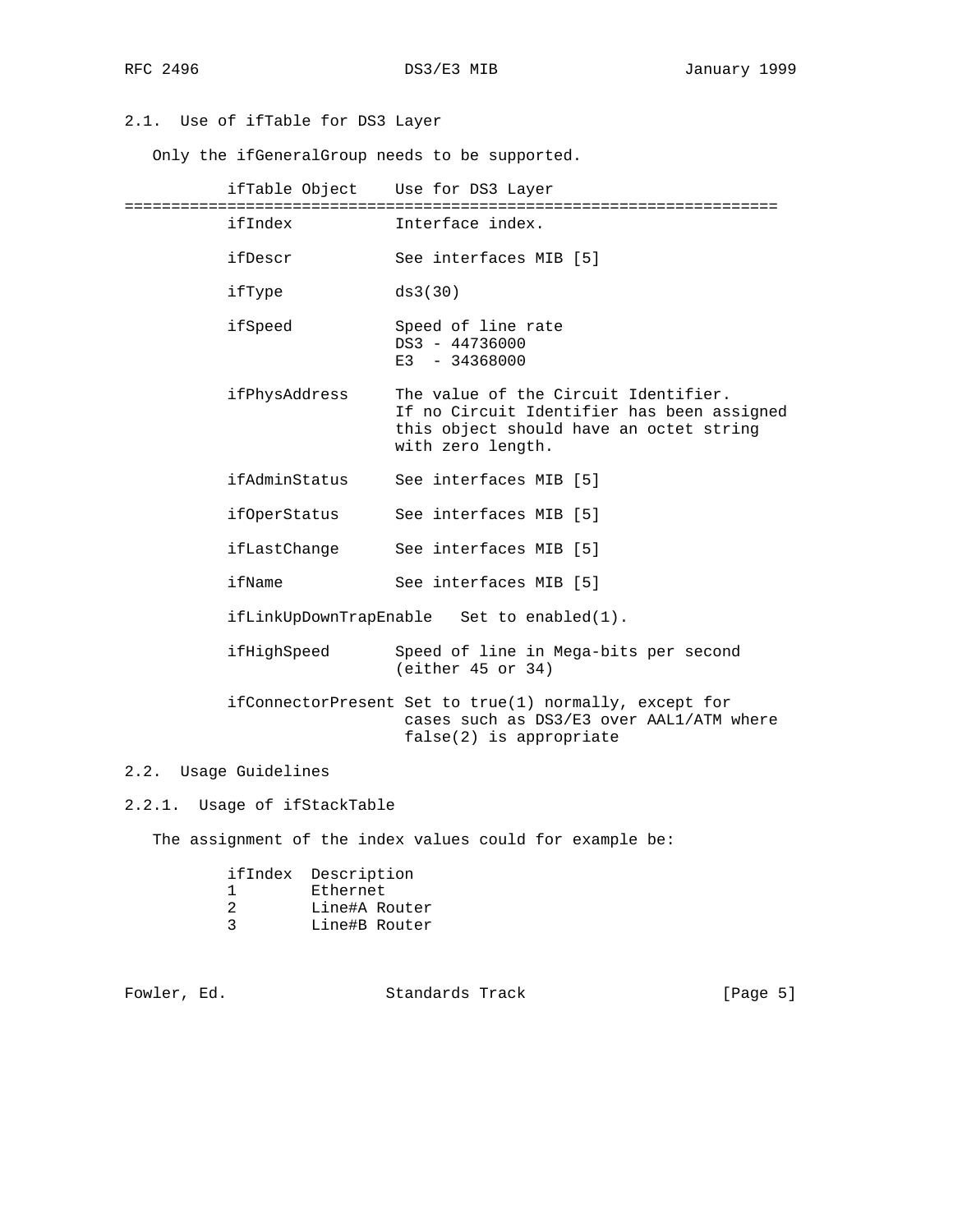| Line#C Router      |
|--------------------|
| Line#D Router      |
| Line#A CSU Router  |
| Line#B CSU Router  |
| Line#C CSU Router  |
| Line#D CSU Router  |
| Line#A CSU Network |
| Line#B CSU Network |
| Line#C CSU Network |
| Line#D CSU Network |
|                    |

 The ifStackTable is then used to show the relationships between the various DS3 interfaces.

## ifStackTable Entries

| HigherLayer LowerLayer |     |
|------------------------|-----|
| 2                      | 6   |
| 3                      |     |
|                        | Χ   |
| 5                      |     |
| б                      | 10  |
|                        | 11  |
| Я                      | 12  |
|                        | 1 ว |
|                        |     |

 If the CSU shelf is managed by itself by a local SNMP Agent, the situation would be identical, except the Ethernet and the 4 router interfaces are deleted. Interfaces would also be numbered from 1 to 8.

|               | ifIndex Description |  |                    |
|---------------|---------------------|--|--------------------|
| 1             | Line#A CSU Router   |  |                    |
| $\mathcal{L}$ | Line#B CSU Router   |  |                    |
| 3             | Line#C CSU Router   |  |                    |
| 4             | Line#D CSU Router   |  |                    |
| 5             |                     |  | Line#A CSU Network |
| 6             |                     |  | Line#B CSU Network |
| 7             |                     |  | Line#C CSU Network |
| ጸ             |                     |  | Line#D CSU Network |
|               |                     |  |                    |

ifStackTable Entries

| HigherLayer | LowerLayer |
|-------------|------------|
|             |            |
|             |            |
|             |            |
|             |            |

Fowler, Ed. Standards Track [Page 6]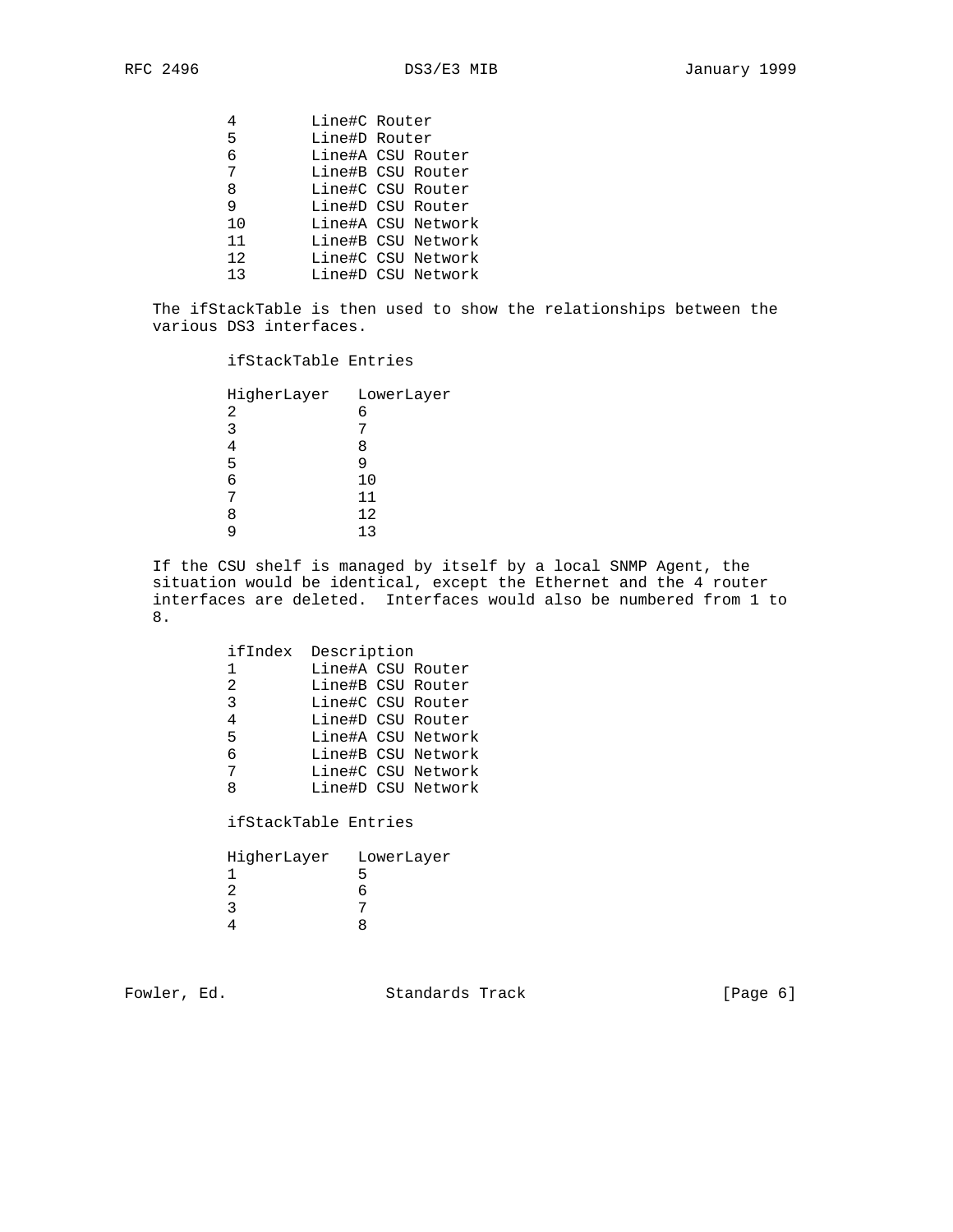2.2.2. Usage of Channelization for DS3, DS1, DS0

 An example is given here to explain the channelization objects in the DS3, DS1, and DS0 MIBs to help the implementor use the objects correctly. Treatment of E3 and E1 would be similar, with the number of DS0s being different depending on the framing of the E1.

 Assume that a DS3 (with ifIndex 1) is Channelized into DS1s (without DS2s). The object dsx3Channelization is set to enabledDs1. When this object is set to enabledDS1, 28 ifEntries of type DS1 will be created by the agent. If dsx3Channelization is set to disabled, then the DS1s are destroyed.

 Assume the entries in the ifTable for the DS1s are created in channel order and the ifIndex values are 2 through 29. In the DS1 MIB, there will be an entry in the dsx1ChanMappingTable for each ds1. The entries will be as follows:

dsx1ChanMappingTable Entries

|  | ifIndex dsx1Ds1ChannelNumber dsx1ChanMappedIfIndex |  |
|--|----------------------------------------------------|--|
|  |                                                    |  |
|  |                                                    |  |

 In addition, the DS1s are channelized into DS0s. The object dsx1Channelization is set to enabledDS0 for each DS1. There will be 24 DS0s in the ifTable for each DS1. Assume the entries in the ifTable are created in channel order and the ifIndex values for the DS0s in the first DS1 are 30 through 53. In the DS0 MIB, there will be an entry in the dsx0ChanMappingTable for each DS0. The entries will be as follows:

dsx0ChanMappingTable Entries

|  | ifIndex dsx0Ds0ChannelNumber dsx0ChanMappedIfIndex |    |
|--|----------------------------------------------------|----|
|  |                                                    |    |
|  |                                                    |    |
|  |                                                    |    |
|  |                                                    | 53 |

2.2.3. Usage of Channelization for DS3, DS2, DS1

 An example is given here to explain the channelization objects in the DS3 and DS1 MIBs to help the implementor use the objects correctly.

Fowler, Ed. Standards Track [Page 7]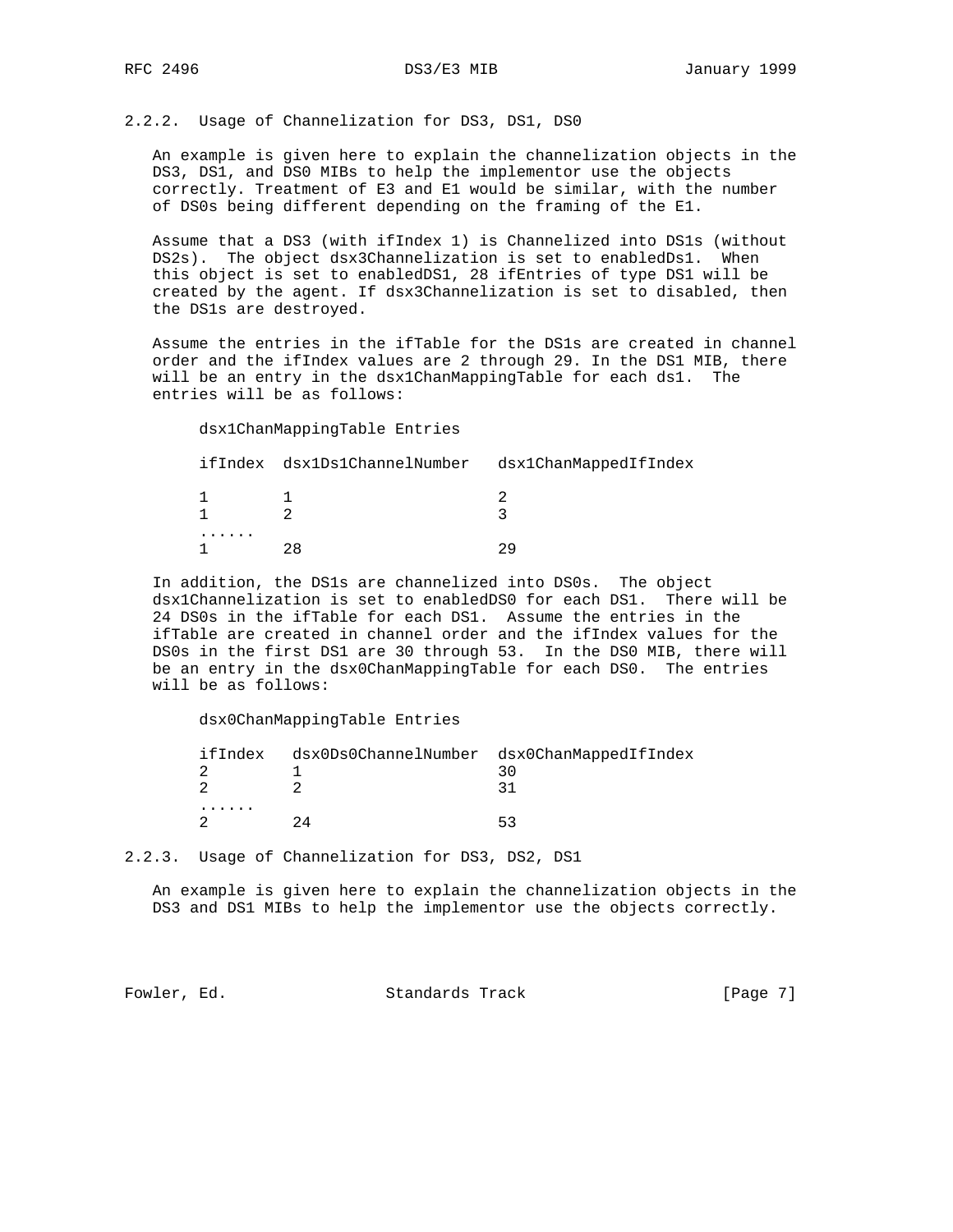Assume that a DS3 (with ifIndex 1) is Channelized into DS2s. The object dsx3Channelization is set to enabledDs2. There will be 7 DS2s (ifType of DS1) in the ifTable. Assume the entries in the ifTable for the DS2s are created in channel order and the ifIndex values are 2 through 8. In the DS1 MIB, there will be an entry in the dsx1ChanMappingTable for each DS2. The entries will be as follows:

dsx1ChanMappingTable Entries

|  | ifIndex dsx1Ds1ChannelNumber dsx1ChanMappedIfIndex |  |
|--|----------------------------------------------------|--|
|  |                                                    |  |
|  |                                                    |  |
|  |                                                    |  |
|  |                                                    |  |

 In addition, the DS2s are channelized into DS1s. The object dsx1Channelization is set to enabledDS1 for each DS2. There will be 4 DS1s in the ifTable for each DS2. Assume the entries in the ifTable are created in channel order and the ifIndex values for the DS1s in the first DS2 are 9 through 12, then 13 through 16 for the second DS2, and so on. In the DS1 MIB, there will be an entry in the dsx1ChanMappingTable for each DS1. The entries will be as follows:

## dsx1ChanMappingTable Entries

| ifIndex | dsx1Ds1ChannelNumber dsx1ChanMappedIfIndex |
|---------|--------------------------------------------|
| ⌒       |                                            |
|         | 10                                         |
|         | TΤ                                         |
|         | 12                                         |
|         | 13                                         |
|         | 14                                         |
| $\cdot$ |                                            |
|         | 36                                         |

#### 2.2.4. Usage of Loopbacks

This section discusses the behaviour of objects related to loopbacks.

 The object dsx3LoopbackConfig represents the desired state of loopbacks on this interface. Using this object a Manager can request: LineLoopback

 PayloadLoopback (if ESF framing) InwardLoopback DualLoopback (Line + Inward) NoLoopback

Fowler, Ed. Standards Track [Page 8]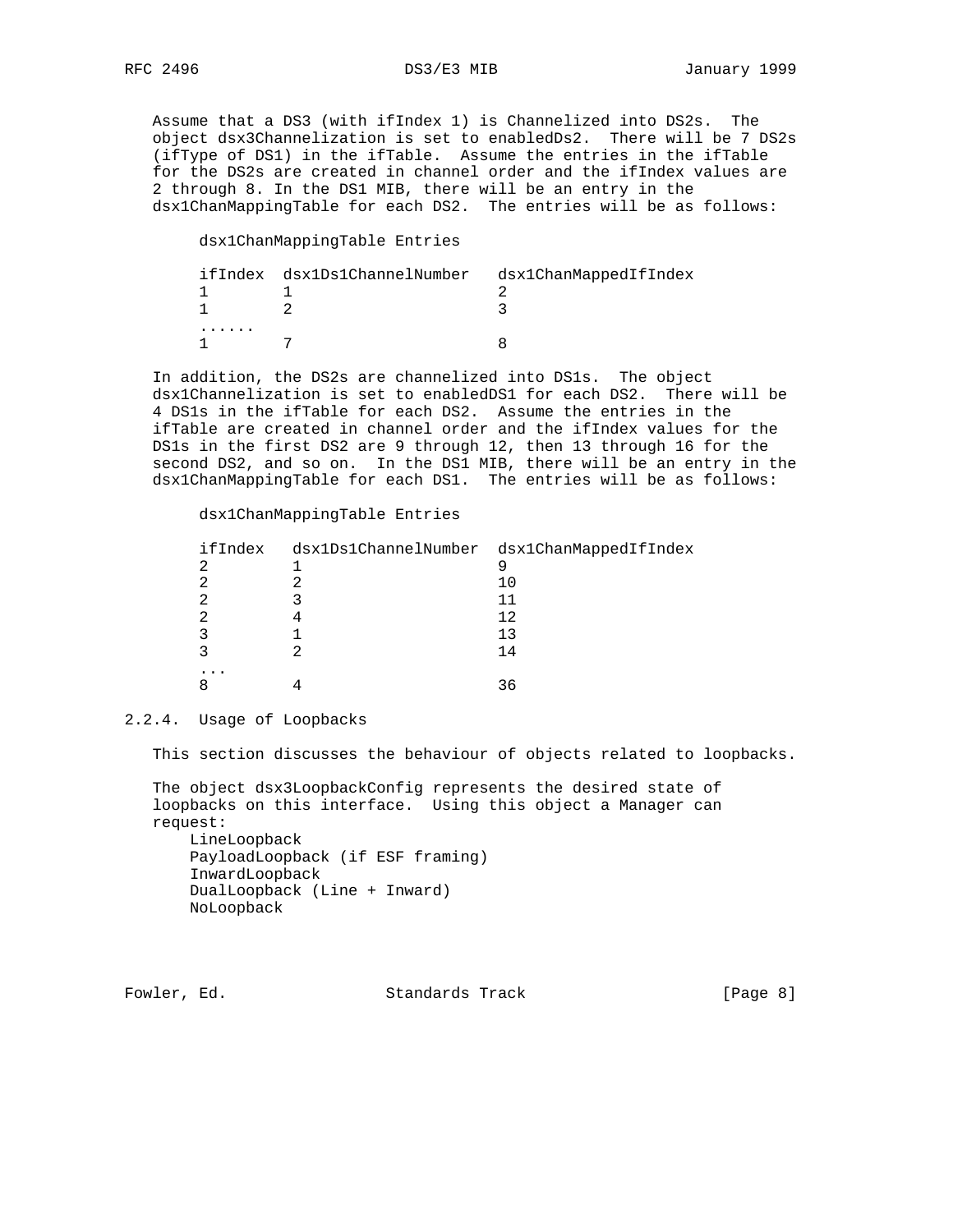The remote end can also request lookbacks either through the FDL channel if ESF or inband if D4. The loopbacks that can be request this way are: LineLoopback PayloadLoopback (if ESF framing) NoLoopback

 To model the current state of loopbacks on a DS3 interface, the object dsx3LoopbackStatus defines which loopback is currently applies to an interface. This objects, which is a bitmap, will have bits turned on which reflect the currently active loopbacks on the interface as well as the source of those loopbacks.

The following restrictions/rules apply to loopbacks:

The far end cannot undo loopbacks set by a manager.

A manager can undo loopbacks set by the far end.

 Both a line loopback and an inward loopback can be set at the same time. Only these two loopbacks can co-exist and either one may be set by the manager or the far end. A LineLoopback request from the far end is incremental to an existing Inward loopback established by a manager. When a NoLoopback is received from the far end in this case, the InwardLoopback remains in place.

2.3. Objectives of this MIB Module

 There are numerous things that could be included in a MIB for DS3/E3 signals: the management of multiplexors, CSUs, DSUs, and the like. The intent of this document is to facilitate the common management of all devices with DS3/E3 interfaces. As such, a design decision was made up front to very closely align the MIB with the set of objects that can generally be read from DS3/E3 devices that are currently deployed.

2.4. DS3/E3 Terminology

 The terminology used in this document to describe error conditions on a DS3 interface as monitored by a DS3 device are based on the late but not final draft of what became the ANSI T1.231 standard [11]. If the definition in this document does not match the definition in the ANSI T1.231 document, the implementer should follow the definition described in this document.

Fowler, Ed. Standards Track [Page 9]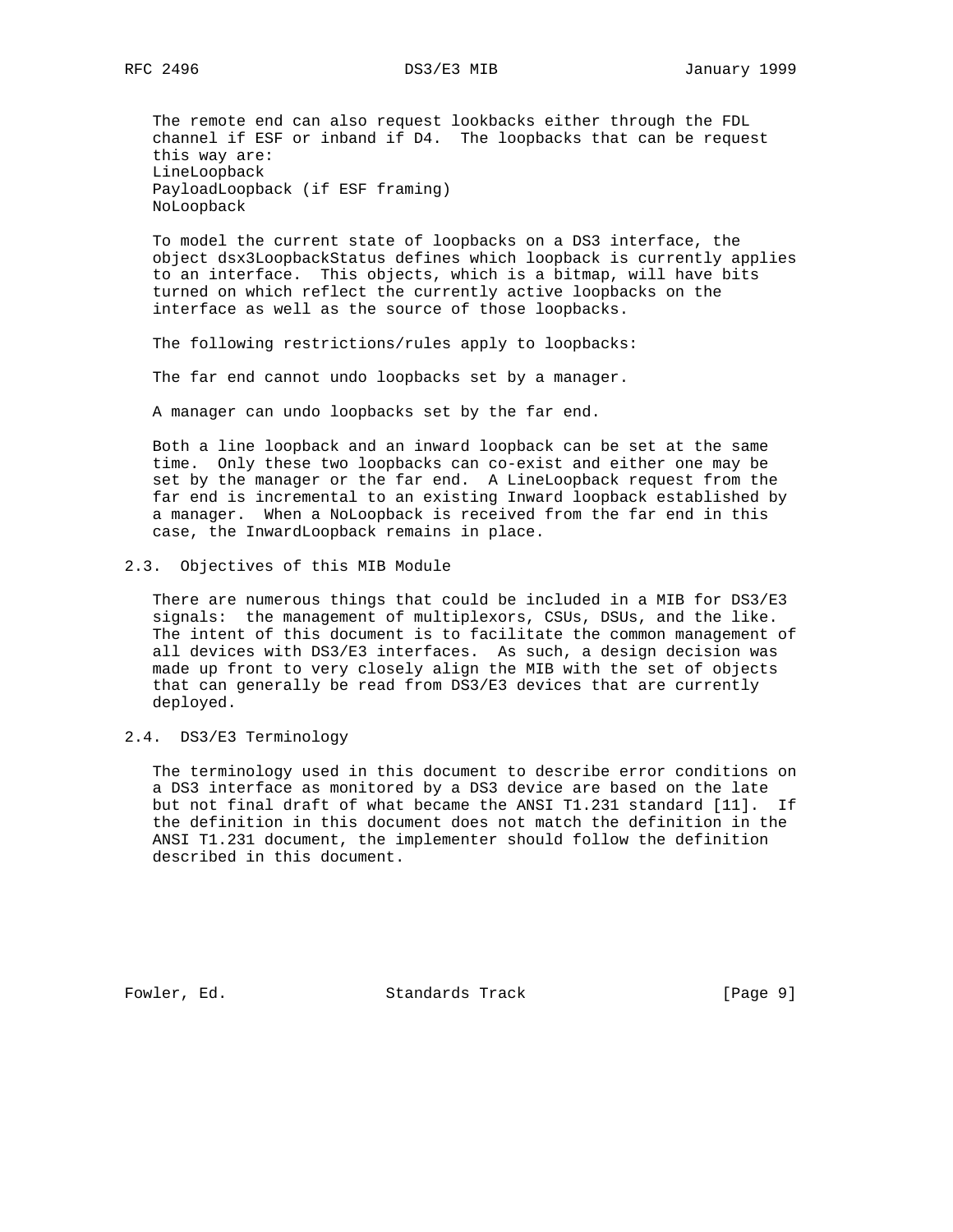# 2.4.1. Error Events

Bipolar Violation (BPV) Error Event

 A bipolar violation error event, for B3ZS(HDB3)-coded signals, is the occurrence of a pulse of the same polarity as the previous pulse without being part of the zero substitution code, B3ZS(HDB3). For B3ZS(HDB3)-coded signals, a bipolar violation error event may also include other error patterns such as: three(four) or more consecutive zeros and incorrect polarity. (See T1.231 section 7.1.1.1.1)

- Excessive Zeros (EXZ) Error Event An EXZ is the occurrence of any zero string length equal to or greater than 3 for B3ZS, or greater than 4 for HDB3. (See T1.231 section 7.1.1.1.2)
- Line Coding Violation (LCV) Error Event This parameter is a count of both BPVs and EXZs occurring over the accumulation period. An EXZ increments the LCV by one regardless of the length of the zero string. (Also known as CV-L. See T1.231 section 7.4.1.1)
- P-bit Coding Violation (PCV) Error Event For all DS3 applications, a coding violation error event is a P-bit Parity Error event. A P-bit Parity Error event is the occurrence of a received P-bit code on the DS3 M-frame that is not identical to the corresponding locally- calculated code. (See T1.231 section 7.1.1.2.1)

errors occurring in the accumulation interval. (See T1.231

- C-bit Coding Violation (CCV) Error Event For C-bit Parity and SYNTRAN DS3 applications, this is the count of coding violations reported via the C-bits. For C-bit Parity, it is a count of CP-bit parity errors occurring in the accumulation interval. For SYNTRAN, it is a count of CRC-9
- 2.4.2. Performance Parameters

section 7.1.1.2.2)

 All performance parameters are accumulated in fifteen minute intervals and up to 96 intervals (24 hours worth) are kept by an agent. Fewer than 96 intervals of data will be available if the agent has been restarted within the last 24 hours. In addition, there is a rolling 24-hour total of each performance parameter.

Fowler, Ed. Standards Track [Page 10]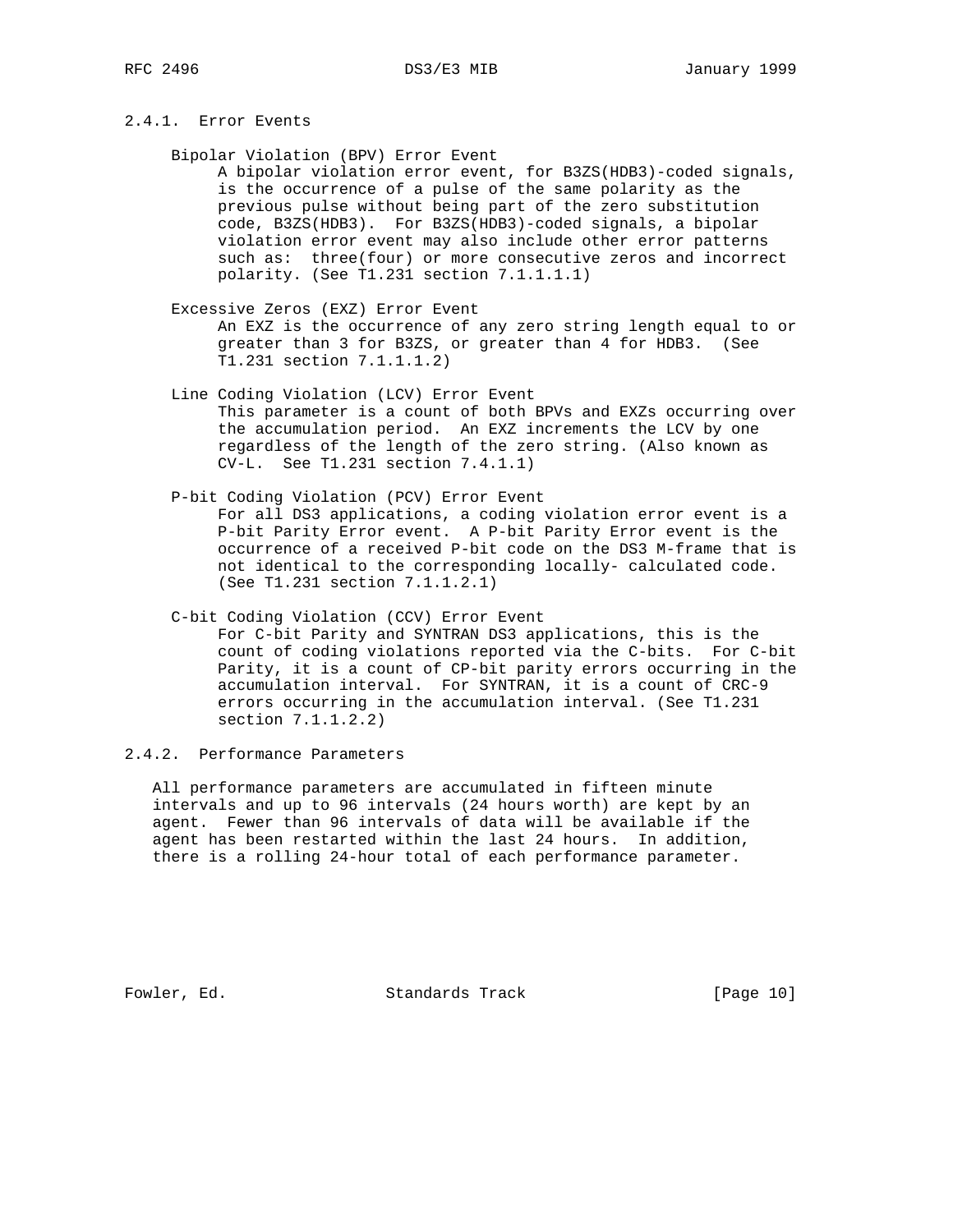There is no requirement for an agent to ensure fixed relationship between the start of a fifteen minute interval and any wall clock; however some agents may align the fifteen minute intervals with quarter hours.

 Performance parameters are of types PerfCurrentCount, PerfIntervalCount and PerfTotalCount. These textual conventions are all Gauge32, and they are used because it is possible for these objects to decrease. Objects may decrease when Unavailable Seconds occurs across a fifteen minutes interval boundary. See Unavailable Seconds discussion later in this section.

 Line Errored Seconds (LES) A Line Errored Second is a second in which one or more CV occurred OR one or more LOS defects. (Also known as ES-L. See T1.231 section 7.4.1.2)

P-bit Errored Seconds (PES)

 An PES is a second with one or more PCVs OR one or more Out of Frame defects OR a detected incoming AIS. This gauge is not incremented when UASs are counted. (Also known as ESP-P. See T1.231 section 7.4.2.2)

P-bit Severely Errored Seconds (PSES)

 A PSES is a second with 44 or more PCVs OR one or more Out of Frame defects OR a detected incoming AIS. This gauge is not incremented when UASs are counted. (Also known as SESP-P. See T1.231 section 7.4.2.5)

C-bit Errored Seconds (CES)

 An CES is a second with one or more CCVs OR one or more Out of Frame defects OR a detected incoming AIS. This count is only for the SYNTRAN and C-bit Parity DS3 applications. This gauge is not incremented when UASs are counted. (Also known as ESCP-P. See T1.231 section 7.4.2.2)

 C-bit Severely Errored Seconds (CSES) A CSES is a second with 44 or more CCVs OR one or more Out of Frame defects OR a detected incoming AIS. This count is only for the SYNTRAN and C-bit Parity DS3 applications. This gauge is not incremented when UASs are counted. (Also known as SESCP-P. See T1.231 section 7.4.2.5)

 Severely Errored Framing Seconds (SEFS) A SEFS is a second with one or more Out of Frame defects OR a detected incoming AIS. This item is not incremented during unavailable seconds. (Also known as SAS-P. See T1.231 section 7.4.2.6)

Fowler, Ed. Standards Track [Page 11]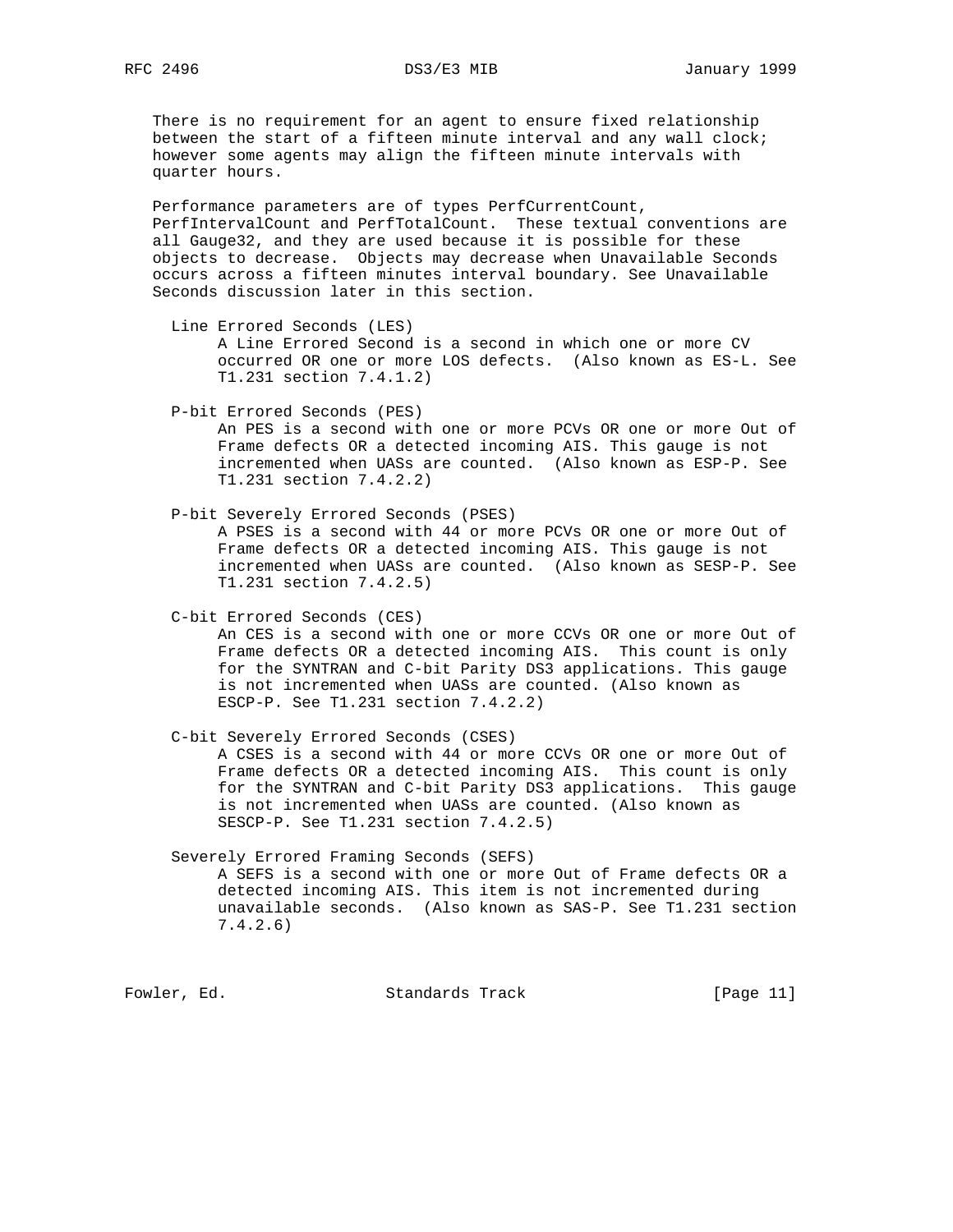## Unavailable Seconds (UAS)

 UAS are calculated by counting the number of seconds that the interface is unavailable. The DS3 interface is said to be unavailable from the onset of 10 contiguous PSESs, or the onset of the condition leading to a failure (see Failure States). If the condition leading to the failure was immediately preceded by one or more contiguous PSESs, then the DS3 interface unavailability starts from the onset of these PSESs. Once unavailable, and if no failure is present, the DS3 interface becomes available at the onset of 10 contiguous seconds with no PSESs. Once unavailable, and if a failure is present, the DS3 interface becomes available at the onset of 10 contiguous seconds with no PSESs, if the failure clearing time is less than or equal to 10 seconds. If the failure clearing time is more than 10 seconds, the DS3 interface becomes available at the onset of 10 contiguous seconds with no PSESs, or the onset period leading to the successful clearing condition, whichever occurs later. With respect to the DS3 error counts, all counters are incremented while the DS3 interface is deemed available. While the interface is deemed unavailable, the only count that is incremented is UASs.

 Note that this definition implies that the agent cannot determine until after a ten second interval has passed whether a given one-second interval belongs to available or unavailable time. If the agent chooses to update the various performance statistics in real time then it must be prepared to retroactively reduce the PES, PSES, CES, and CSES counts by 10 and increase the UAS count by 10 when it determines that available time has been entered. It must also be prepared to adjust the PCV, CCV, and SEFS count as necessary since these parameters are not accumulated during unavailable time. It must be similarly prepared to retroactively decrease the UAS count by 10 and increase the PES, CES, PCV, and CCV counts as necessary upon entering available time. A special case exists when the 10 second period leading to available or unavailable time crosses a 900 second statistics window boundary, as the foregoing description implies that the PCV, CCV, PES, CES, PSES, CSEC, SEFS, and UAS counts for the PREVIOUS interval must be adjusted. In this case successive GETs of the affected dsx3IntervalPSESs and dsx3IntervalUASs objects will return differing values if the first GET occurs during the first few seconds of the window.

Fowler, Ed. Standards Track [Page 12]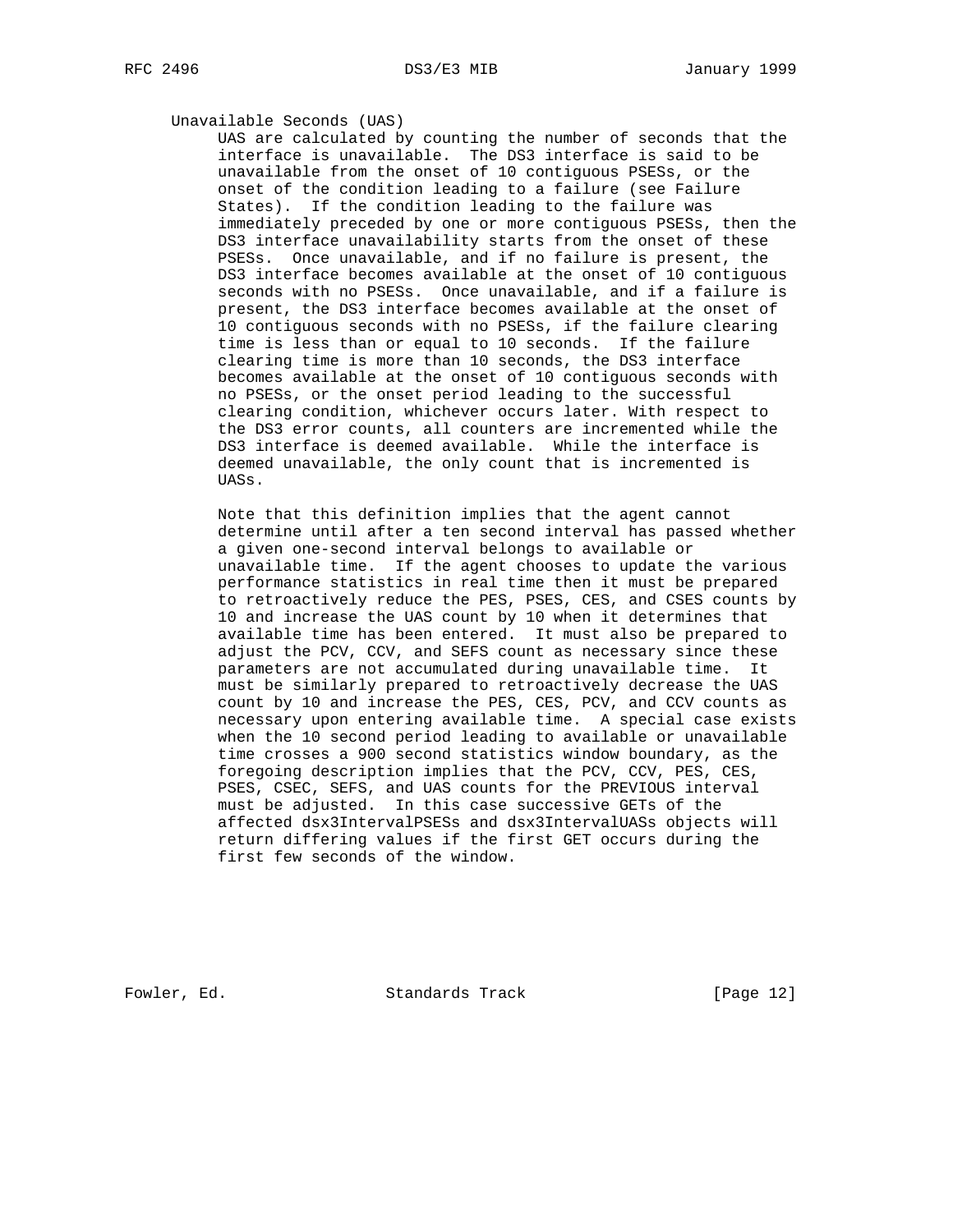The agent may instead choose to delay updates to the various statistics by 10 seconds in order to avoid retroactive adjustments to the counters. A way to do this is sketched in Appendix B.

 In any case, a linkDown trap shall be sent only after the agent has determined for certain that the unavailable state has been entered, but the time on the trap will be that of the first UAS (i.e., 10 seconds earlier). A linkUp trap shall be handled similarly.

 According to ANSI T1.231 unavailable time begins at the \_onset\_ of 10 contiguous severely errored seconds -- that is, unavailable time starts with the \_first\_ of the 10 contiguous SESs. Also, while an interface is deemed unavailable all counters for that interface are frozen except for the UAS count. It follows that an implementation which strictly complies with this standard must \_not\_ increment any counters other than the UAS count -- even temporarily -- as a result of anything that happens during those 10 seconds. Since changes in the signal state lag the data to which they apply by 10 seconds, an ANSI-compliant implementation must pass the the one-second statistics through a 10-second delay line prior to updating any counters. That can be done by performing the following steps at the end of each one second interval.

- i) Read near/far end CV counter and alarm status flags from the hardware.
- ii) Accumulate the CV counts for the preceding second and compare them to the ES and SES threshold for the layer in question. Update the signal state and shift the one-second CV counts and ES/SES flags into the 10-element delay line. Note that far-end one-second statistics are to be flagged as "absent" during any second in which there is an incoming defect at the layer in question or at any lower layer.
- iii) Update the current interval statistics using the signal state from the \_previous\_ update cycle and the one-second CV counts and ES/SES flags shifted out of the 10-element delay line.

This approach is further described in Appendix B.

2.4.3. Performance Defects

```
 Failure States:
```
 The Remote Alarm Indication (RAI) failure, in SYNTRAN applications, is declared after detecting the Yellow Alarm

Fowler, Ed. Standards Track [Page 13]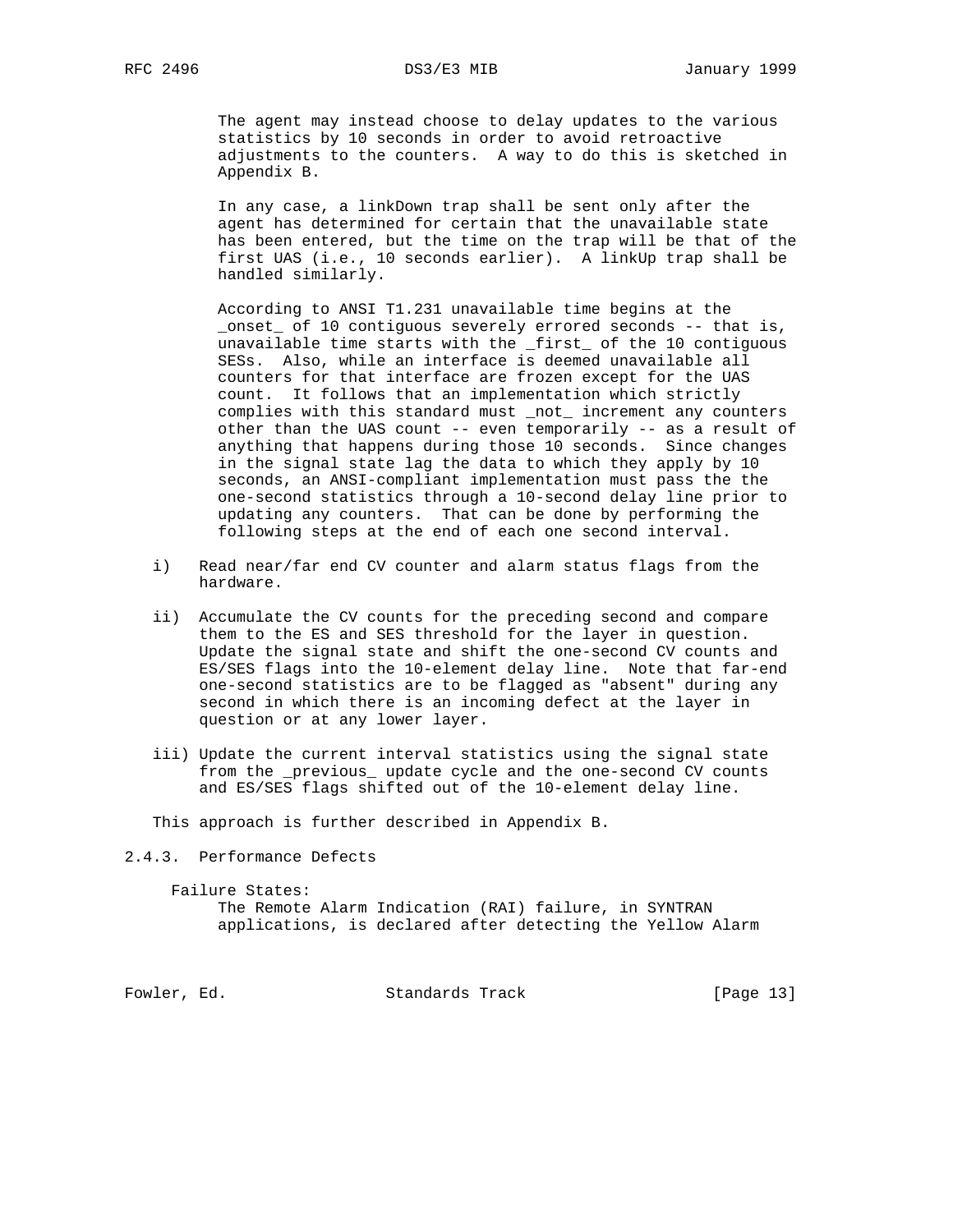Signal on the alarm channel. See ANSI T1.107a-1990 [9a]. The Remote Alarm Indication failure, in C-bit Parity DS3 applications, is declared as soon as the presence of either one or two alarm signals are detected on the Far End Alarm Channel. See [9]. The Remote Alarm Indication failure may also be declared after detecting the far-end SEF/AIS defect (aka yellow). The Remote Alarm Indication failure is cleared as soon as the presence of the any of the above alarms are removed.

 Also, the incoming failure state is declared when a defect persists for at least 2-10 seconds. The defects are the following: Loss of Signal (LOS), an Out of Frame (OOF) or an incoming Alarm Indication Signal (AIS). The Failure State is cleared when the defect is absent for less than or equal to 20 seconds.

Far End SEF/AIS defect (aka yellow)

 A Far End SEF/AIS defect is the occurrence of the two X-bits in a M-frame set to zero. The Far End SEF/AIS defect is terminated when the two X-bits in a M-frame are set to one. (Also known as SASCP-PFE. See T1.231 section 7.4.4.2.6)

Out of Frame (OOF) defect

 A DS3 OOF defect is detected when any three or more errors in sixteen or fewer consecutive F-bits occur within a DS3 M frame. An OOF defect may also be called a Severely Errored Frame (SEF) defect. An OOF defect is cleared when reframe occurs. A DS3 Loss of Frame (LOF) failure is declared when the DS3 OOF defect is consistent for 2 to 10 seconds. The DS3 OOF defect ends when reframe occurs. The DS3 LOF failure is cleared when the DS3 OOF defect is absent for 10 to 20 seconds. (See T1.231 section 7.1.2.2.1)

 An E3 OOF defect is detected when four consecutive frame alignment signals have been incorrectly received in there predicted positions in an E3 signal. E3 frame alignment occurs when the presence of three consecutive frame alignment signals have been detected.

Loss of Signal (LOS) defect

 The DS3 LOS defect is declared upon observing 175 +/- 75 contiguous pulse positions with no pulses of either positive or negative polarity. The DS3 LOS defect is terminated upon observing an average pulse density of at least 33% over a period of 175 +/- 75 contiguous pulse positions starting with the receipt of a pulse. (See T1.231 section 7.1.2.1.1)

Fowler, Ed. Standards Track [Page 14]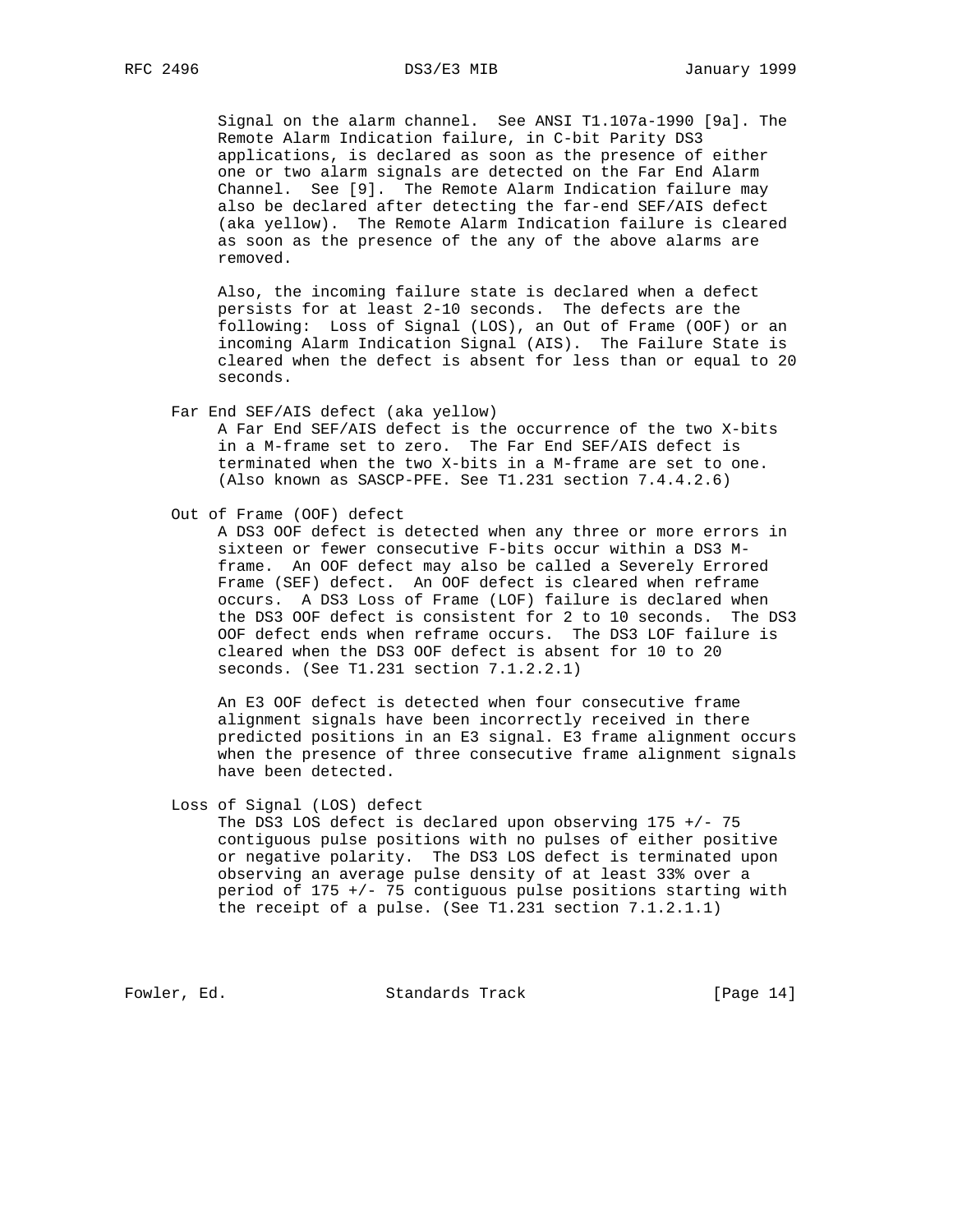### Alarm Indication Signal (AIS) defect

 The DS3 AIS is framed with "stuck stuffing." This implies that it has a valid M-subframe alignments bits, M-frame alignment bits, and P bits. The information bits are set to a 1010... sequence, starting with a one (1) after each M subframe alignment bit, M-frame alignment bit, X bit, P bit, and C bit. The C bits are all set to zero giving what is called "stuck stuffing." The X bits are set to one. The DS3 AIS defect is declared after DS3 AIS is present in contiguous M-frames for a time equal to or greater than T, where 0.2 ms <= T <= 100 ms. The DS3 AIS defect is terminated after AIS is absent in contiguous M-frames for a time equal to or greater than T. (See T1.231 section 7.1.2.2.3)

 The E3 binary content of the AIS is nominally a continuous stream of ones. AIS detection and the application of consequent actions, should be completed within a time limit of 1 ms.

### 2.4.4. Other Terms

#### Circuit Identifier

 This is a character string specified by the circuit vendor, and is useful when communicating with the vendor during the troubleshooting process.

#### Proxy

 In this document, the word proxy is meant to indicate an application which receives SNMP messages and replies to them on behalf of the devices which implement the actual DS3/E3 interfaces. The proxy may have already collected the information about the DS3/E3 interfaces into its local database and may not necessarily forward the requests to the actual DS3/E3 interface. It is expected in such an application that there are periods of time where the proxy is not communicating with the DS3/E3 interfaces. In these instances the proxy will not necessarily have up-to-date configuration information and will most likely have missed the collection of some statistics data. Missed statistics data collection will result in invalid data in the interval table.

### 3. Object Definitions

DS3-MIB DEFINITIONS ::= BEGIN

IMPORTS

 MODULE-IDENTITY, OBJECT-TYPE, NOTIFICATION-TYPE, transmission FROM SNMPv2-SMI

Fowler, Ed. Standards Track [Page 15]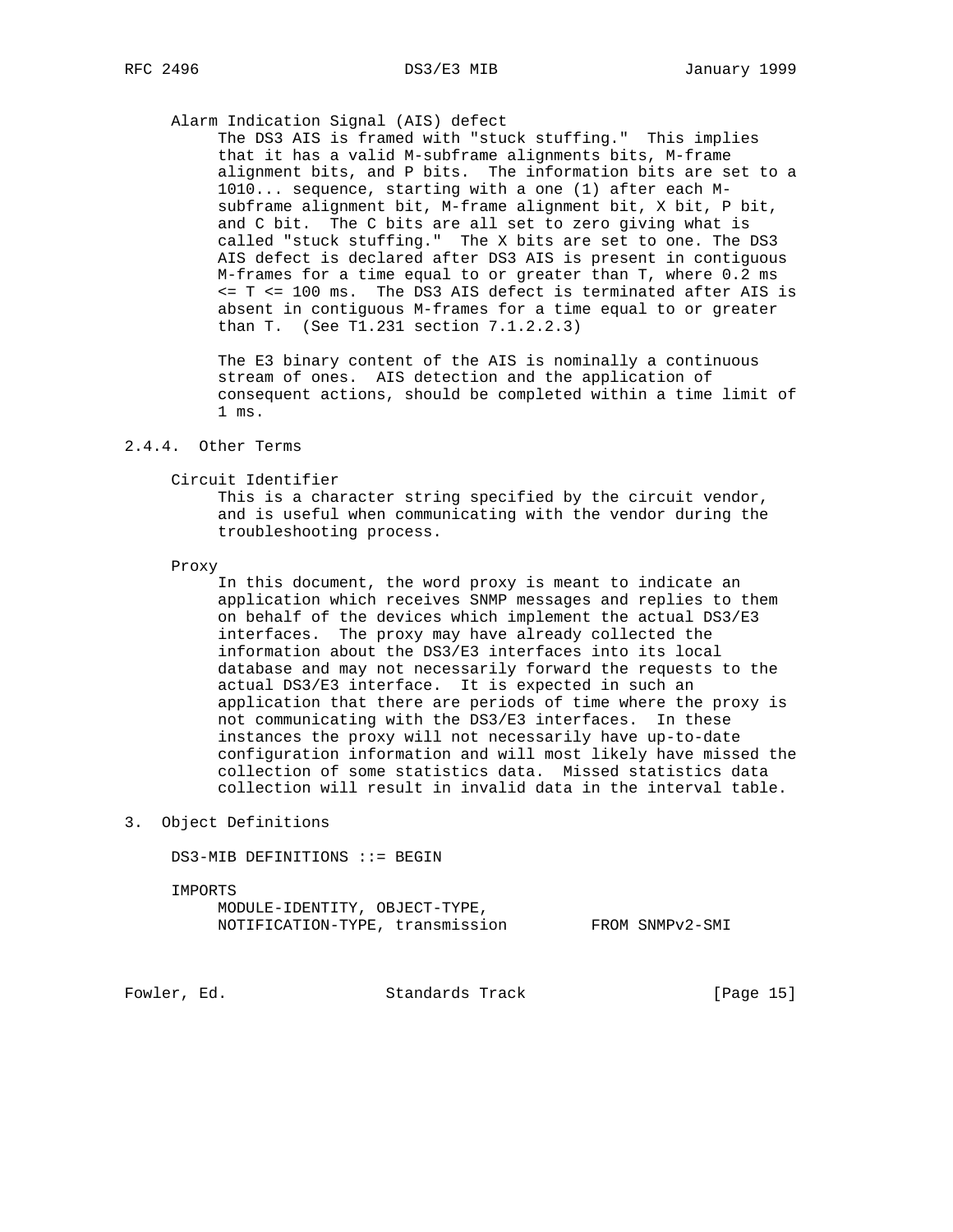DisplayString, TimeStamp, TruthValue FROM SNMPv2-TC MODULE-COMPLIANCE, OBJECT-GROUP, NOTIFICATION-GROUP FROM SNMPv2-CONF InterfaceIndex FROM IF-MIB PerfCurrentCount, PerfIntervalCount, PerfTotalCount FROM PerfHist-TC-MIB; ds3 MODULE-IDENTITY LAST-UPDATED "9808012130Z" ORGANIZATION "IETF Trunk MIB Working Group" CONTACT-INFO David Fowler Postal: Newbridge Networks Corporation 600 March Road Kanata, Ontario, Canada K2K 2E6 Tel: +1 613 591 3600 Fax: +1 613 599 3667 E-mail: davef@newbridge.com" DESCRIPTION "The is the MIB module that describes DS3 and E3 interfaces objects."  $::=$  { transmission 30 } -- The DS3/E3 Near End Group -- The DS3/E3 Near End Group consists of four tables: -- DS3/E3 Configuration -- DS3/E3 Current -- DS3/E3 Interval -- DS3/E3 Total -- the DS3/E3 Configuration Table dsx3ConfigTable OBJECT-TYPE SYNTAX SEQUENCE OF Dsx3ConfigEntry MAX-ACCESS not-accessible STATUS current DESCRIPTION "The DS3/E3 Configuration table."  $::= \{ ds3 5 \}$  dsx3ConfigEntry OBJECT-TYPE SYNTAX Dsx3ConfigEntry

Fowler, Ed. Standards Track [Page 16]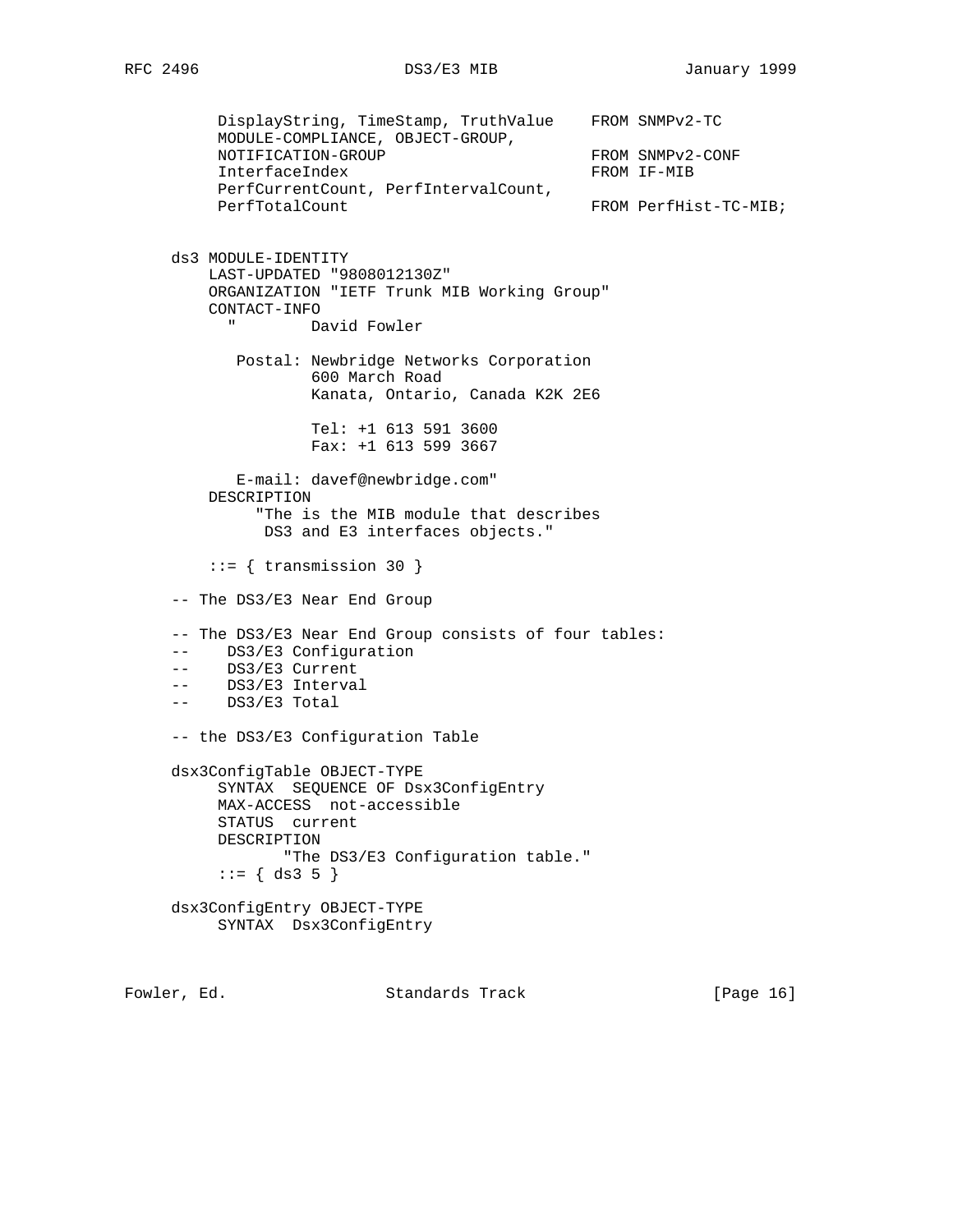MAX-ACCESS not-accessible STATUS current DESCRIPTION "An entry in the DS3/E3 Configuration table." INDEX { dsx3LineIndex }  $::= \{ dsx3ConfigTable 1 \}$  Dsx3ConfigEntry ::= SEQUENCE { dsx3LineIndex InterfaceIndex, dsx3IfIndex InterfaceIndex, dsx3TimeElapsed in the interest of  $\sim$  INTEGER, dsx3ValidIntervals in the INTEGER, dsx3LineType INTEGER, dsx3LineCoding intervals and  $\Delta$  intervals  $\Delta$  intervals  $\Delta$ dsx3SendCode in the INTEGER, dsx3CircuitIdentifier DisplayString, dsx3LoopbackConfig INTEGER, dsx3LineStatus in the INTEGER, dsx3TransmitClockSource TNTEGER, dsx3InvalidIntervals in the INTEGER, dsx3LineLength intervalue intervalue intervalue intervalue intervalue intervalue intervalue in the intervalue i dsx3LineStatusLastChange TimeStamp, dsx3LineStatusChangeTrapEnable INTEGER, dsx3LoopbackStatus in the INTEGER, dsx3Channelization in the INTEGER, dsx3Ds1ForRemoteLoop INTEGER } dsx3LineIndex OBJECT-TYPE SYNTAX InterfaceIndex MAX-ACCESS read-only STATUS current DESCRIPTION "This object should be made equal to ifIndex. The next paragraph describes its previous usage. Making the object equal to ifIndex allows propoer use of ifStackTable. Previously, this object was the identifier of a DS3/E3 Interface on a managed device. If there is an ifEntry that is directly associated with this and only this DS3/E3 interface, it should have the same value as ifIndex. Otherwise, number the dsx3LineIndices with an unique identifier following the rules of choosing a number that is greater than ifNumber and numbering the inside interfaces (e.g., equipment side) with even Fowler, Ed. Standards Track [Page 17]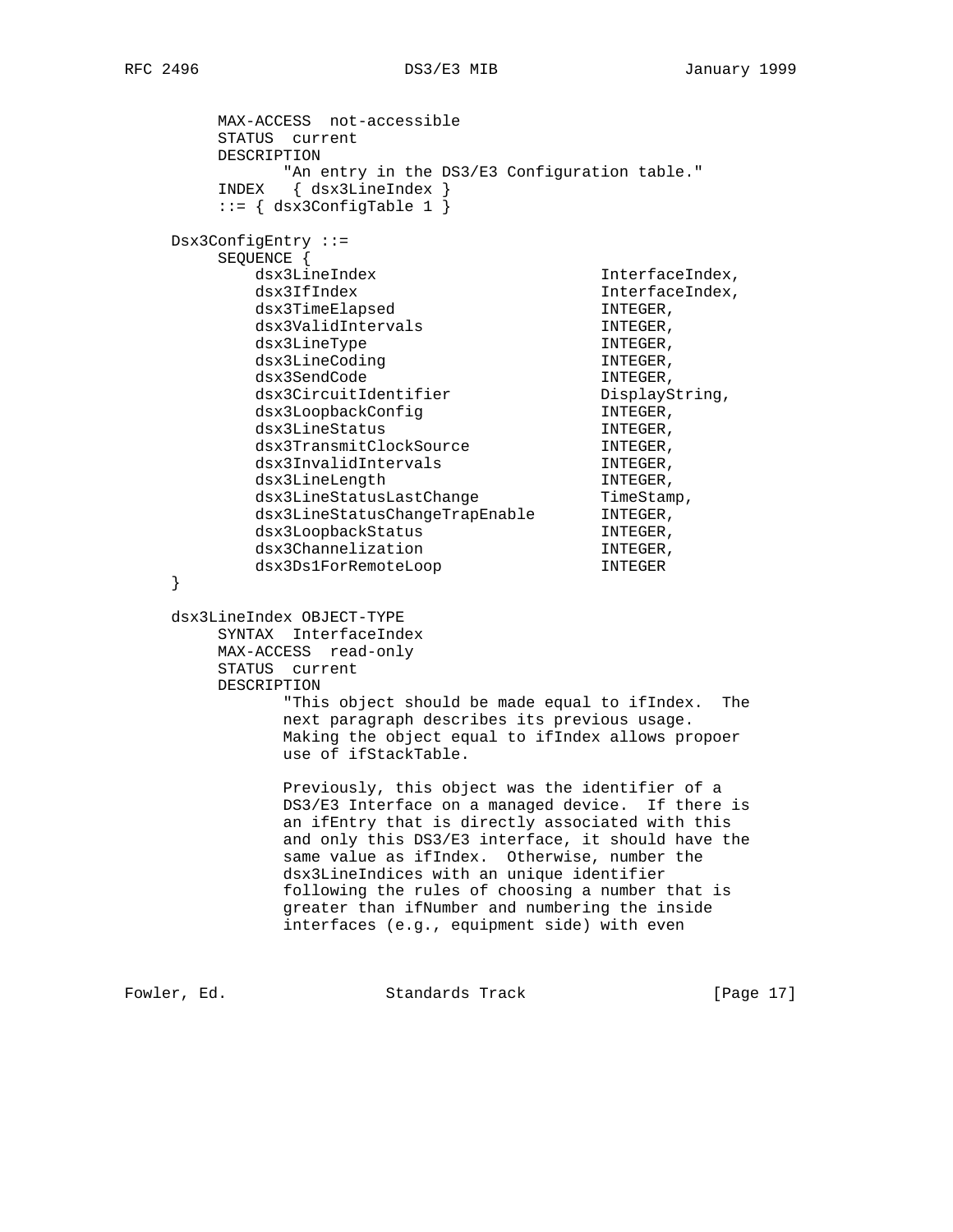```
 numbers and outside interfaces (e.g, network side)
             with odd numbers."
     ::= { dsx3ConfigEntry 1 }
 dsx3IfIndex OBJECT-TYPE
     SYNTAX InterfaceIndex
      MAX-ACCESS read-only
      STATUS deprecated
      DESCRIPTION
             "This value for this object is equal to the value
             of ifIndex from the Interfaces table of MIB II
             (RFC 1213)."
      ::= { dsx3ConfigEntry 2 }
 dsx3TimeElapsed OBJECT-TYPE
      SYNTAX INTEGER (0..899)
      MAX-ACCESS read-only
      STATUS current
     DESCRIPTION
             "The number of seconds that have elapsed since the
             beginning of the near end current error-
             measurement period. If, for some reason, such as
             an adjustment in the system's time-of-day clock,
             the current interval exceeds the maximum value,
             the agent will return the maximum value."
      ::= { dsx3ConfigEntry 3 }
 dsx3ValidIntervals OBJECT-TYPE
      SYNTAX INTEGER (0..96)
      MAX-ACCESS read-only
     STATUS current
     DESCRIPTION
             "The number of previous near end intervals for
             which data was collected. The value will be
             96 unless the interface was brought online within
             the last 24 hours, in which case the value will be
             the number of complete 15 minute near end
             intervals since the interface has been online. In
             the case where the agent is a proxy, it is
             possible that some intervals are unavailable. In
             this case, this interval is the maximum interval
             number for which data is available."
     ::= \{ dsx3ConfigEntry 4 \} dsx3LineType OBJECT-TYPE
      SYNTAX INTEGER {
                 dsx3other(1),
```
Fowler, Ed. Standards Track [Page 18]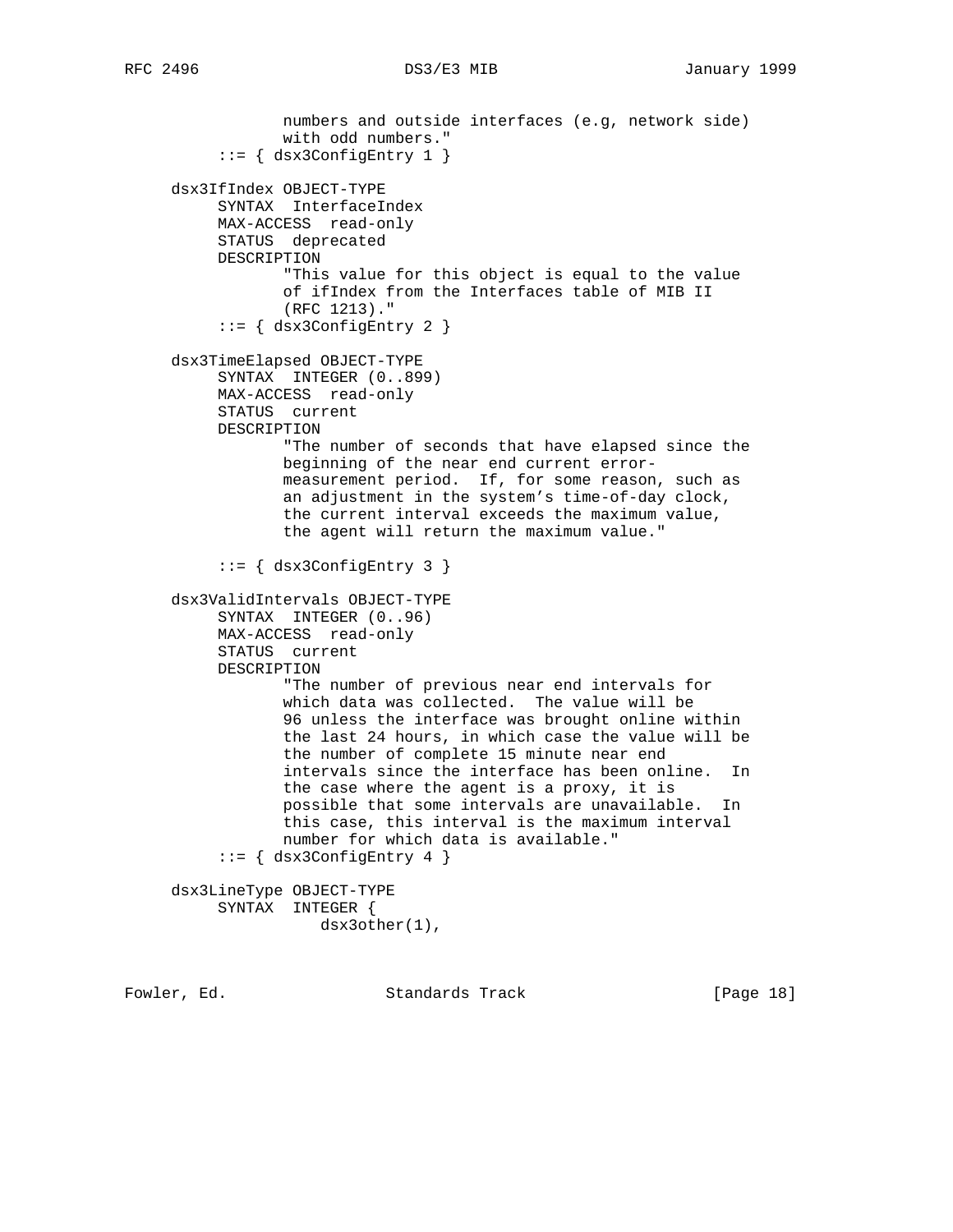```
 dsx3M23(2),
                   dsx3SYNTRAN(3),
                   dsx3CbitParity(4),
                   dsx3ClearChannel(5),
                   e3other(6),
                  e3Framed(7),
              e3P1cp(8) }
         MAX-ACCESS read-write
         STATUS current
         DESCRIPTION
               "This variable indicates the variety of DS3 C-bit
               or E3 application implementing this interface. The
               type of interface affects the interpretation of
               the usage and error statistics. The rate of DS3
               is 44.736 Mbps and E3 is 34.368 Mbps. The
               dsx3ClearChannel value means that the C-bits are
               not used except for sending/receiving AIS.
               The values, in sequence, describe:
TITLE: SPECIFICATION:
 dsx3M23 ANSI T1.107-1988 [9]
 dsx3SYNTRAN ANSI T1.107-1988 [9]
 dsx3CbitParity ANSI T1.107a-1990 [9a]
 dsx3ClearChannel ANSI T1.102-1987 [8]
e3Framed CCITT G.751 [12]
 e3Plcp ETSI T/NA(91)18 [13]."
         ::= { dsx3ConfigEntry 5 }
     dsx3LineCoding OBJECT-TYPE
         SYNTAX INTEGER {
                  dsx3Other(1),
                   dsx3B3ZS(2),
              e3HDB3(3) }
         MAX-ACCESS read-write
         STATUS current
         DESCRIPTION
               "This variable describes the variety of Zero Code
               Suppression used on this interface, which in turn
               affects a number of its characteristics.
               dsx3B3ZS and e3HDB3 refer to the use of specified
               patterns of normal bits and bipolar violations
               which are used to replace sequences of zero bits
               of a specified length."
         ::= { dsx3ConfigEntry 6 }
```
Fowler, Ed. Standards Track [Page 19]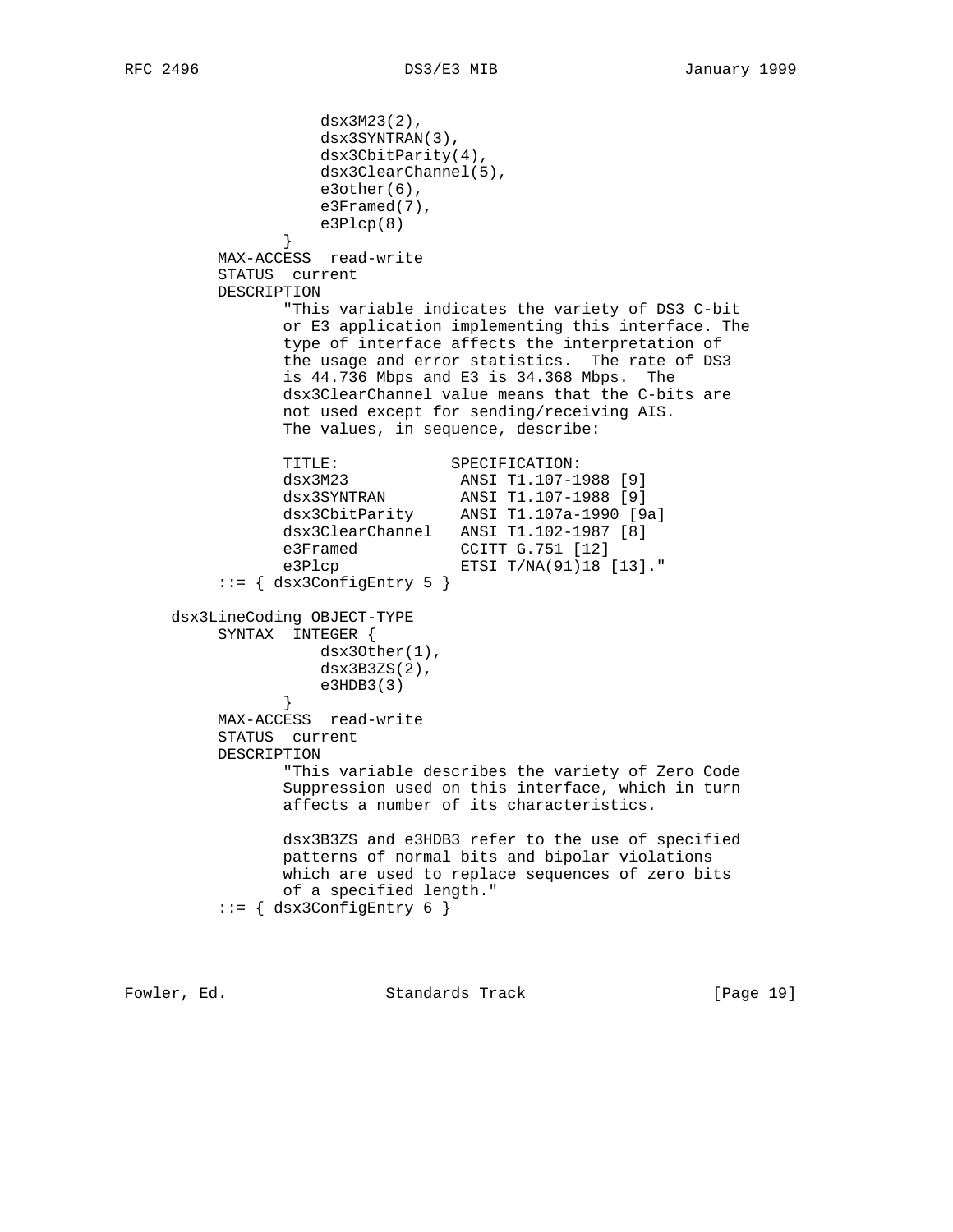dsx3SendCode OBJECT-TYPE SYNTAX INTEGER { dsx3SendNoCode(1), dsx3SendLineCode(2), dsx3SendPayloadCode(3), dsx3SendResetCode(4), dsx3SendDS1LoopCode(5), dsx3SendTestPattern(6) } MAX-ACCESS read-write STATUS current DESCRIPTION "This variable indicates what type of code is being sent across the DS3/E3 interface by the device. (These are optional for E3 interfaces.) Setting this variable causes the interface to begin sending the code requested. The values mean: dsx3SendNoCode sending looped or normal data dsx3SendLineCode sending a request for a line loopback dsx3SendPayloadCode sending a request for a payload loopback (i.e., all DS1/E1s in a DS3/E3 frame) dsx3SendResetCode sending a loopback deactivation request dsx3SendDS1LoopCode requesting to loopback a particular DS1/E1 within a DS3/E3 frame. The DS1/E1 is indicated in dsx3Ds1ForRemoteLoop. dsx3SendTestPattern sending a test pattern." ::= { dsx3ConfigEntry 7 } dsx3CircuitIdentifier OBJECT-TYPE SYNTAX DisplayString (SIZE (0..255)) MAX-ACCESS read-write STATUS current DESCRIPTION "This variable contains the transmission vendor's circuit identifier, for the purpose of

Fowler, Ed. Standards Track [Page 20]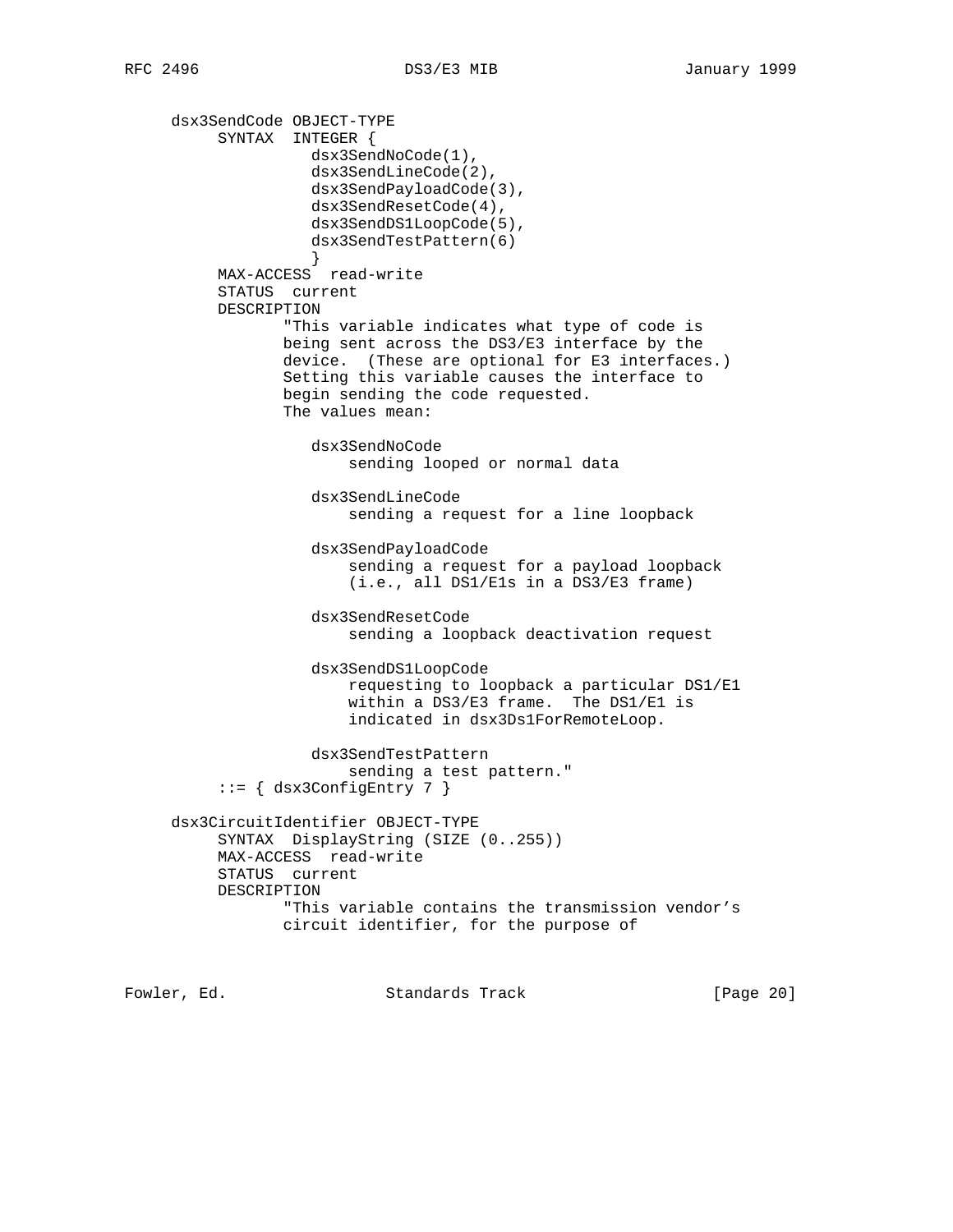```
 facilitating troubleshooting."
           ::= { dsx3ConfigEntry 8 }
     dsx3LoopbackConfig OBJECT-TYPE
          SYNTAX INTEGER {
                       dsx3NoLoop(1),
                       dsx3PayloadLoop(2),
                       dsx3LineLoop(3),
                       dsx3OtherLoop(4),
                       dsx3InwardLoop(5),
                       dsx3DualLoop(6)
 }
          MAX-ACCESS read-write
          STATUS current
          DESCRIPTION
                "This variable represents the desired loopback
                configuration of the DS3/E3 interface.
                The values mean:
                dsx3NoLoop
                 Not in the loopback state. A device that is
                 not capable of performing a loopback on
                 the interface shall always return this as
                  its value.
                dsx3PayloadLoop
                  The received signal at this interface is looped
                  through the device. Typically the received signal
                  is looped back for retransmission after it has
                  passed through the device's framing function.
                dsx3LineLoop
                  The received signal at this interface does not
                  go through the device (minimum penetration) but
                  is looped back out.
                dsx3OtherLoop
                  Loopbacks that are not defined here.
                dsx3InwardLoop
                  The sent signal at this interface is looped back
                  through the device.
                dsx3DualLoop
                  Both dsx1LineLoop and dsx1InwardLoop will be
                  active simultaneously."
           ::= { dsx3ConfigEntry 9 }
```
Fowler, Ed. Standards Track [Page 21]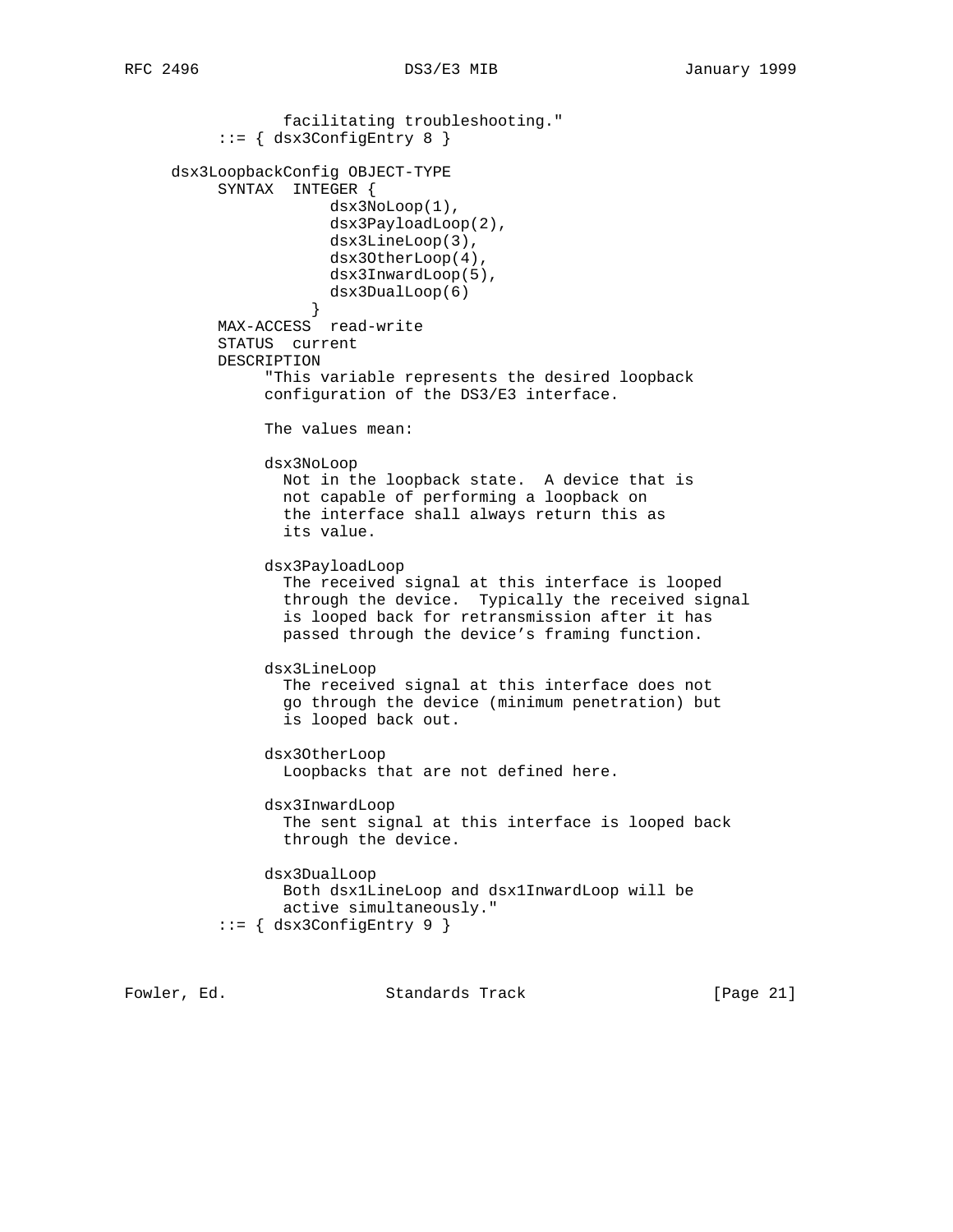dsx3LineStatus OBJECT-TYPE SYNTAX INTEGER (1..4095) MAX-ACCESS read-only STATUS current DESCRIPTION "This variable indicates the Line Status of the interface. It contains loopback state information and failure state information. The dsx3LineStatus is a bit map represented as a sum, therefore, it can represent multiple failures and a loopback (see dsx3LoopbackConfig object for the type of loopback) simultaneously. The dsx3NoAlarm must be set if and only if no other flag is set. If the dsx3loopbackState bit is set, the loopback in effect can be determined from the dsx3loopbackConfig object. The various bit positions are: 1 dsx3NoAlarm No alarm present 2 dsx3RcvRAIFailure Receiving Yellow/Remote Alarm Indication 4 dsx3XmitRAIAlarm Transmitting Yellow/Remote Alarm Indication 8 dsx3RcvAIS Receiving AIS failure state 16 dsx3XmitAIS Transmitting AIS 32 dsx3LOF Receiving LOF failure state 64 dsx3LOS Receiving LOS failure state 128 dsx3LoopbackState Looping the received signal 256 dsx3RcvTestCode Receiving a Test Pattern 512 dsx3OtherFailure any line status not defined here when the contract of the contract of the contract of the contract of the contract of the contract of the contract of the contract of the contract of the contract of the contract of the contract of the contract of the 1024 dsx3UnavailSigState Near End in Unavailable Signal State<br>2048 dsx3NetEquipOOS Carrie Carrier Equipment Out of Service" ::= { dsx3ConfigEntry 10 } dsx3TransmitClockSource OBJECT-TYPE SYNTAX INTEGER { loopTiming(1), localTiming(2), throughTiming(3)<br>} } MAX-ACCESS read-write STATUS current DESCRIPTION "The source of Transmit Clock. loopTiming indicates that the recovered receive clock

Fowler, Ed. Standards Track [Page 22]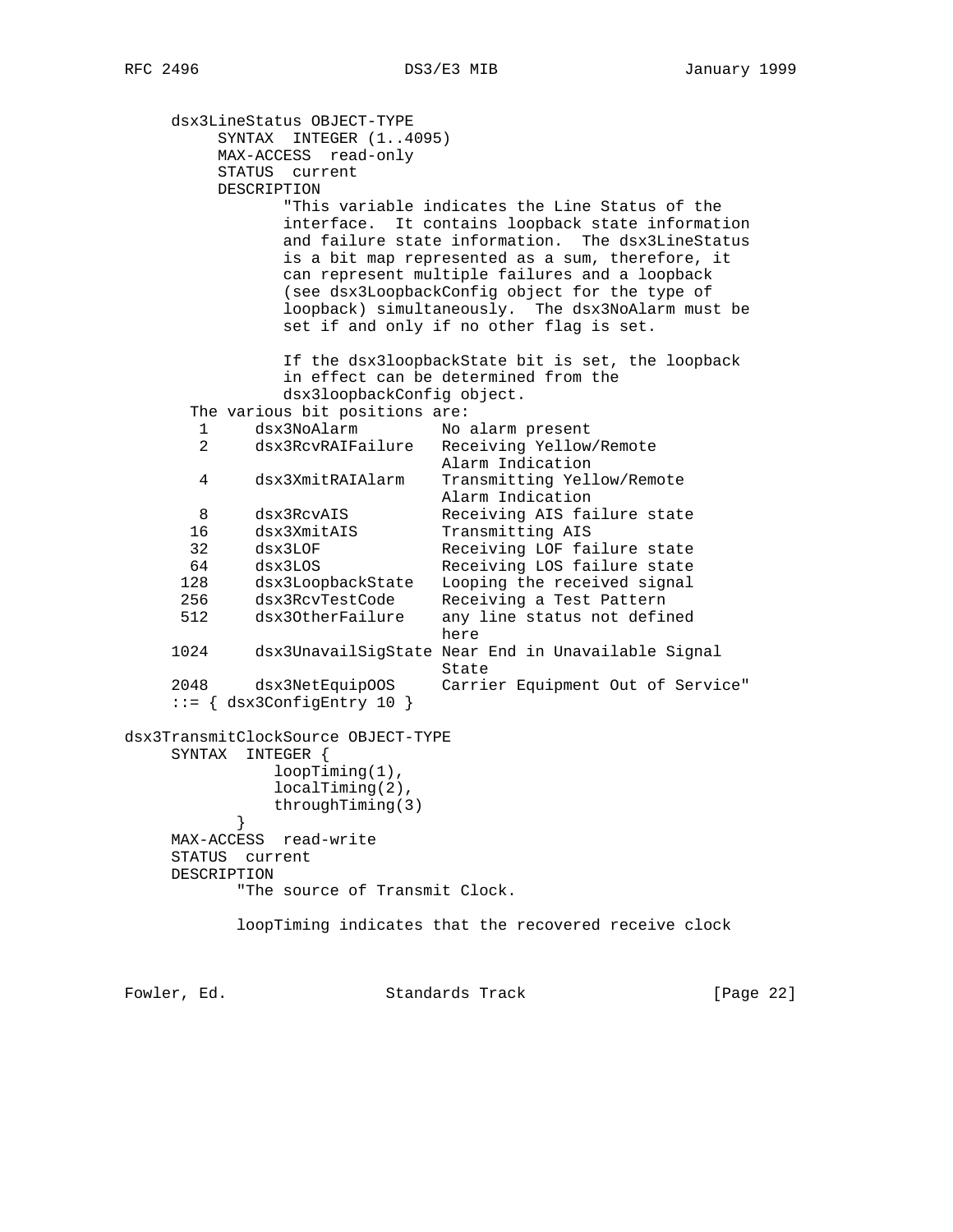is used as the transmit clock. localTiming indicates that a local clock source is used or that an external clock is attached to the box containing the interface. throughTiming indicates that transmit clock is derived from the recovered receive clock of another DS3 interface." ::= { dsx3ConfigEntry 11 } dsx3InvalidIntervals OBJECT-TYPE SYNTAX INTEGER (0..96) MAX-ACCESS read-only STATUS current DESCRIPTION "The number of intervals in the range from 0 to dsx3ValidIntervals for which no data is available. This object will typically be zero except in cases where the data for some intervals are not available (e.g., in proxy situations)." ::= { dsx3ConfigEntry 12 } dsx3LineLength OBJECT-TYPE SYNTAX INTEGER (0..64000) UNITS "meters" MAX-ACCESS read-write STATUS current DESCRIPTION "The length of the ds3 line in meters. This object provides information for line build out circuitry if it exists and can use this object to adjust the line build out." ::= { dsx3ConfigEntry 13 } dsx3LineStatusLastChange OBJECT-TYPE SYNTAX TimeStamp MAX-ACCESS read-only STATUS current DESCRIPTION "The value of MIB II's sysUpTime object at the time this DS3/E3 entered its current line status state. If the current state was entered prior to the last re-initialization of the proxy-agent, then this object contains a zero value." ::= { dsx3ConfigEntry 14 } dsx3LineStatusChangeTrapEnable OBJECT-TYPE

Fowler, Ed. Standards Track [Page 23]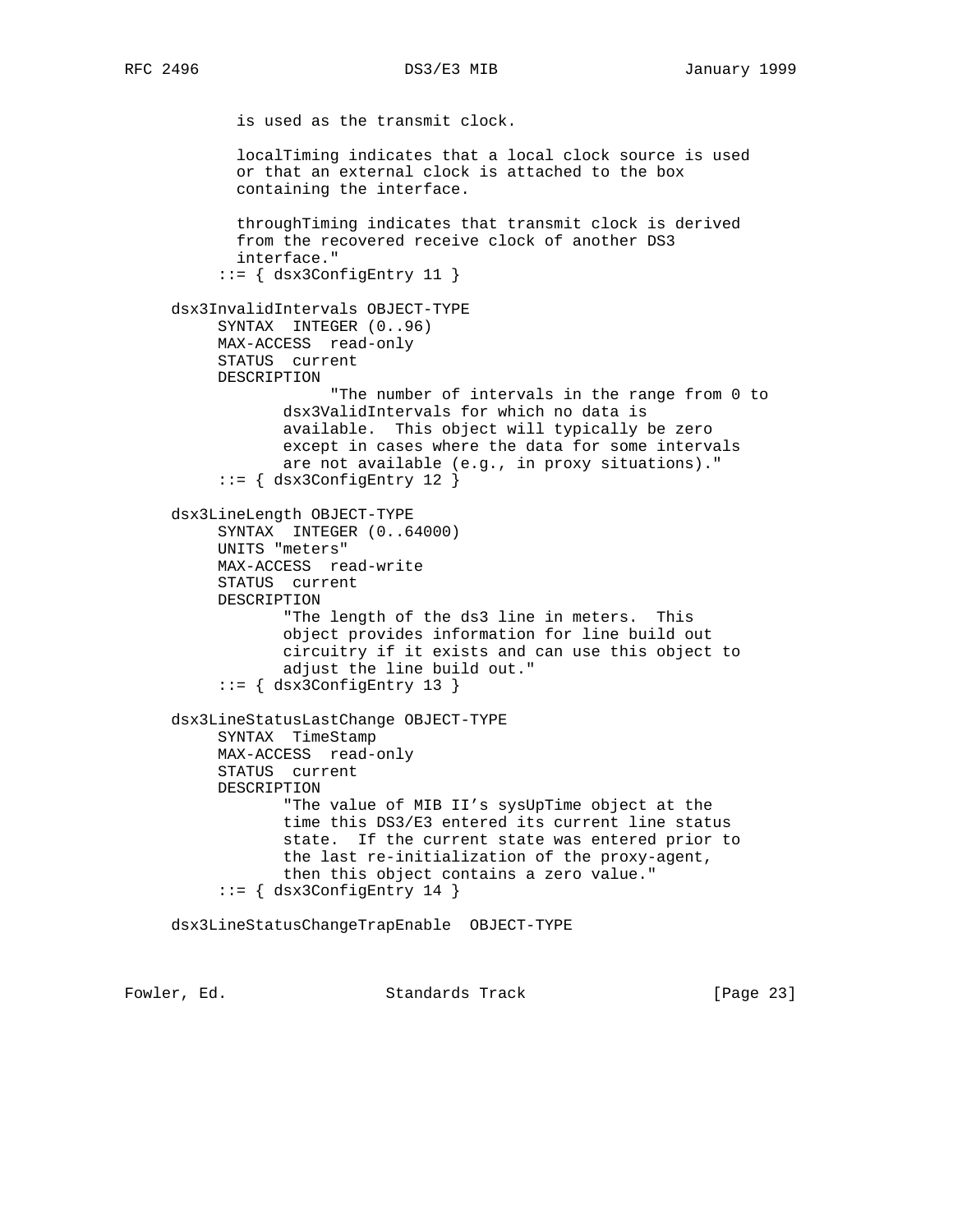SYNTAX INTEGER { enabled(1), disabled(2) } MAX-ACCESS read-write STATUS current DESCRIPTION "Indicates whether dsx3LineStatusChange traps should be generated for this interface." DEFVAL { disabled } ::= { dsx3ConfigEntry 15 } dsx3LoopbackStatus OBJECT-TYPE SYNTAX INTEGER  $(1..127)$  MAX-ACCESS read-only STATUS current DESCRIPTION "This variable represents the current state of the loopback on the DS3 interface. It contains information about loopbacks established by a manager and remotely from the far end. The dsx3LoopbackStatus is a bit map represented as a sum, therefore is can represent multiple loopbacks simultaneously. The various bit positions are: 1 dsx3NoLoopback 2 dsx3NearEndPayloadLoopback 4 dsx3NearEndLineLoopback 8 dsx3NearEndOtherLoopback 16 dsx3NearEndInwardLoopback 32 dsx3FarEndPayloadLoopback 64 dsx3FarEndLineLoopback" ::= { dsx3ConfigEntry 16 } dsx3Channelization OBJECT-TYPE SYNTAX INTEGER { disabled(1), enabledDs1(2), enabledDs2(3)<br>} } MAX-ACCESS read-write STATUS current DESCRIPTION "Indicates whether this ds3/e3 is channelized or unchannelized. The value of enabledDs1 indicates

Fowler, Ed. Standards Track [Page 24]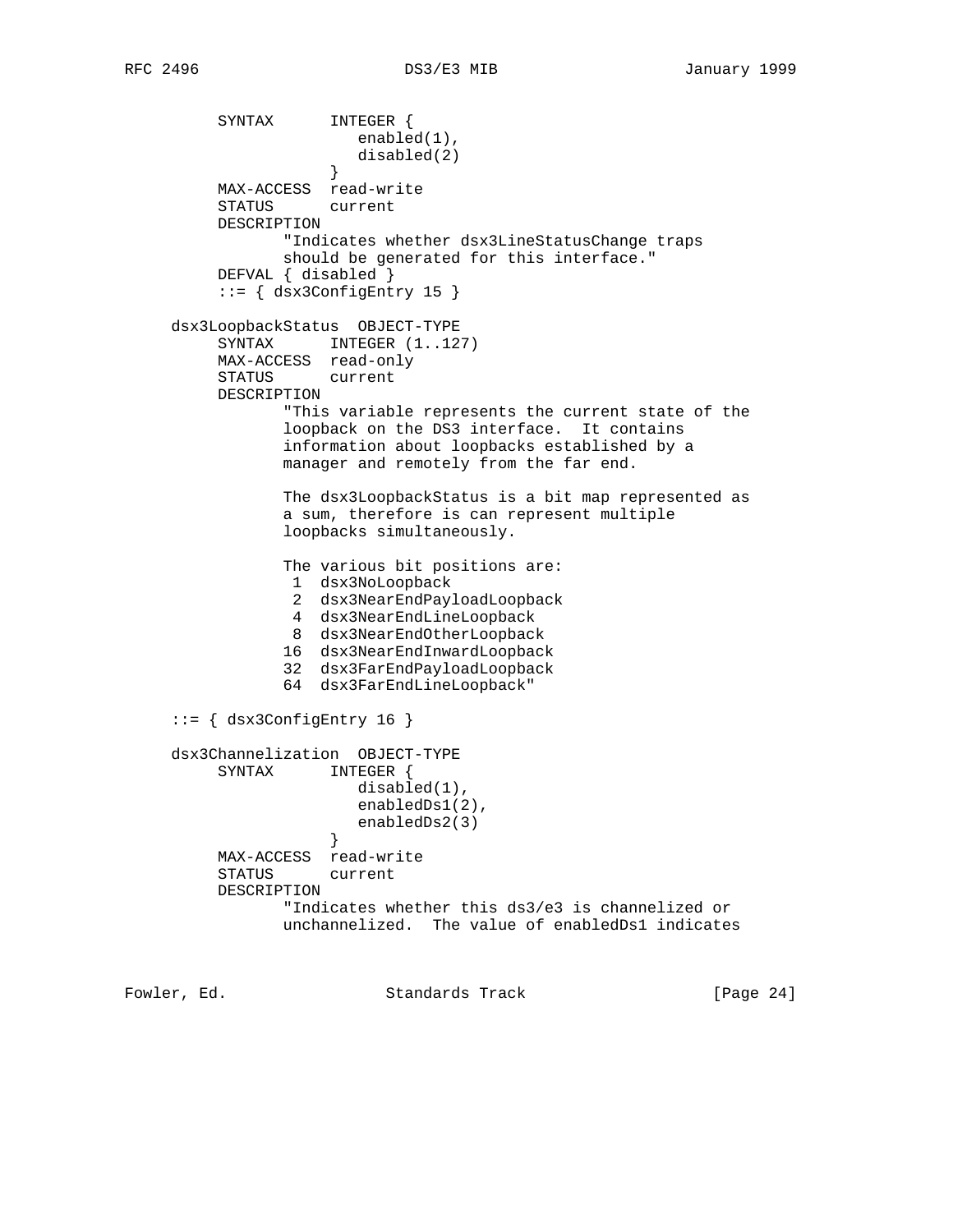that this is a DS3 channelized into DS1s. The value of enabledDs3 indicated that this is a DS3 channelized into DS2s. Setting this object will cause the creation or deletion of DS2 or DS1 entries in the ifTable. " ::= { dsx3ConfigEntry 17 } dsx3Ds1ForRemoteLoop OBJECT-TYPE SYNTAX INTEGER  $(0..29)$  MAX-ACCESS read-write STATUS current DESCRIPTION "Indicates which ds1/e1 on this ds3/e3 will be indicated in the remote ds1 loopback request. A value of 0 means no DS1 will be looped. A value of 29 means all ds1s/e1s will be looped." ::= { dsx3ConfigEntry 18 } -- the DS3/E3 Current Table dsx3CurrentTable OBJECT-TYPE SYNTAX SEQUENCE OF Dsx3CurrentEntry MAX-ACCESS not-accessible STATUS current DESCRIPTION "The DS3/E3 current table contains various statistics being collected for the current 15 minute interval."  $::= \{ ds3 6 \}$  dsx3CurrentEntry OBJECT-TYPE SYNTAX Dsx3CurrentEntry MAX-ACCESS not-accessible STATUS current DESCRIPTION "An entry in the DS3/E3 Current table." INDEX { dsx3CurrentIndex } ::= { dsx3CurrentTable 1 } Dsx3CurrentEntry ::= SEQUENCE { dsx3CurrentIndex InterfaceIndex, dsx3CurrentPESs PerfCurrentCount, dsx3CurrentPSESs PerfCurrentCount, dsx3CurrentSEFSs PerfCurrentCount,

Fowler, Ed. Standards Track [Page 25]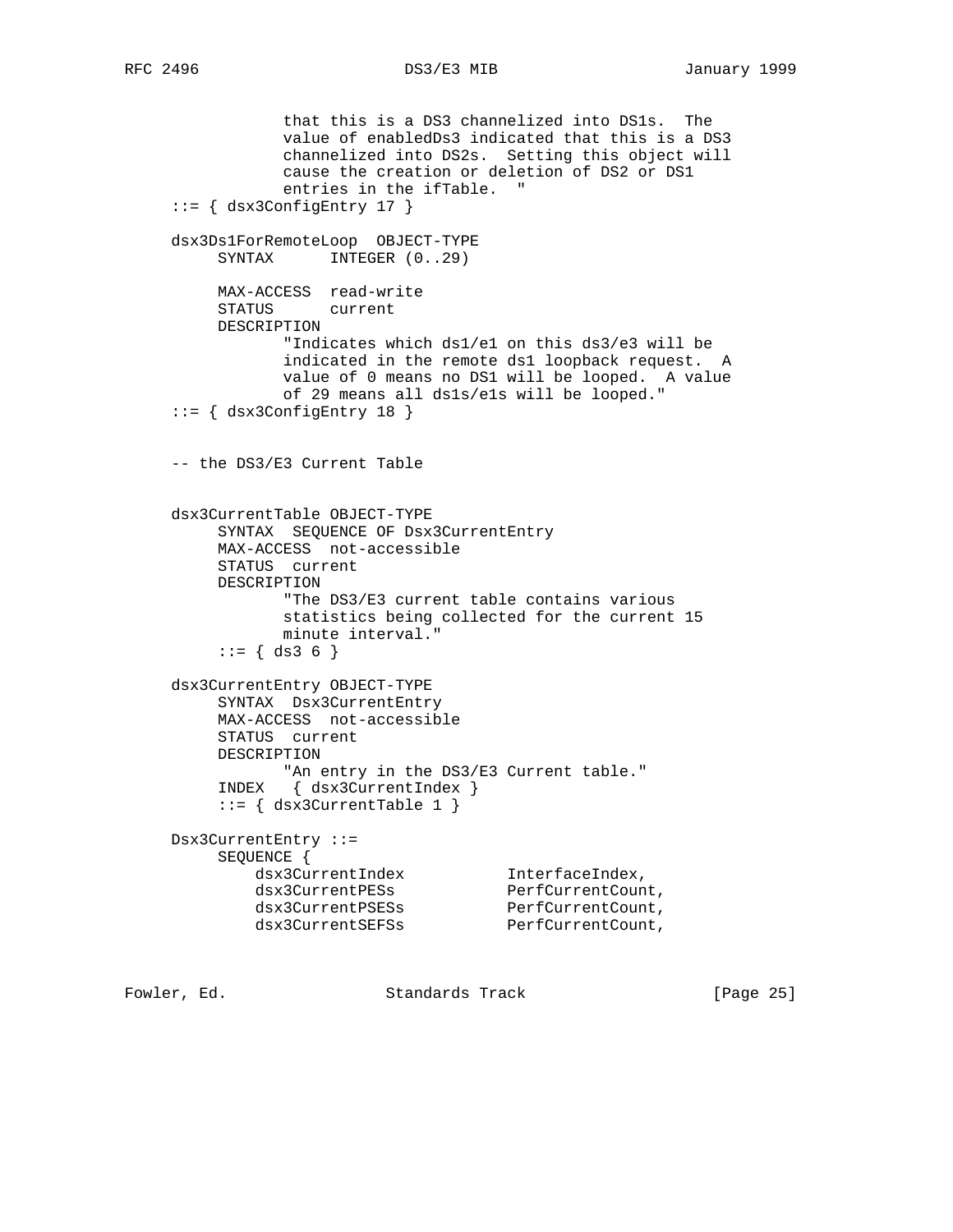```
dsx3CurrentUASs PerfCurrentCount,
dsx3CurrentLCVs PerfCurrentCount,
dsx3CurrentPCVs PerfCurrentCount,
dsx3CurrentLESs PerfCurrentCount,
dsx3CurrentCCVs PerfCurrentCount,
dsx3CurrentCESs PerfCurrentCount,
dsx3CurrentCSESs PerfCurrentCount
 }
     dsx3CurrentIndex OBJECT-TYPE
         SYNTAX InterfaceIndex
         MAX-ACCESS read-only
         STATUS current
         DESCRIPTION
               "The index value which uniquely identifies the
               DS3/E3 interface to which this entry is
               applicable. The interface identified by a
               particular value of this index is the same
               interface as identified by the same value an
               dsx3LineIndex object instance."
        ::= { dsx3CurrentEntry 1 }
     dsx3CurrentPESs OBJECT-TYPE
         SYNTAX PerfCurrentCount
         MAX-ACCESS read-only
         STATUS current
         DESCRIPTION
               "The counter associated with the number of P-bit
               Errored Seconds."
         ::= { dsx3CurrentEntry 2 }
     dsx3CurrentPSESs OBJECT-TYPE
         SYNTAX PerfCurrentCount
         MAX-ACCESS read-only
         STATUS current
         DESCRIPTION
               "The counter associated with the number of P-bit
               Severely Errored Seconds."
         ::= { dsx3CurrentEntry 3 }
     dsx3CurrentSEFSs OBJECT-TYPE
         SYNTAX PerfCurrentCount
         MAX-ACCESS read-only
         STATUS current
         DESCRIPTION
                "The counter associated with the number of
               Severely Errored Framing Seconds."
        ::= { dsx3CurrentEntry 4 }
```
Fowler, Ed. Standards Track [Page 26]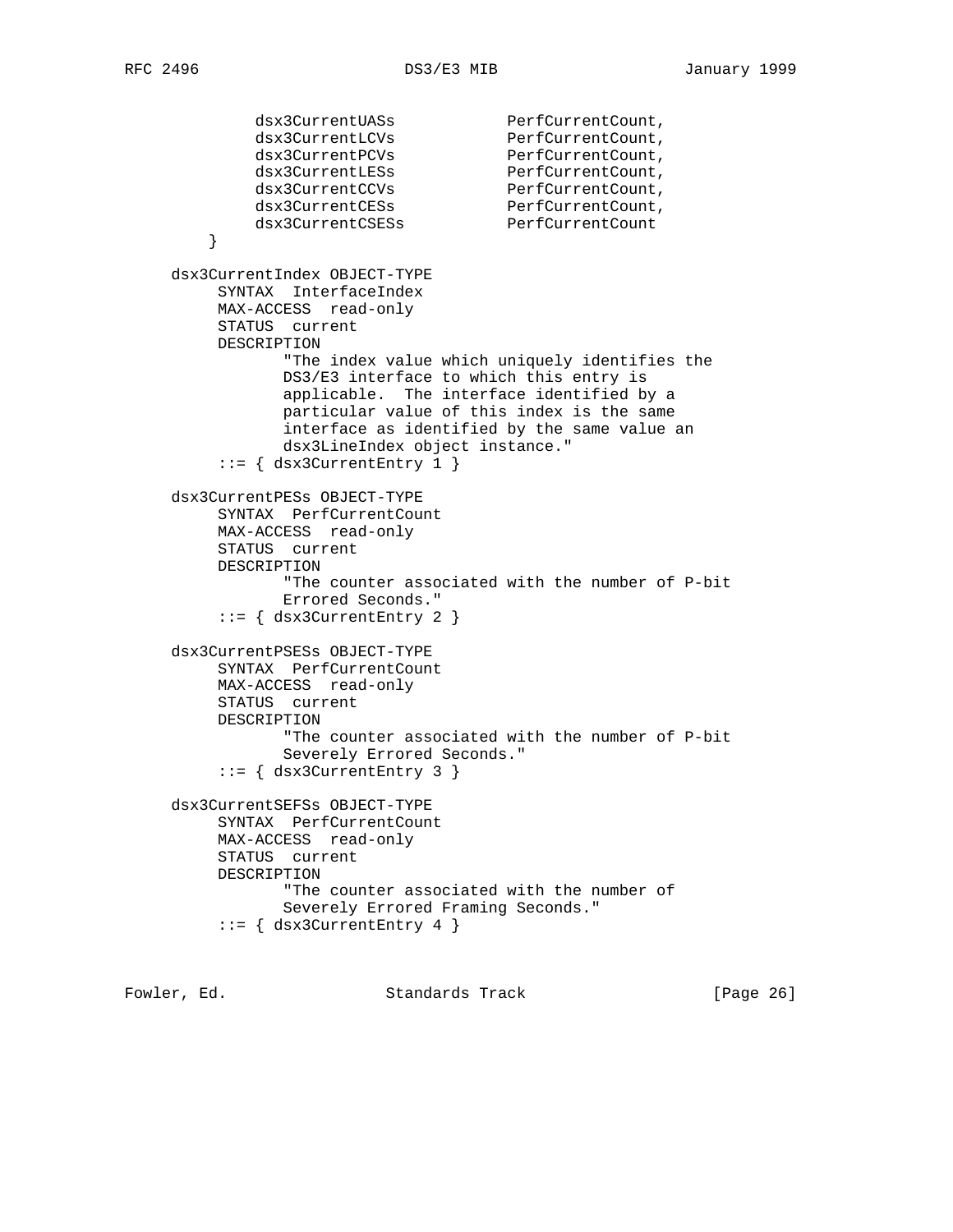```
 dsx3CurrentUASs OBJECT-TYPE
      SYNTAX PerfCurrentCount
      MAX-ACCESS read-only
      STATUS current
      DESCRIPTION
             "The counter associated with the number of
             Unavailable Seconds."
      ::= { dsx3CurrentEntry 5 }
 dsx3CurrentLCVs OBJECT-TYPE
      SYNTAX PerfCurrentCount
      MAX-ACCESS read-only
      STATUS current
      DESCRIPTION
             "The counter associated with the number of Line
             Coding Violations."
     ::= { dsx3CurrentEntry 6 }
 dsx3CurrentPCVs OBJECT-TYPE
     SYNTAX PerfCurrentCount
      MAX-ACCESS read-only
      STATUS current
      DESCRIPTION
             "The counter associated with the number of P-bit
             Coding Violations."
      ::= { dsx3CurrentEntry 7 }
 dsx3CurrentLESs OBJECT-TYPE
      SYNTAX PerfCurrentCount
      MAX-ACCESS read-only
      STATUS current
      DESCRIPTION
             "The number of Line Errored Seconds."
     ::= { dsx3CurrentEntry 8 }
 dsx3CurrentCCVs OBJECT-TYPE
     SYNTAX PerfCurrentCount
      MAX-ACCESS read-only
      STATUS current
      DESCRIPTION
             "The number of C-bit Coding Violations."
      ::= { dsx3CurrentEntry 9 }
 dsx3CurrentCESs OBJECT-TYPE
      SYNTAX PerfCurrentCount
      MAX-ACCESS read-only
     STATUS current
     DESCRIPTION
```
Fowler, Ed. Standards Track [Page 27]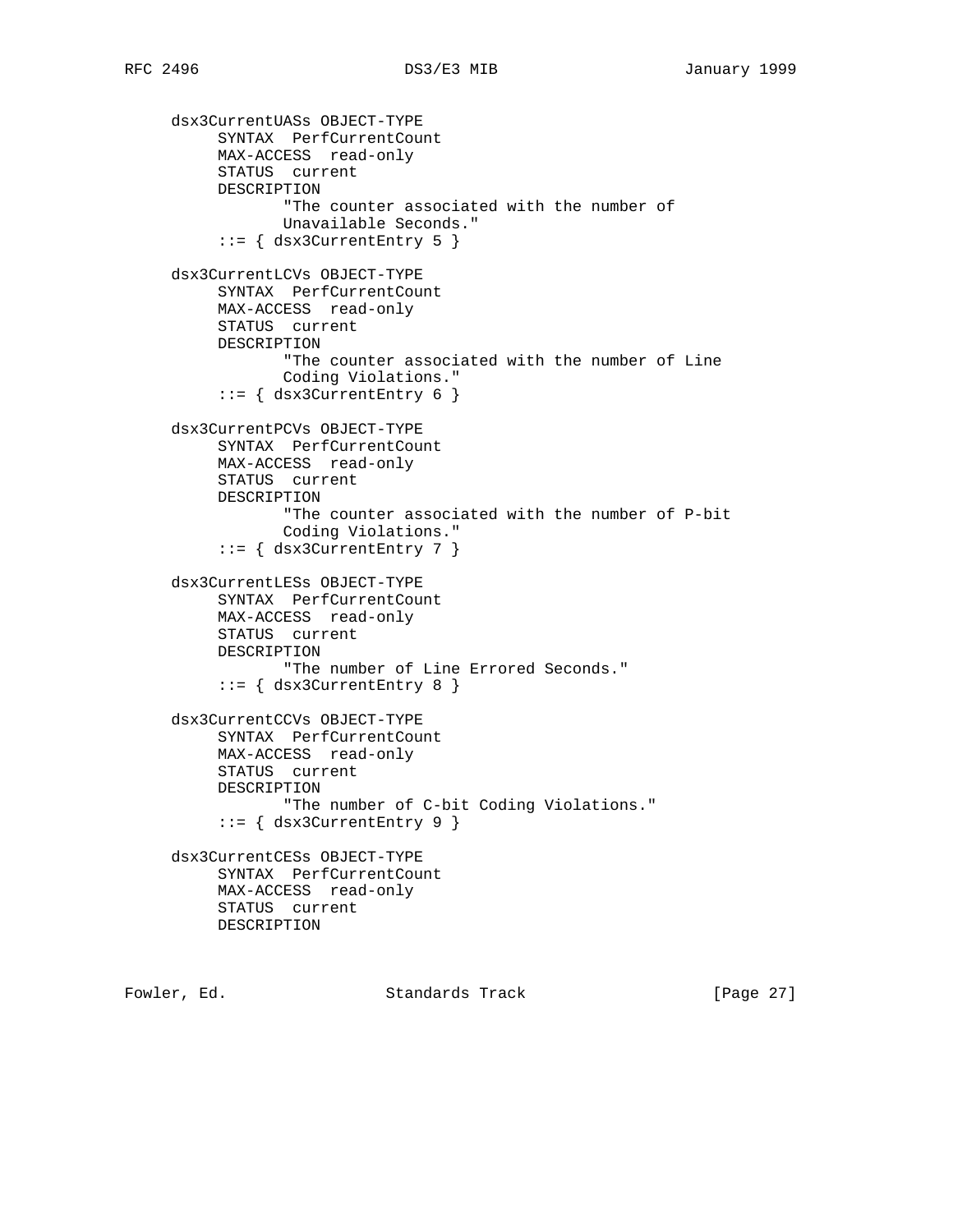```
 "The number of C-bit Errored Seconds."
         ::= { dsx3CurrentEntry 10 }
     dsx3CurrentCSESs OBJECT-TYPE
         SYNTAX PerfCurrentCount
         MAX-ACCESS read-only
         STATUS current
         DESCRIPTION
                "The number of C-bit Severely Errored Seconds."
         ::= { dsx3CurrentEntry 11 }
     -- the DS3/E3 Interval Table
     dsx3IntervalTable OBJECT-TYPE
         SYNTAX SEQUENCE OF Dsx3IntervalEntry
         MAX-ACCESS not-accessible
         STATUS current
         DESCRIPTION
               "The DS3/E3 Interval Table contains various
               statistics collected by each DS3/E3 Interface over
               the previous 24 hours of operation. The past 24
               hours are broken into 96 completed 15 minute
               intervals. Each row in this table represents one
               such interval (identified by dsx3IntervalNumber)
               and for one specific interface (identifed by
               dsx3IntervalIndex)."
        ::= { ds3 7 }
     dsx3IntervalEntry OBJECT-TYPE
         SYNTAX Dsx3IntervalEntry
         MAX-ACCESS not-accessible
         STATUS current
         DESCRIPTION
              "An entry in the DS3/E3 Interval table."
         INDEX { dsx3IntervalIndex, dsx3IntervalNumber }
         ::= { dsx3IntervalTable 1 }
     Dsx3IntervalEntry ::=
         SEQUENCE {
 dsx3IntervalIndex InterfaceIndex,
dsx3IntervalNumber INTEGER,
dsx3IntervalPESs PerfIntervalCount,
dsx3IntervalPSESs PerfIntervalCount,
dsx3IntervalSEFSs PerfIntervalCount,
dsx3IntervalUASs PerfIntervalCount,
dsx3IntervalLCVs PerfIntervalCount,
dsx3IntervalPCVs PerfIntervalCount,
```
Fowler, Ed. Standards Track [Page 28]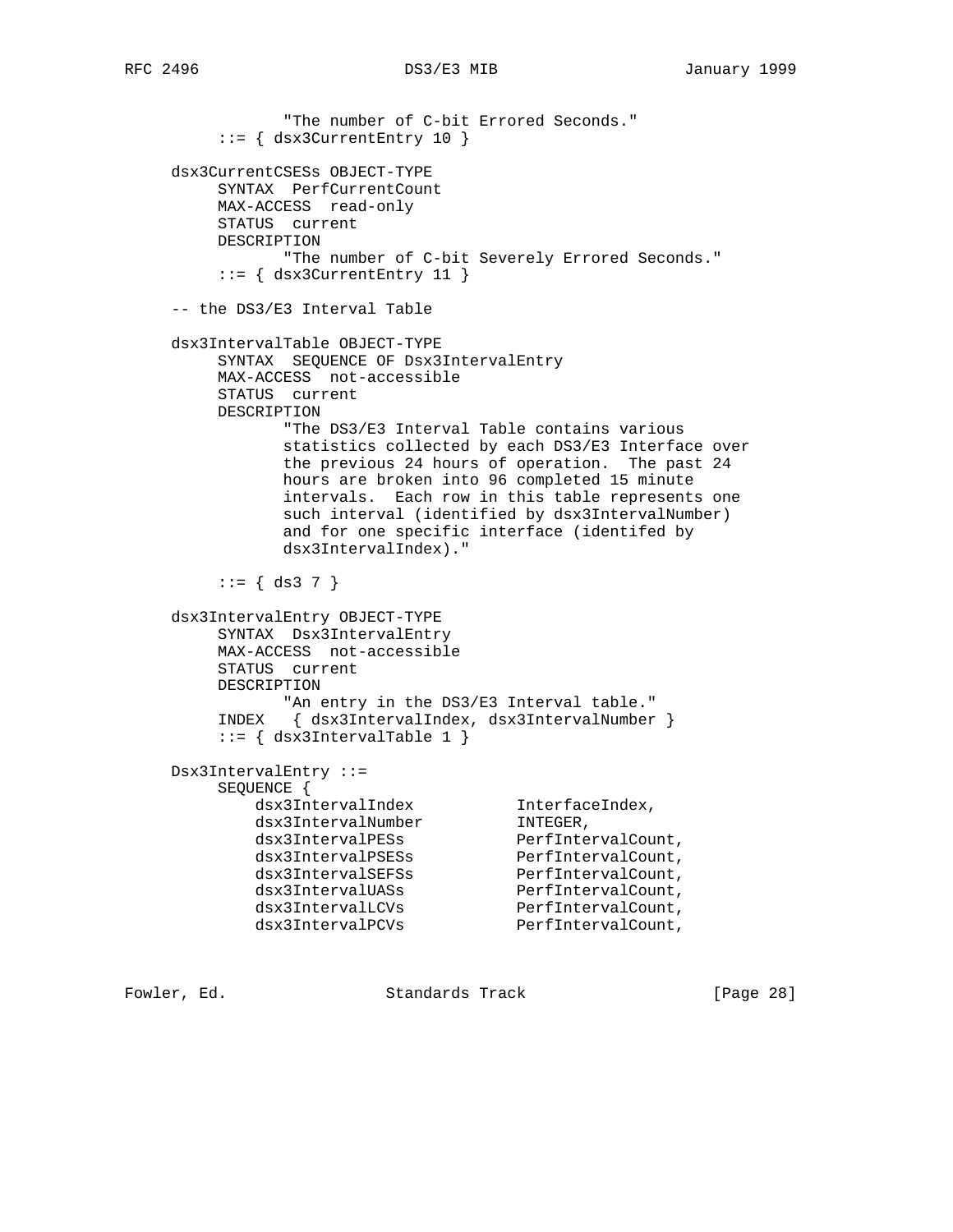dsx3IntervalLESs PerfIntervalCount, dsx3IntervalCCVs PerfIntervalCount, dsx3IntervalCESs PerfIntervalCount, dsx3IntervalCSESs PerfIntervalCount, dsx3IntervalValidData TruthValue } dsx3IntervalIndex OBJECT-TYPE SYNTAX InterfaceIndex MAX-ACCESS read-only STATUS current DESCRIPTION "The index value which uniquely identifies the DS3/E3 interface to which this entry is applicable. The interface identified by a particular value of this index is the same interface as identified by the same value an dsx3LineIndex object instance." ::= { dsx3IntervalEntry 1 } dsx3IntervalNumber OBJECT-TYPE SYNTAX INTEGER (1..96) MAX-ACCESS read-only STATUS current DESCRIPTION "A number between 1 and 96, where 1 is the most recently completed 15 minute interval and 96 is the 15 minutes interval completed 23 hours and 45 minutes prior to interval 1." ::= { dsx3IntervalEntry 2 } dsx3IntervalPESs OBJECT-TYPE SYNTAX PerfIntervalCount MAX-ACCESS read-only STATUS current DESCRIPTION "The counter associated with the number of P-bit Errored Seconds." ::= { dsx3IntervalEntry 3 } dsx3IntervalPSESs OBJECT-TYPE SYNTAX PerfIntervalCount MAX-ACCESS read-only STATUS current DESCRIPTION "The counter associated with the number of P-bit Severely Errored Seconds."  $::=$  { dsx3IntervalEntry 4 }

Fowler, Ed. Standards Track [Page 29]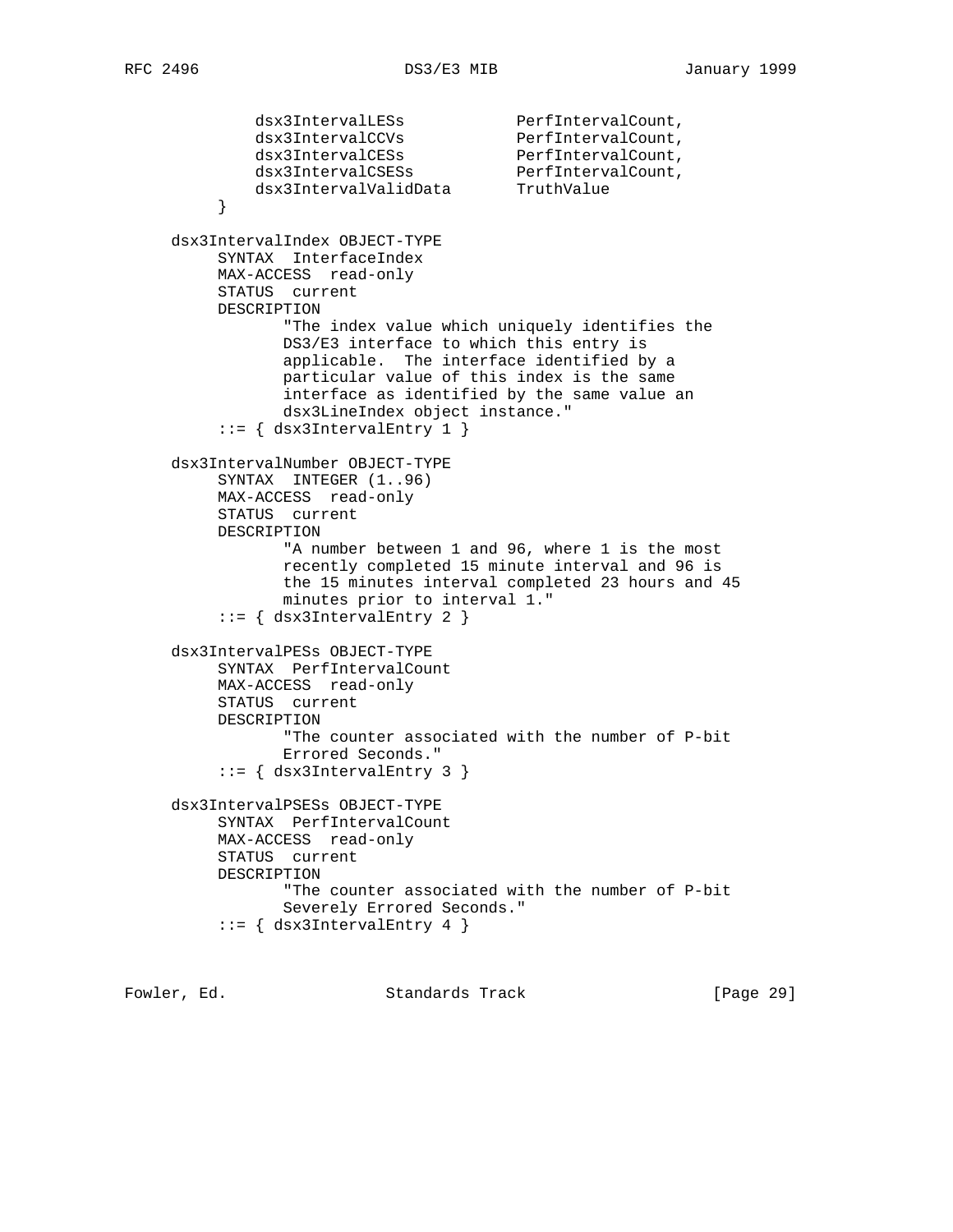dsx3IntervalSEFSs OBJECT-TYPE SYNTAX PerfIntervalCount MAX-ACCESS read-only STATUS current DESCRIPTION "The counter associated with the number of Severely Errored Framing Seconds."  $::=$   $\{$  dsx3IntervalEntry 5  $\}$  dsx3IntervalUASs OBJECT-TYPE SYNTAX PerfIntervalCount MAX-ACCESS read-only STATUS current DESCRIPTION "The counter associated with the number of Unavailable Seconds. This object may decrease if the occurance of unavailable seconds occurs across an inteval boundary." ::= { dsx3IntervalEntry 6 } dsx3IntervalLCVs OBJECT-TYPE SYNTAX PerfIntervalCount MAX-ACCESS read-only STATUS current DESCRIPTION "The counter associated with the number of Line Coding Violations."  $::=$  { dsx3IntervalEntry 7 } dsx3IntervalPCVs OBJECT-TYPE SYNTAX PerfIntervalCount MAX-ACCESS read-only STATUS current DESCRIPTION "The counter associated with the number of P-bit Coding Violations." ::= { dsx3IntervalEntry 8 } dsx3IntervalLESs OBJECT-TYPE SYNTAX PerfIntervalCount MAX-ACCESS read-only STATUS current DESCRIPTION "The number of Line Errored Seconds (BPVs or illegal zero sequences)." ::= { dsx3IntervalEntry 9 } dsx3IntervalCCVs OBJECT-TYPE

Fowler, Ed. Standards Track [Page 30]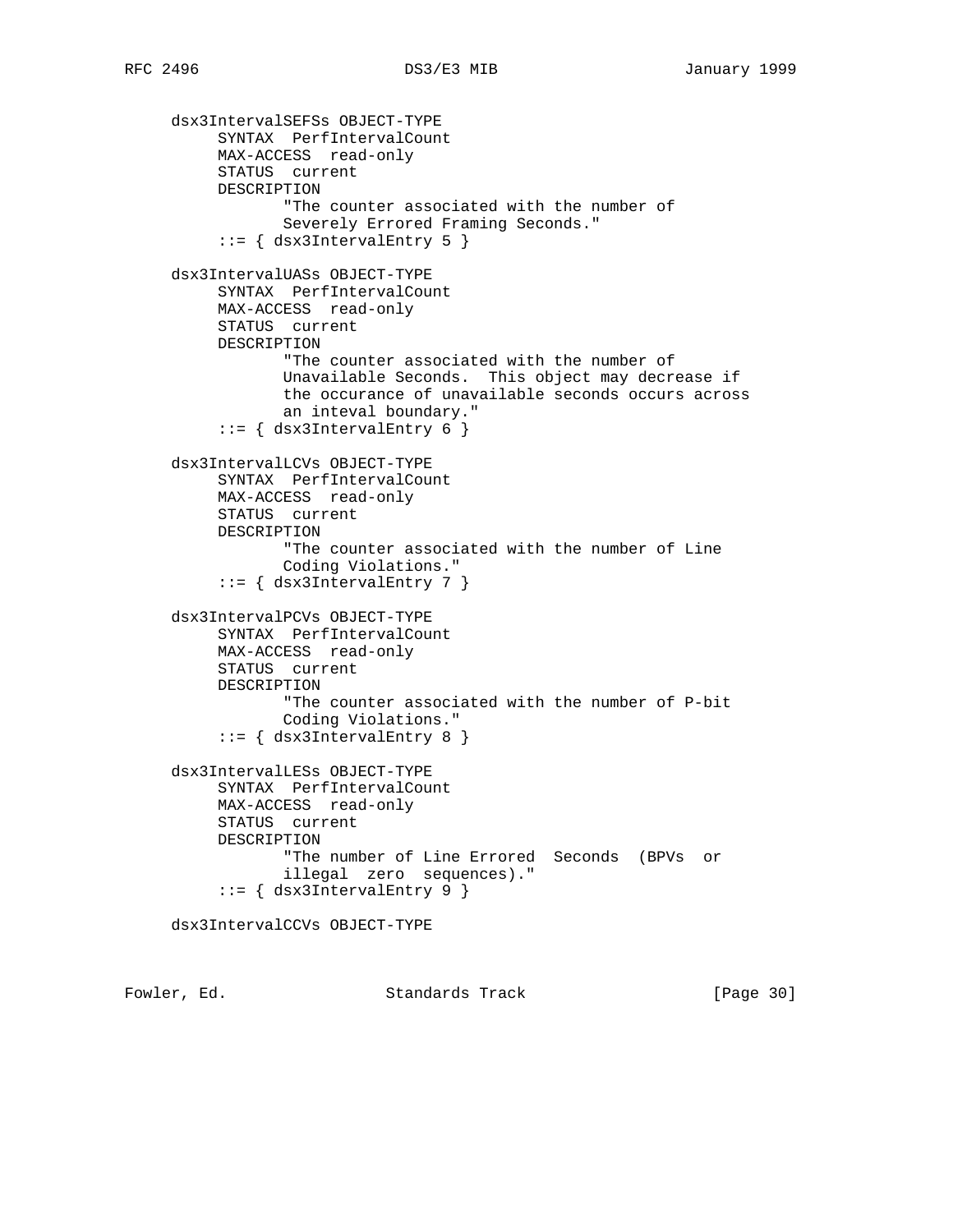```
 SYNTAX PerfIntervalCount
      MAX-ACCESS read-only
      STATUS current
      DESCRIPTION
             "The number of C-bit Coding Violations."
      ::= { dsx3IntervalEntry 10 }
 dsx3IntervalCESs OBJECT-TYPE
      SYNTAX PerfIntervalCount
      MAX-ACCESS read-only
      STATUS current
     DESCRIPTION
            "The number of C-bit Errored Seconds."
     ::= { dsx3IntervalEntry 11 }
 dsx3IntervalCSESs OBJECT-TYPE
      SYNTAX PerfIntervalCount
      MAX-ACCESS read-only
      STATUS current
     DESCRIPTION
             "The number of C-bit Severely Errored Seconds."
      ::= { dsx3IntervalEntry 12 }
 dsx3IntervalValidData OBJECT-TYPE
      SYNTAX TruthValue
      MAX-ACCESS read-only
      STATUS current
      DESCRIPTION
             "This variable indicates if the data for this
             interval is valid."
      ::= { dsx3IntervalEntry 13 }
 -- the DS3/E3 Total
 dsx3TotalTable OBJECT-TYPE
      SYNTAX SEQUENCE OF Dsx3TotalEntry
      MAX-ACCESS not-accessible
      STATUS current
      DESCRIPTION
             "The DS3/E3 Total Table contains the cumulative
             sum of the various statistics for the 24 hour
            period preceding the current interval."
     ::= \{ ds3 8 \} dsx3TotalEntry OBJECT-TYPE
      SYNTAX Dsx3TotalEntry
      MAX-ACCESS not-accessible
     STATUS current
```
Fowler, Ed. Standards Track [Page 31]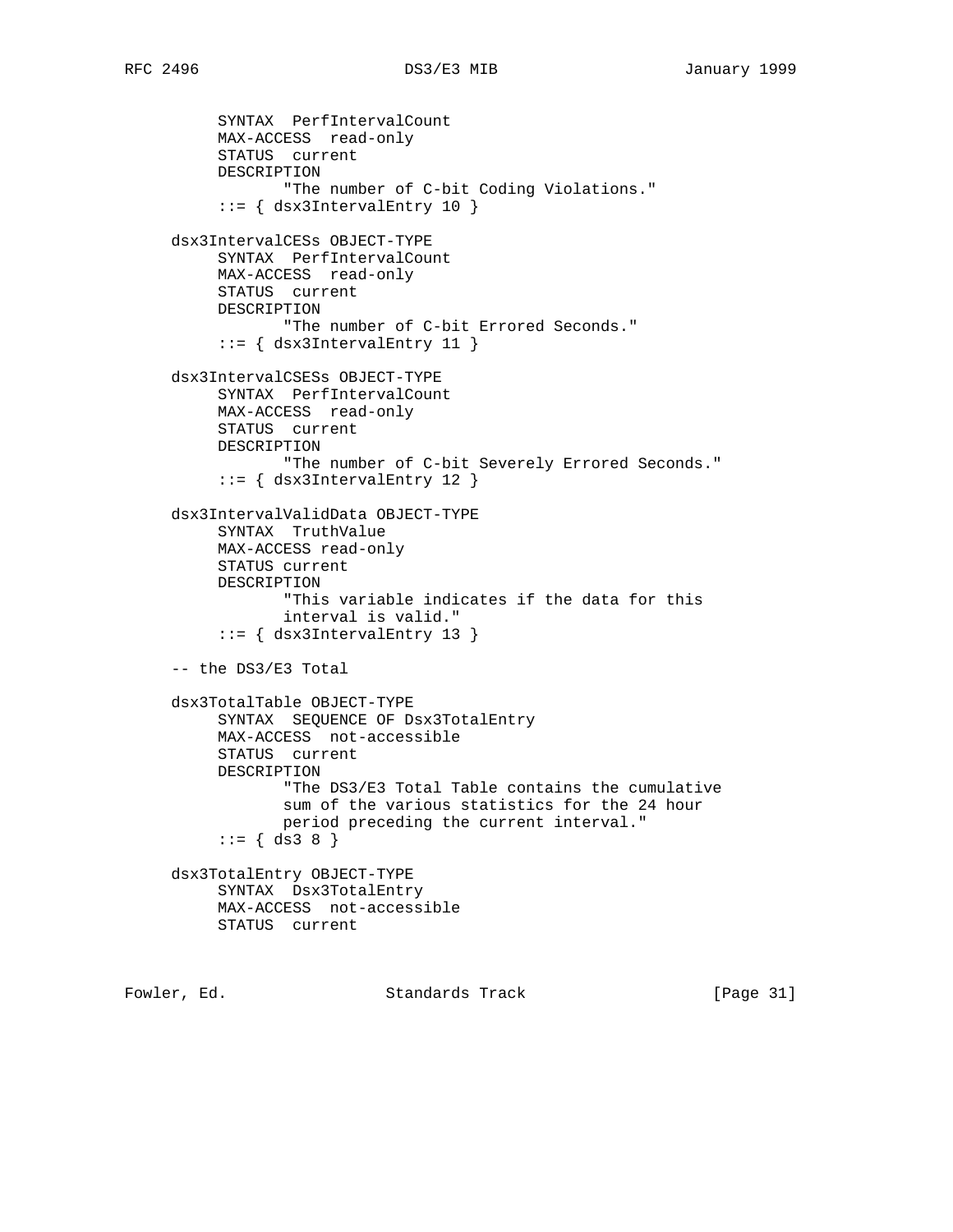```
 DESCRIPTION
               "An entry in the DS3/E3 Total table."
        INDEX { dsx3TotalIndex }
        ::= { dsx3TotalTable 1 }
     Dsx3TotalEntry ::=
         SEQUENCE {
 dsx3TotalIndex InterfaceIndex,
dsx3TotalPESs PerfTotalCount,
dsx3TotalPSESs PerfTotalCount,
dsx3TotalSEFSs PerfTotalCount,
dsx3TotalUASs PerfTotalCount,
dsx3TotalLCVs PerfTotalCount,
dsx3TotalPCVs PerfTotalCount,
dsx3TotalLESs PerfTotalCount,
dsx3TotalCCVs PerfTotalCount,
dsx3TotalCESs PerfTotalCount,
 dsx3TotalCSESs PerfTotalCount
 }
     dsx3TotalIndex OBJECT-TYPE
         SYNTAX InterfaceIndex
         MAX-ACCESS read-only
         STATUS current
         DESCRIPTION
               "The index value which uniquely identifies the
               DS3/E3 interface to which this entry is
               applicable. The interface identified by a
               particular value of this index is the same
               interface as identified by the same value an
               dsx3LineIndex object instance."
        ::= \{ dsx3TotalEntry 1 \} dsx3TotalPESs OBJECT-TYPE
         SYNTAX PerfTotalCount
         MAX-ACCESS read-only
         STATUS current
         DESCRIPTION
               "The counter associated with the number of P-bit
               Errored Seconds, encountered by a DS3 interface in
               the previous 24 hour interval. Invalid 15 minute
               intervals count as 0."
        ::= \{ dsx3TotalEntry 2 \} dsx3TotalPSESs OBJECT-TYPE
         SYNTAX PerfTotalCount
         MAX-ACCESS read-only
         STATUS current
```
Fowler, Ed. Standards Track [Page 32]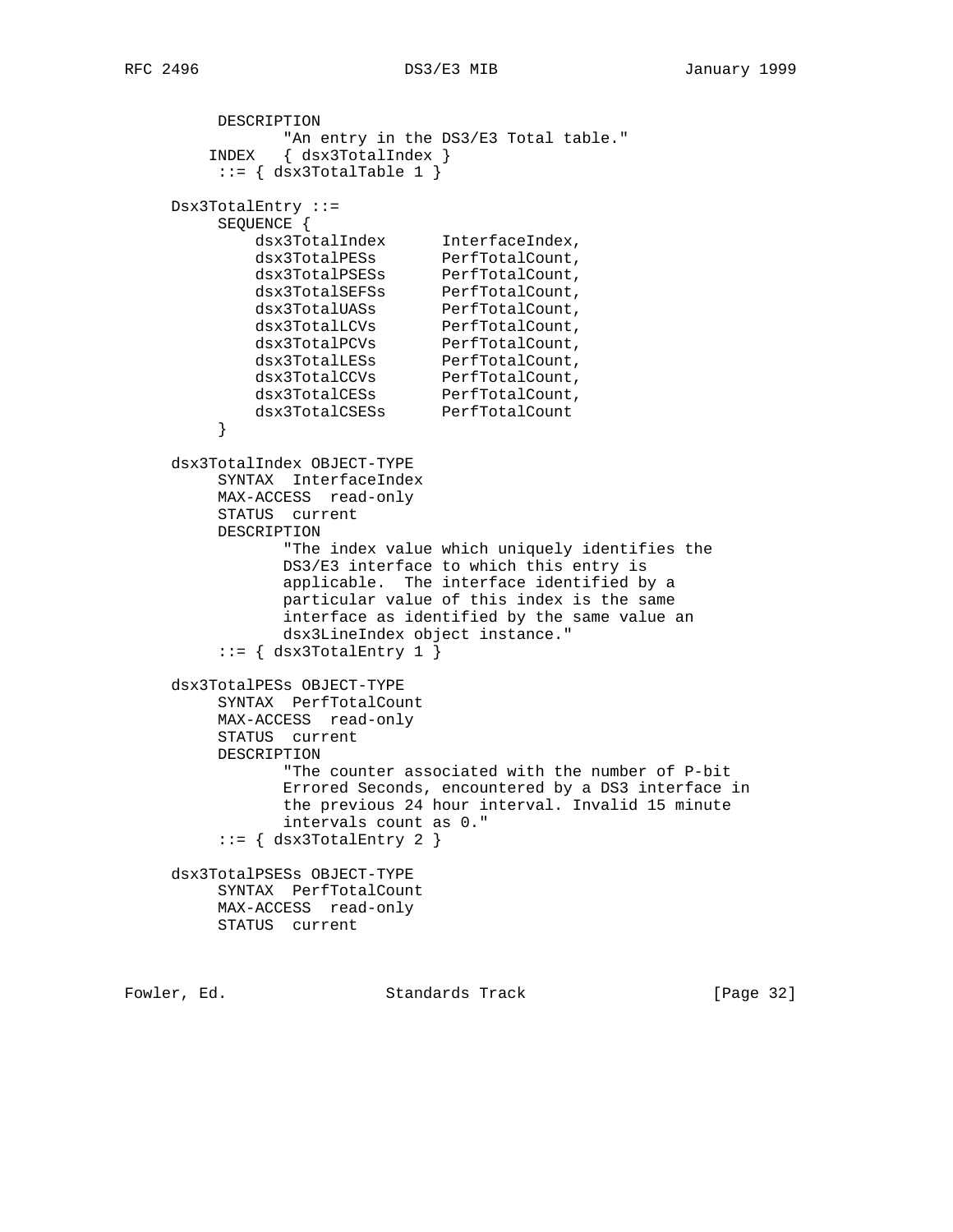DESCRIPTION "The counter associated with the number of P-bit Severely Errored Seconds, encountered by a DS3 interface in the previous 24 hour interval. Invalid 15 minute intervals count as 0."  $::=$  { dsx3TotalEntry 3 } dsx3TotalSEFSs OBJECT-TYPE SYNTAX PerfTotalCount MAX-ACCESS read-only STATUS current DESCRIPTION "The counter associated with the number of Severely Errored Framing Seconds, encountered by a DS3/E3 interface in the previous 24 hour interval. Invalid 15 minute intervals count as 0."  $::=$  { dsx3TotalEntry 4 } dsx3TotalUASs OBJECT-TYPE SYNTAX PerfTotalCount MAX-ACCESS read-only STATUS current DESCRIPTION "The counter associated with the number of Unavailable Seconds, encountered by a DS3 interface in the previous 24 hour interval. Invalid 15 minute intervals count as 0."  $::=$   $\{$  dsx3TotalEntry 5  $\}$  dsx3TotalLCVs OBJECT-TYPE SYNTAX PerfTotalCount MAX-ACCESS read-only STATUS current DESCRIPTION "The counter associated with the number of Line Coding Violations encountered by a DS3/E3 interface in the previous 24 hour interval. Invalid 15 minute intervals count as 0."  $::=$   $\{$  dsx3TotalEntry 6  $\}$  dsx3TotalPCVs OBJECT-TYPE SYNTAX PerfTotalCount MAX-ACCESS read-only STATUS current DESCRIPTION "The counter associated with the number of P-bit Coding Violations, encountered by a DS3 interface

Fowler, Ed. Standards Track [Page 33]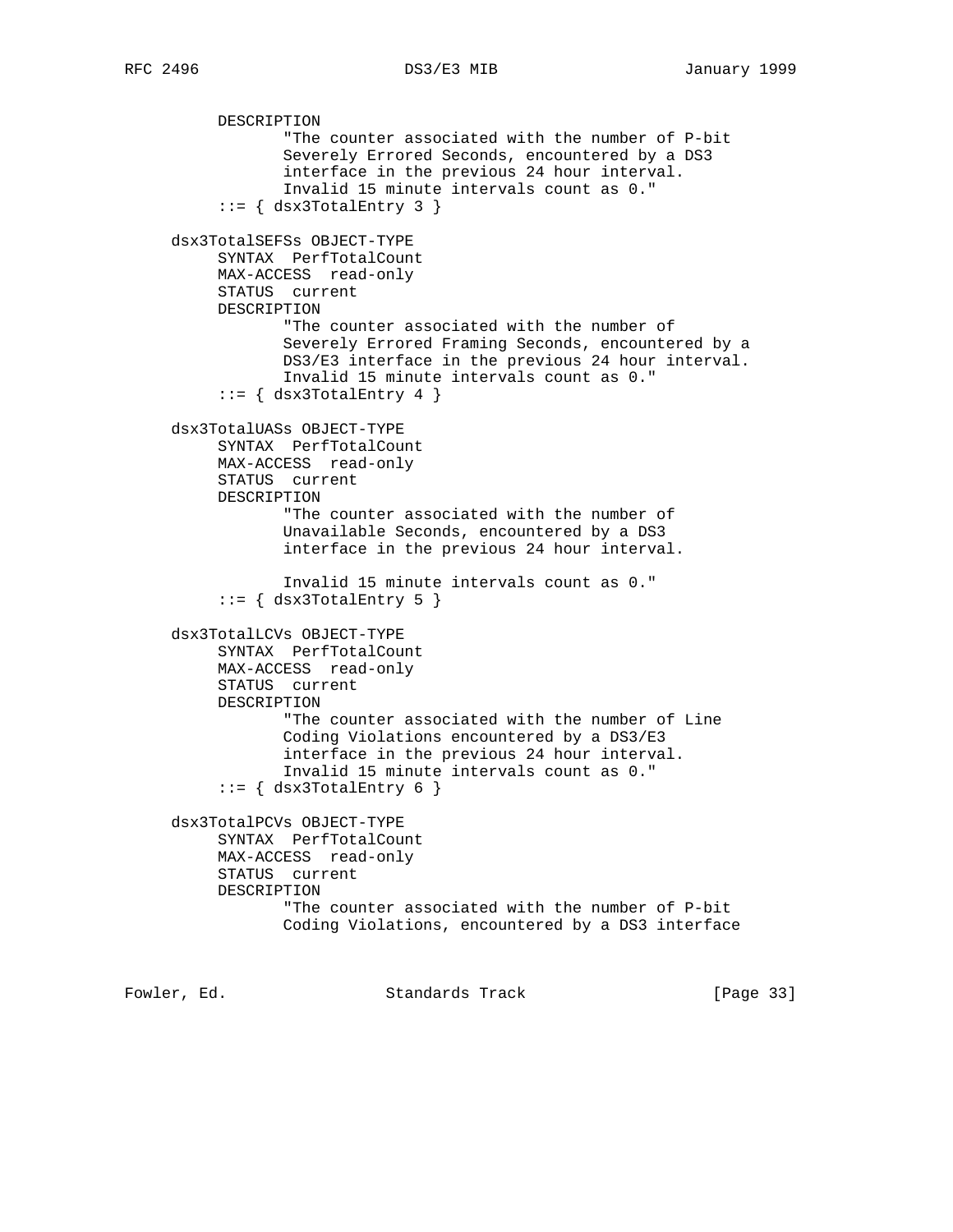```
 in the previous 24 hour interval. Invalid 15
             minute intervals count as 0."
     ::= { dsx3TotalEntry 7 }
 dsx3TotalLESs OBJECT-TYPE
      SYNTAX PerfTotalCount
      MAX-ACCESS read-only
      STATUS current
      DESCRIPTION
             "The number of Line Errored Seconds (BPVs or
             illegal zero sequences) encountered by a DS3/E3
             interface in the previous 24 hour interval.
             Invalid 15 minute intervals count as 0."
     ::= \{ dsx3TotalEntry 8 \} dsx3TotalCCVs OBJECT-TYPE
      SYNTAX PerfTotalCount
      MAX-ACCESS read-only
      STATUS current
      DESCRIPTION
             "The number of C-bit Coding Violations encountered
             by a DS3 interface in the previous 24 hour
             interval. Invalid 15 minute intervals count as 0."
     ::= \{ dsx3TotalEntry 9 \} dsx3TotalCESs OBJECT-TYPE
      SYNTAX PerfTotalCount
      MAX-ACCESS read-only
      STATUS current
      DESCRIPTION
             "The number of C-bit Errored Seconds encountered
             by a DS3 interface in the previous 24 hour
             interval. Invalid 15 minute intervals count as 0."
     ::= \{ dsx3TotalEntry 10 \} dsx3TotalCSESs OBJECT-TYPE
      SYNTAX PerfTotalCount
      MAX-ACCESS read-only
      STATUS current
      DESCRIPTION
             "The number of C-bit Severely Errored Seconds
             encountered by a DS3 interface in the previous 24
             hour interval. Invalid 15 minute intervals count
             as 0."
     ::= \{ dsx3TotalEntry 11 \} -- The DS3 Far End Group
```
Fowler, Ed. Standards Track [Page 34]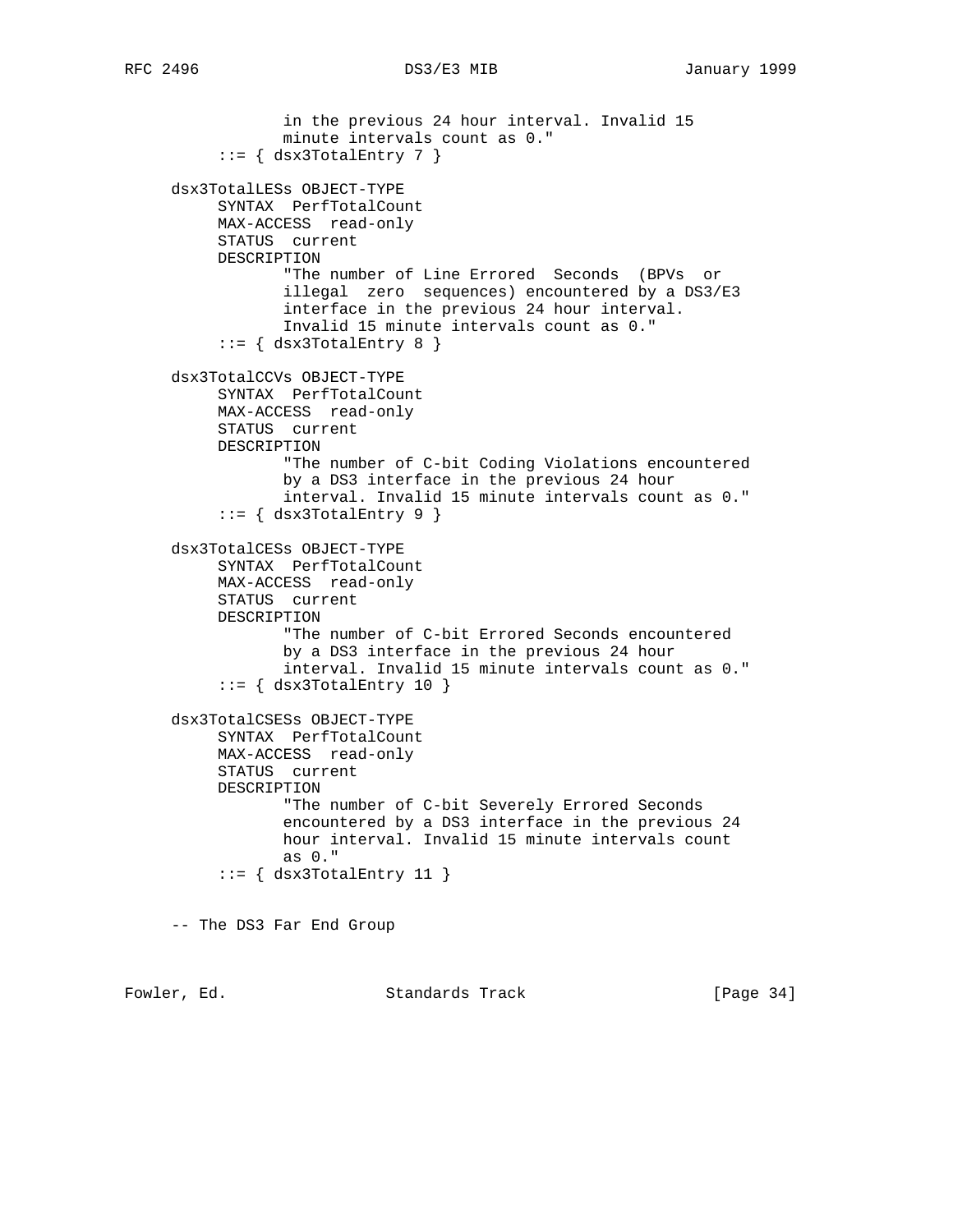-- The DS3 Far End Group consists of four tables : -- DS3 Far End Configuration -- DS3 Far End Current -- DS3 Far End Interval -- DS3 Far End Total -- The DS3 Far End Configuration Table dsx3FarEndConfigTable OBJECT-TYPE SYNTAX SEQUENCE OF Dsx3FarEndConfigEntry MAX-ACCESS not-accessible STATUS current DESCRIPTION "The DS3 Far End Configuration Table contains configuration information reported in the C-bits from the remote end."  $::= \{ ds3 9 \}$  dsx3FarEndConfigEntry OBJECT-TYPE SYNTAX Dsx3FarEndConfigEntry MAX-ACCESS not-accessible STATUS current DESCRIPTION "An entry in the DS3 Far End Configuration table." INDEX { dsx3FarEndLineIndex } ::= { dsx3FarEndConfigTable 1 } Dsx3FarEndConfigEntry ::= SEQUENCE { dsx3FarEndLineIndex InterfaceIndex, dsx3FarEndEquipCode DisplayString, dsx3FarEndLocationIDCode DisplayString, dsx3FarEndFrameIDCode DisplayString, dsx3FarEndUnitCode DisplayString, dsx3FarEndFacilityIDCode DisplayString } dsx3FarEndLineIndex OBJECT-TYPE SYNTAX InterfaceIndex MAX-ACCESS read-only STATUS current DESCRIPTION "The index value which uniquely identifies the DS3 interface to which this entry is applicable. The interface identified by a particular value of this index is the same interface as identified by the same value an dsx3LineIndex object instance."

Fowler, Ed. Standards Track [Page 35]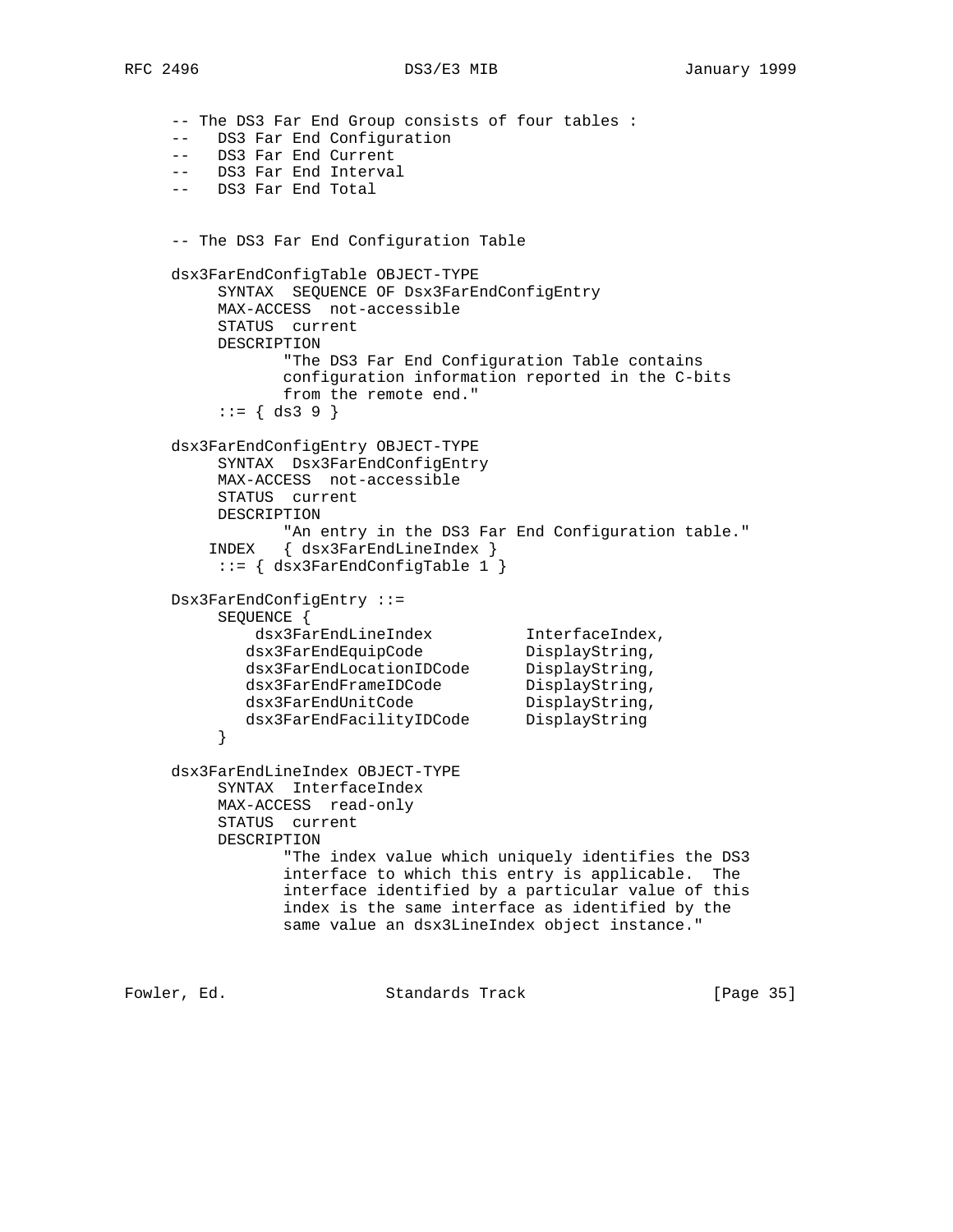::= { dsx3FarEndConfigEntry 1 } dsx3FarEndEquipCode OBJECT-TYPE SYNTAX DisplayString (SIZE (0..10)) MAX-ACCESS read-write STATUS current DESCRIPTION "This is the Far End Equipment Identification code that describes the specific piece of equipment. It is sent within the Path Identification Message." ::= { dsx3FarEndConfigEntry 2 } dsx3FarEndLocationIDCode OBJECT-TYPE SYNTAX DisplayString (SIZE (0..11)) MAX-ACCESS read-write STATUS current DESCRIPTION "This is the Far End Location Identification code that describes the specific location of the equipment. It is sent within the Path Identification Message." ::= { dsx3FarEndConfigEntry 3 } dsx3FarEndFrameIDCode OBJECT-TYPE SYNTAX DisplayString (SIZE (0..10)) MAX-ACCESS read-write STATUS current DESCRIPTION "This is the Far End Frame Identification code that identifies where the equipment is located within a building at a given location. It is sent within the Path Identification Message." ::= { dsx3FarEndConfigEntry 4 } dsx3FarEndUnitCode OBJECT-TYPE SYNTAX DisplayString (SIZE (0..6)) MAX-ACCESS read-write STATUS current DESCRIPTION "This is the Far End code that identifies the equipment location within a bay. It is sent within the Path Identification Message." ::= { dsx3FarEndConfigEntry 5 } dsx3FarEndFacilityIDCode OBJECT-TYPE SYNTAX DisplayString (SIZE (0..38)) MAX-ACCESS read-write

Fowler, Ed. Standards Track [Page 36]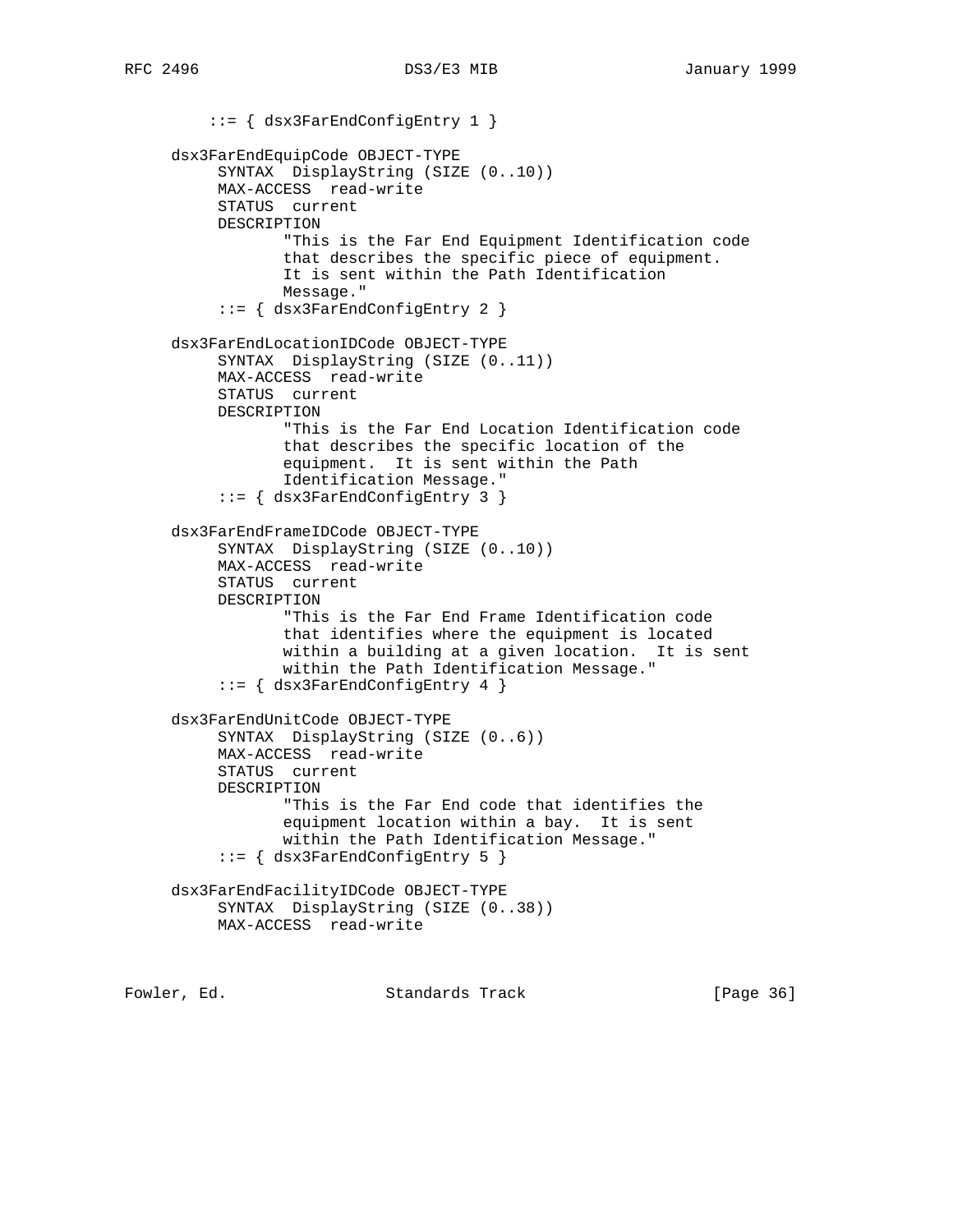STATUS current DESCRIPTION "This code identifies a specific Far End DS3 path. It is sent within the Path Identification Message." ::= { dsx3FarEndConfigEntry 6 } -- The DS3 Far End Current dsx3FarEndCurrentTable OBJECT-TYPE SYNTAX SEQUENCE OF Dsx3FarEndCurrentEntry MAX-ACCESS not-accessible STATUS current DESCRIPTION "The DS3 Far End Current table contains various statistics being collected for the current 15 minute interval. The statistics are collected from the far end block error code within the C bits."  $::=$  { ds3 10 } dsx3FarEndCurrentEntry OBJECT-TYPE SYNTAX Dsx3FarEndCurrentEntry MAX-ACCESS not-accessible STATUS current DESCRIPTION "An entry in the DS3 Far End Current table." INDEX { dsx3FarEndCurrentIndex } ::= { dsx3FarEndCurrentTable 1 } Dsx3FarEndCurrentEntry ::= SEQUENCE { dsx3FarEndCurrentIndex InterfaceIndex, dsx3FarEndTimeElapsed INTEGER, dsx3FarEndValidIntervals INTEGER, dsx3FarEndCurrentCESs PerfCurrentCount, dsx3FarEndCurrentCSESs PerfCurrentCount, dsx3FarEndCurrentCCVs PerfCurrentCount, dsx3FarEndCurrentUASs PerfCurrentCount, dsx3FarEndInvalidIntervals INTEGER } dsx3FarEndCurrentIndex OBJECT-TYPE SYNTAX InterfaceIndex MAX-ACCESS read-only STATUS current DESCRIPTION "The index value which uniquely identifies the DS3

Fowler, Ed. Standards Track [Page 37]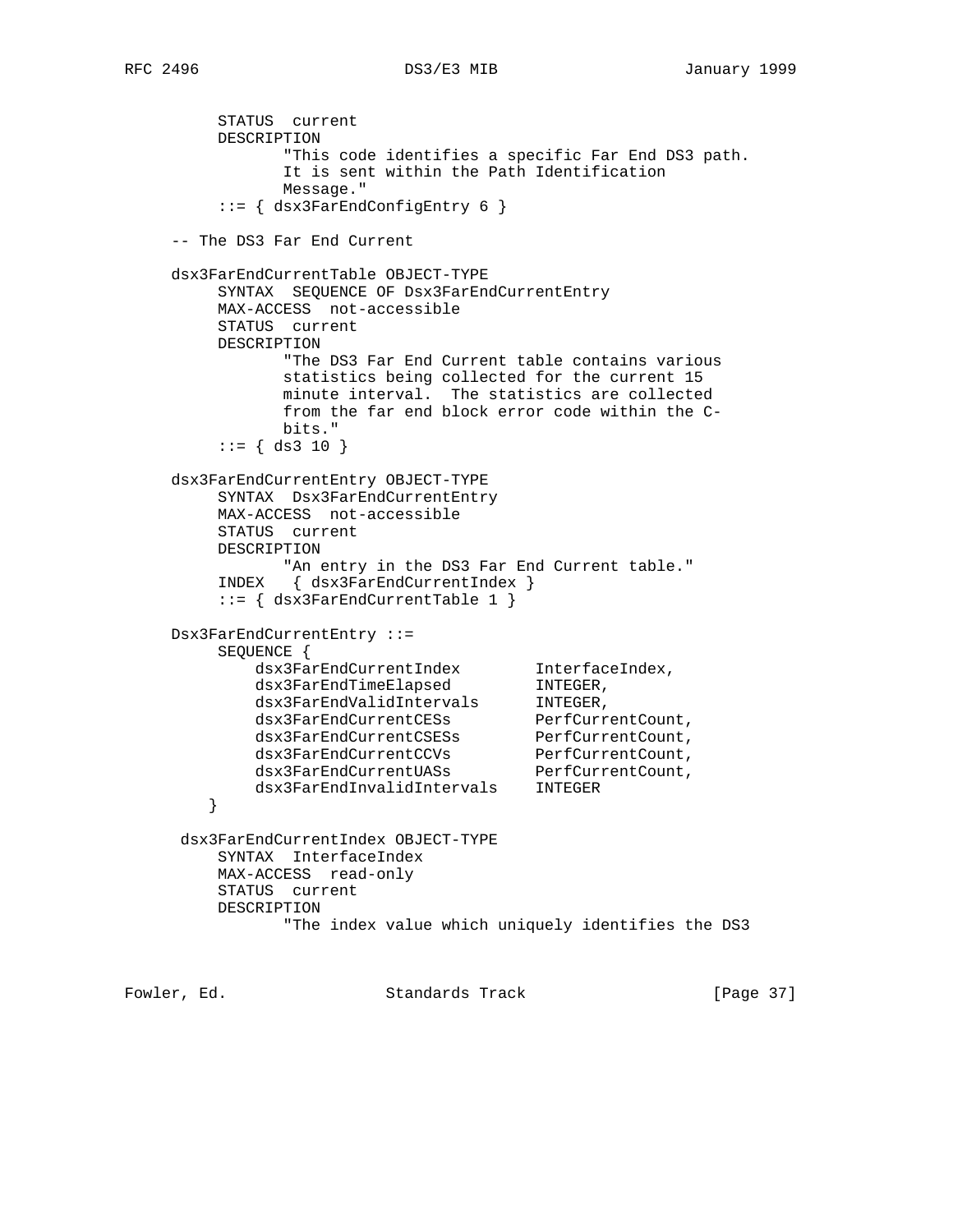interface to which this entry is applicable. The interface identified by a particular value of this index is identical to the interface identified by the same value of dsx3LineIndex." ::= { dsx3FarEndCurrentEntry 1 } dsx3FarEndTimeElapsed OBJECT-TYPE SYNTAX INTEGER (0..899) MAX-ACCESS read-only STATUS current DESCRIPTION "The number of seconds that have elapsed since the beginning of the far end current error-measurement period. If, for some reason, such as an adjustment in the system's time-of-day clock, the current interval exceeds the maximum value, the agent will return the maximum value." ::= { dsx3FarEndCurrentEntry 2 } dsx3FarEndValidIntervals OBJECT-TYPE SYNTAX INTEGER (0..96) MAX-ACCESS read-only STATUS current DESCRIPTION "The number of previous far end intervals for which data was collected. The value will be 96 unless the interface was brought online within the last 24 hours, in which case the value will be the number of complete 15 minute far end intervals since the interface has been online." ::= { dsx3FarEndCurrentEntry 3 } dsx3FarEndCurrentCESs OBJECT-TYPE SYNTAX PerfCurrentCount MAX-ACCESS read-only STATUS current DESCRIPTION "The counter associated with the number of Far Far End C-bit Errored Seconds." ::= { dsx3FarEndCurrentEntry 4 } dsx3FarEndCurrentCSESs OBJECT-TYPE SYNTAX PerfCurrentCount MAX-ACCESS read-only STATUS current DESCRIPTION "The counter associated with the number of Far End C-bit Severely Errored Seconds."

Fowler, Ed. Standards Track [Page 38]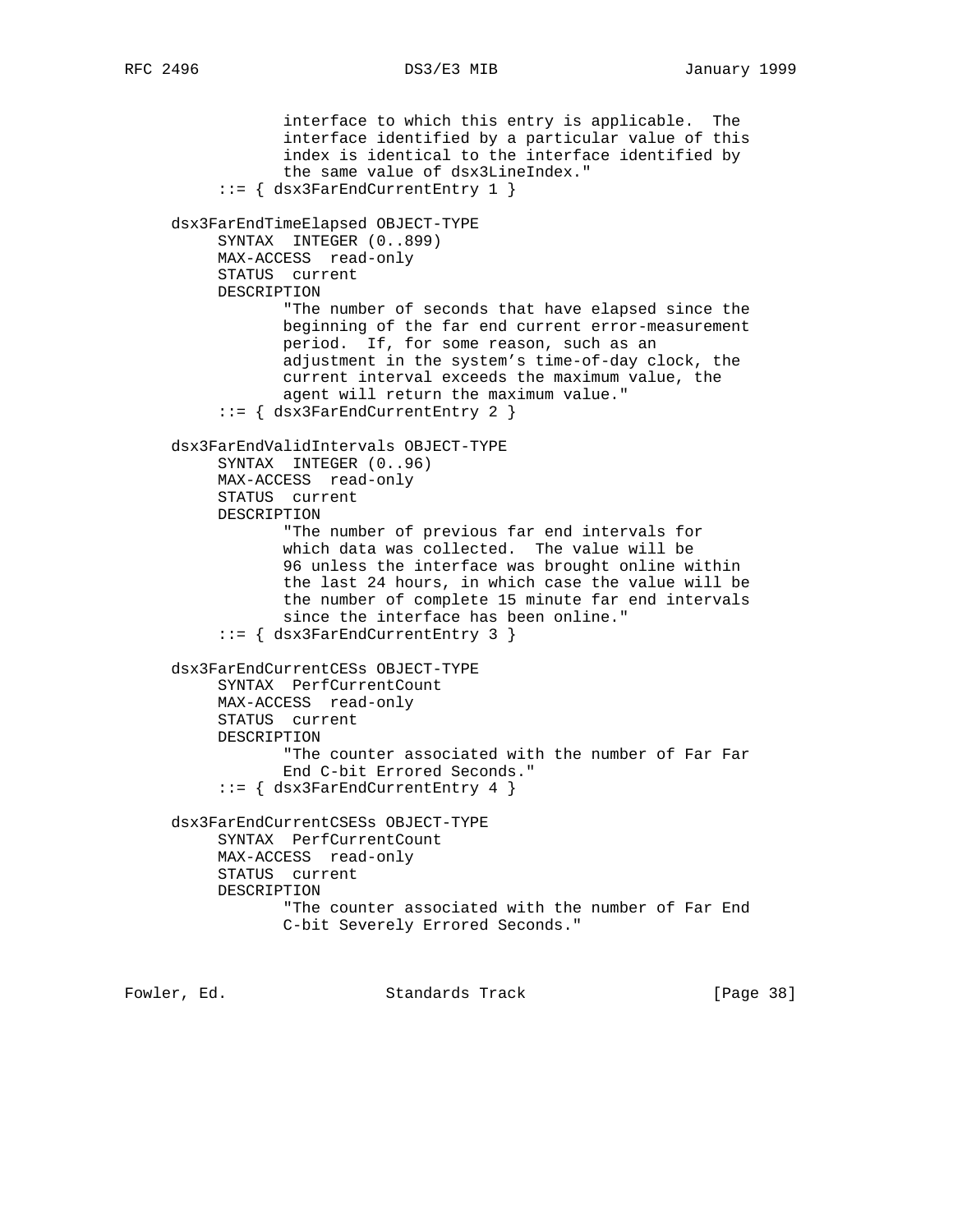::= { dsx3FarEndCurrentEntry 5 } dsx3FarEndCurrentCCVs OBJECT-TYPE SYNTAX PerfCurrentCount MAX-ACCESS read-only STATUS current DESCRIPTION "The counter associated with the number of Far End C-bit Coding Violations reported via the far end block error count." ::= { dsx3FarEndCurrentEntry 6 } dsx3FarEndCurrentUASs OBJECT-TYPE SYNTAX PerfCurrentCount MAX-ACCESS read-only STATUS current DESCRIPTION "The counter associated with the number of Far End unavailable seconds." ::= { dsx3FarEndCurrentEntry 7 } dsx3FarEndInvalidIntervals OBJECT-TYPE SYNTAX INTEGER (0..96) MAX-ACCESS read-only STATUS current DESCRIPTION "The number of intervals in the range from 0 to dsx3FarEndValidIntervals for which no data is available. This object will typically be zero except in cases where the data for some intervals are not available (e.g., in proxy situations)." ::= { dsx3FarEndCurrentEntry 8 } -- The DS3 Far End Interval Table dsx3FarEndIntervalTable OBJECT-TYPE SYNTAX SEQUENCE OF Dsx3FarEndIntervalEntry MAX-ACCESS not-accessible STATUS current DESCRIPTION "The DS3 Far End Interval Table contains various statistics collected by each DS3 interface over the previous 24 hours of operation. The past 24 hours are broken into 96 completed 15 minute intervals." ::= { ds3 11 } dsx3FarEndIntervalEntry OBJECT-TYPE

Fowler, Ed. Standards Track [Page 39]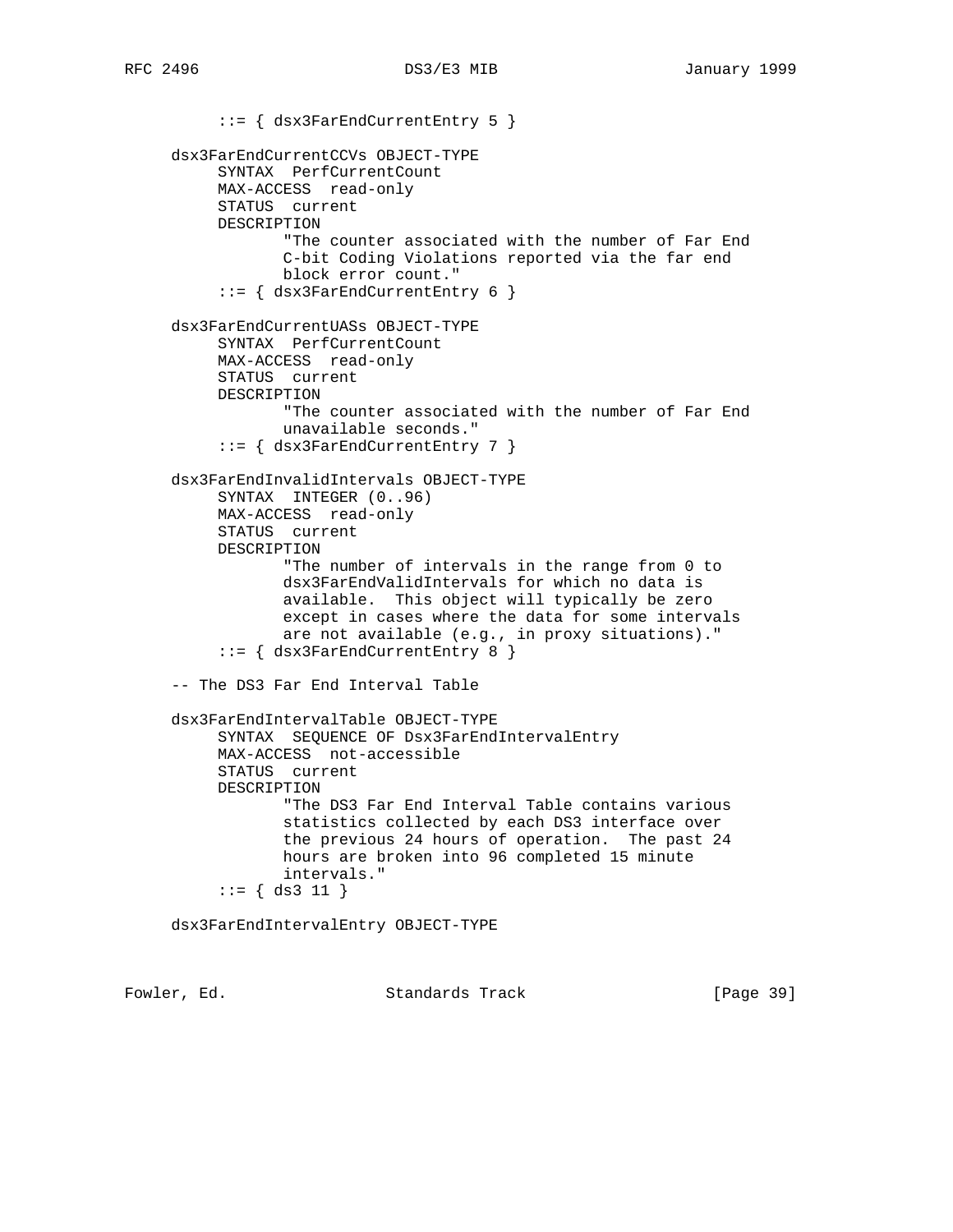SYNTAX Dsx3FarEndIntervalEntry MAX-ACCESS not-accessible STATUS current DESCRIPTION "An entry in the DS3 Far End Interval table." INDEX { dsx3FarEndIntervalIndex, dsx3FarEndIntervalNumber } ::= { dsx3FarEndIntervalTable 1 } Dsx3FarEndIntervalEntry ::= SEQUENCE { dsx3FarEndIntervalIndex InterfaceIndex, dsx3FarEndIntervalNumber INTEGER, dsx3FarEndIntervalCESs PerfIntervalCount, dsx3FarEndIntervalCSESs PerfIntervalCount, dsx3FarEndIntervalCCVs PerfIntervalCount, dsx3FarEndIntervalUASs PerfIntervalCount, dsx3FarEndIntervalValidData TruthValue } dsx3FarEndIntervalIndex OBJECT-TYPE SYNTAX InterfaceIndex MAX-ACCESS read-only STATUS current DESCRIPTION "The index value which uniquely identifies the DS3 interface to which this entry is applicable. The interface identified by a particular value of this index is identical to the interface identified by the same value of dsx3LineIndex." ::= { dsx3FarEndIntervalEntry 1 } dsx3FarEndIntervalNumber OBJECT-TYPE SYNTAX INTEGER (1..96) MAX-ACCESS read-only STATUS current DESCRIPTION "A number between 1 and 96, where 1 is the most recently completed 15 minute interval and 96 is the 15 minutes interval completed 23 hours and 45 minutes prior to interval 1." ::= { dsx3FarEndIntervalEntry 2 } dsx3FarEndIntervalCESs OBJECT-TYPE SYNTAX PerfIntervalCount MAX-ACCESS read-only STATUS current DESCRIPTION

Fowler, Ed. Standards Track [Page 40]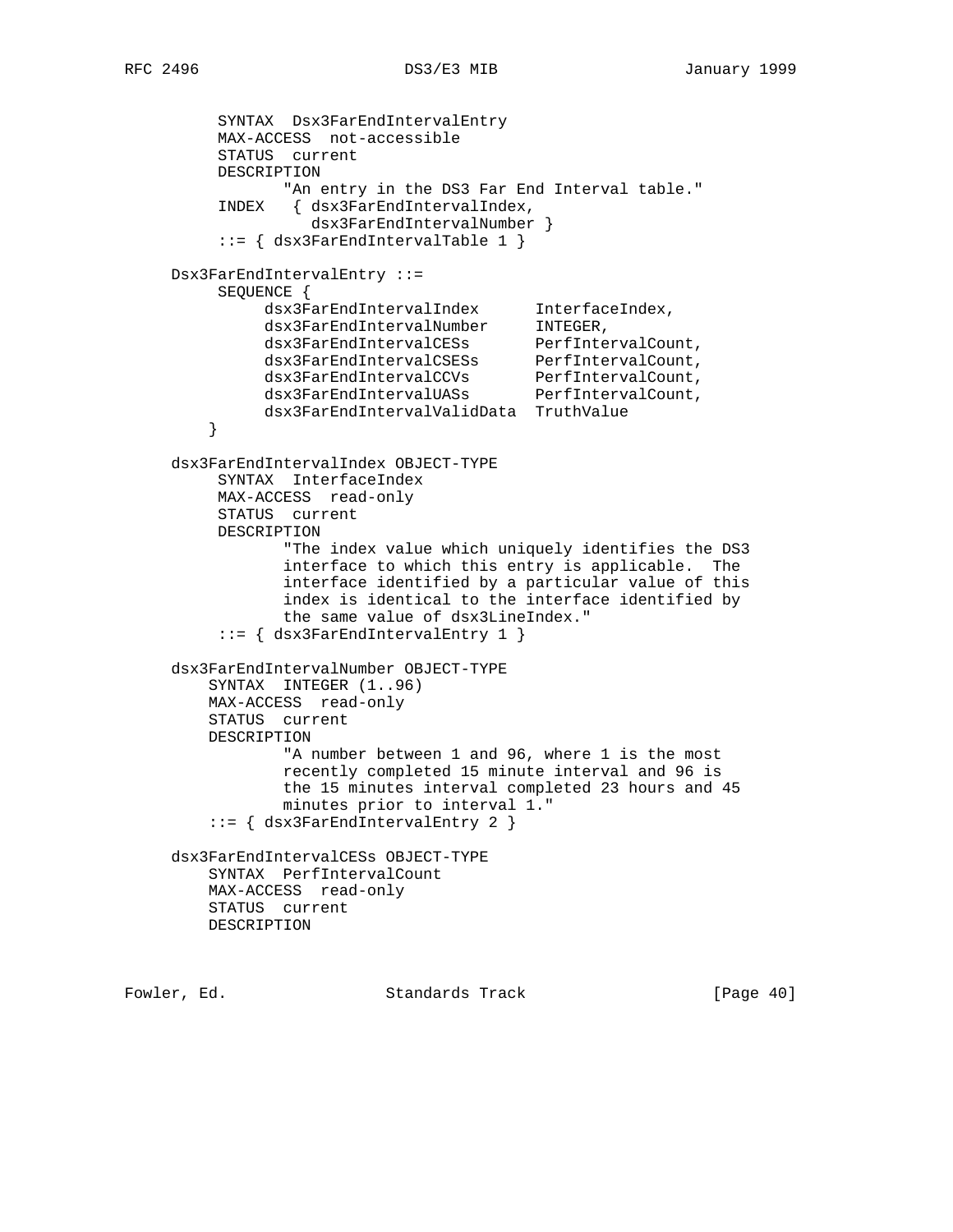"The counter associated with the number of Far End C-bit Errored Seconds encountered by a DS3 interface in one of the previous 96, individual 15 minute, intervals. In the case where the agent is a proxy and data is not available, return noSuchInstance." ::= { dsx3FarEndIntervalEntry 3 } dsx3FarEndIntervalCSESs OBJECT-TYPE SYNTAX PerfIntervalCount MAX-ACCESS read-only STATUS current DESCRIPTION "The counter associated with the number of Far End C-bit Severely Errored Seconds." ::= { dsx3FarEndIntervalEntry 4 } dsx3FarEndIntervalCCVs OBJECT-TYPE SYNTAX PerfIntervalCount MAX-ACCESS read-only STATUS current DESCRIPTION "The counter associated with the number of Far End C-bit Coding Violations reported via the far end block error count." ::= { dsx3FarEndIntervalEntry 5 } dsx3FarEndIntervalUASs OBJECT-TYPE SYNTAX PerfIntervalCount MAX-ACCESS read-only STATUS current DESCRIPTION "The counter associated with the number of Far End unavailable seconds." ::= { dsx3FarEndIntervalEntry 6 } dsx3FarEndIntervalValidData OBJECT-TYPE SYNTAX TruthValue MAX-ACCESS read-only STATUS current DESCRIPTION "This variable indicates if the data for this interval is valid."  $::=$   $\{$  dsx3FarEndIntervalEntry 7  $\}$ -- The DS3 Far End Total

Fowler, Ed. Standards Track [Page 41]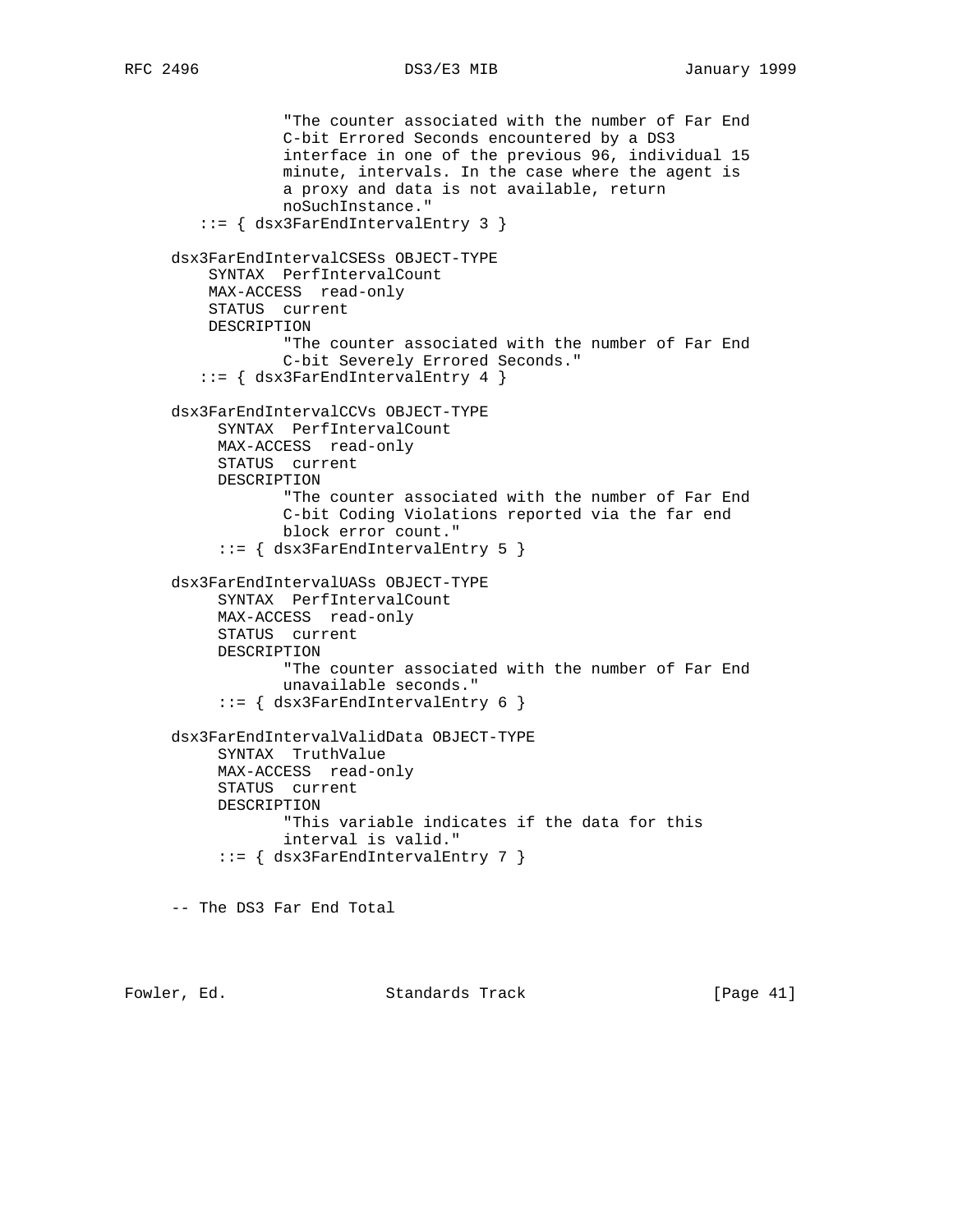```
 dsx3FarEndTotalTable OBJECT-TYPE
          SYNTAX SEQUENCE OF Dsx3FarEndTotalEntry
          MAX-ACCESS not-accessible
          STATUS current
          DESCRIPTION
                "The DS3 Far End Total Table contains the
                cumulative sum of the various statistics for the
                24 hour period preceding the current interval."
         ::= { ds3 12 }
     dsx3FarEndTotalEntry OBJECT-TYPE
         SYNTAX Dsx3FarEndTotalEntry
          MAX-ACCESS not-accessible
          STATUS current
          DESCRIPTION
                "An entry in the DS3 Far End Total table."
         INDEX { dsx3FarEndTotalIndex }
          ::= { dsx3FarEndTotalTable 1 }
     Dsx3FarEndTotalEntry ::=
          SEQUENCE {
 dsx3FarEndTotalIndex InterfaceIndex,
dsx3FarEndTotalCESs PerfTotalCount,
dsx3FarEndTotalCSESs PerfTotalCount,
dsx3FarEndTotalCCVs PerfTotalCount,
dsx3FarEndTotalUASs PerfTotalCount
 }
     dsx3FarEndTotalIndex OBJECT-TYPE
          SYNTAX InterfaceIndex
          MAX-ACCESS read-only
         STATUS current
         DESCRIPTION
                "The index value which uniquely identifies the DS3
                interface to which this entry is applicable. The
                interface identified by a particular value of this
                index is identical to the interface identified by
                the same value of dsx3LineIndex."
          ::= { dsx3FarEndTotalEntry 1 }
     dsx3FarEndTotalCESs OBJECT-TYPE
         SYNTAX PerfTotalCount
         MAX-ACCESS read-only
         STATUS current
         DESCRIPTION
                "The counter associated with the number of Far End
                C-bit Errored Seconds encountered by a DS3
                interface in the previous 24 hour interval.
```
Fowler, Ed. Standards Track [Page 42]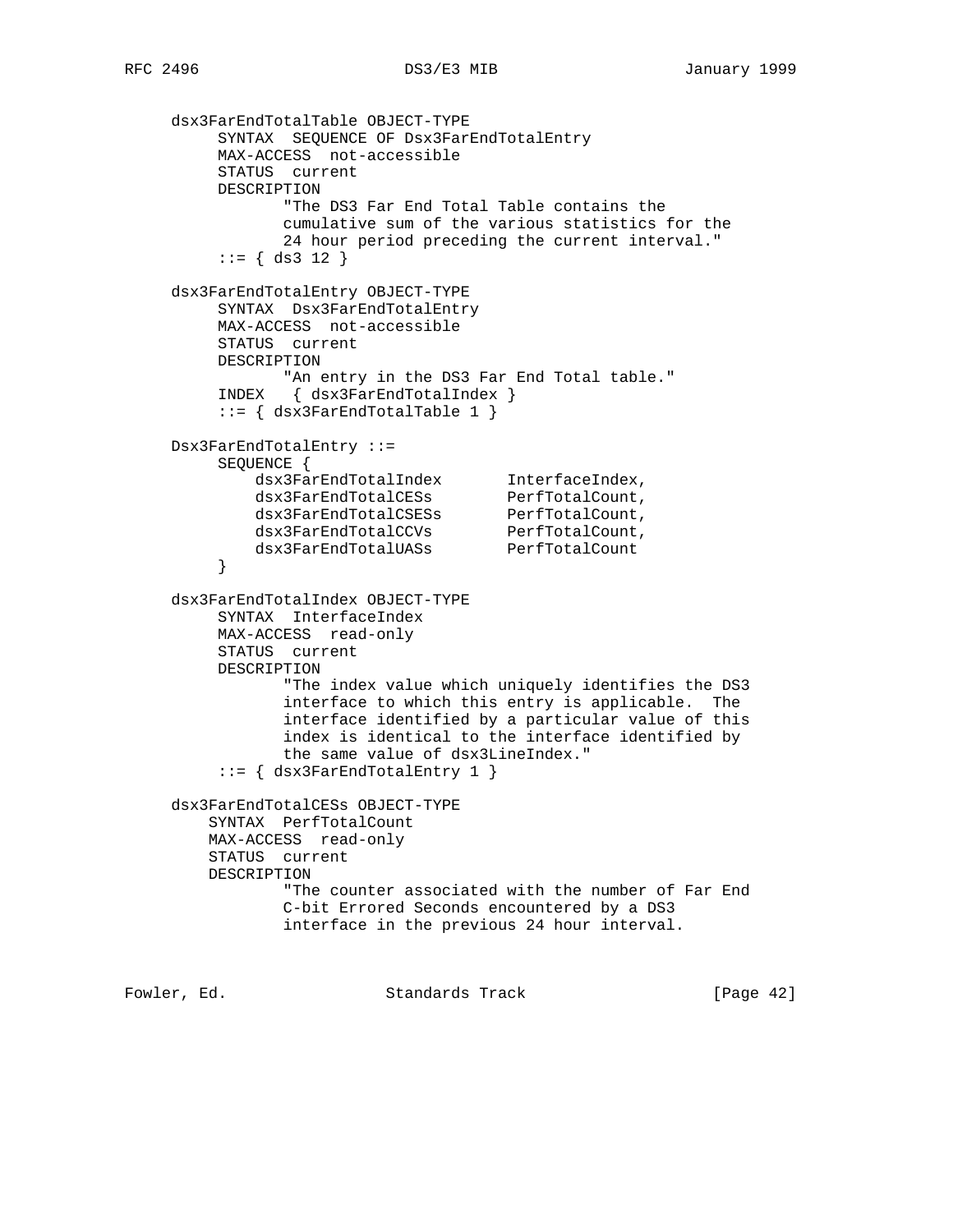Invalid 15 minute intervals count as 0." ::= { dsx3FarEndTotalEntry 2 } dsx3FarEndTotalCSESs OBJECT-TYPE SYNTAX PerfTotalCount MAX-ACCESS read-only STATUS current DESCRIPTION "The counter associated with the number of Far End C-bit Severely Errored Seconds encountered by a DS3 interface in the previous 24 hour interval. Invalid 15 minute intervals count as 0." ::= { dsx3FarEndTotalEntry 3 } dsx3FarEndTotalCCVs OBJECT-TYPE SYNTAX PerfTotalCount MAX-ACCESS read-only STATUS current DESCRIPTION "The counter associated with the number of Far End C-bit Coding Violations reported via the far end block error count encountered by a DS3 interface in the previous 24 hour interval. Invalid 15 minute intervals count as 0." ::= { dsx3FarEndTotalEntry 4 } dsx3FarEndTotalUASs OBJECT-TYPE SYNTAX PerfTotalCount MAX-ACCESS read-only STATUS current DESCRIPTION "The counter associated with the number of Far End unavailable seconds encountered by a DS3 interface in the previous 24 hour interval. Invalid 15 minute intervals count as 0." ::= { dsx3FarEndTotalEntry 5 } -- the DS3/E3 Fractional Table -- This table is deprecated. dsx3FracTable OBJECT-TYPE SYNTAX SEQUENCE OF Dsx3FracEntry MAX-ACCESS not-accessible STATUS deprecated DESCRIPTION "This table is deprecated in favour of using

Fowler, Ed. Standards Track [Page 43]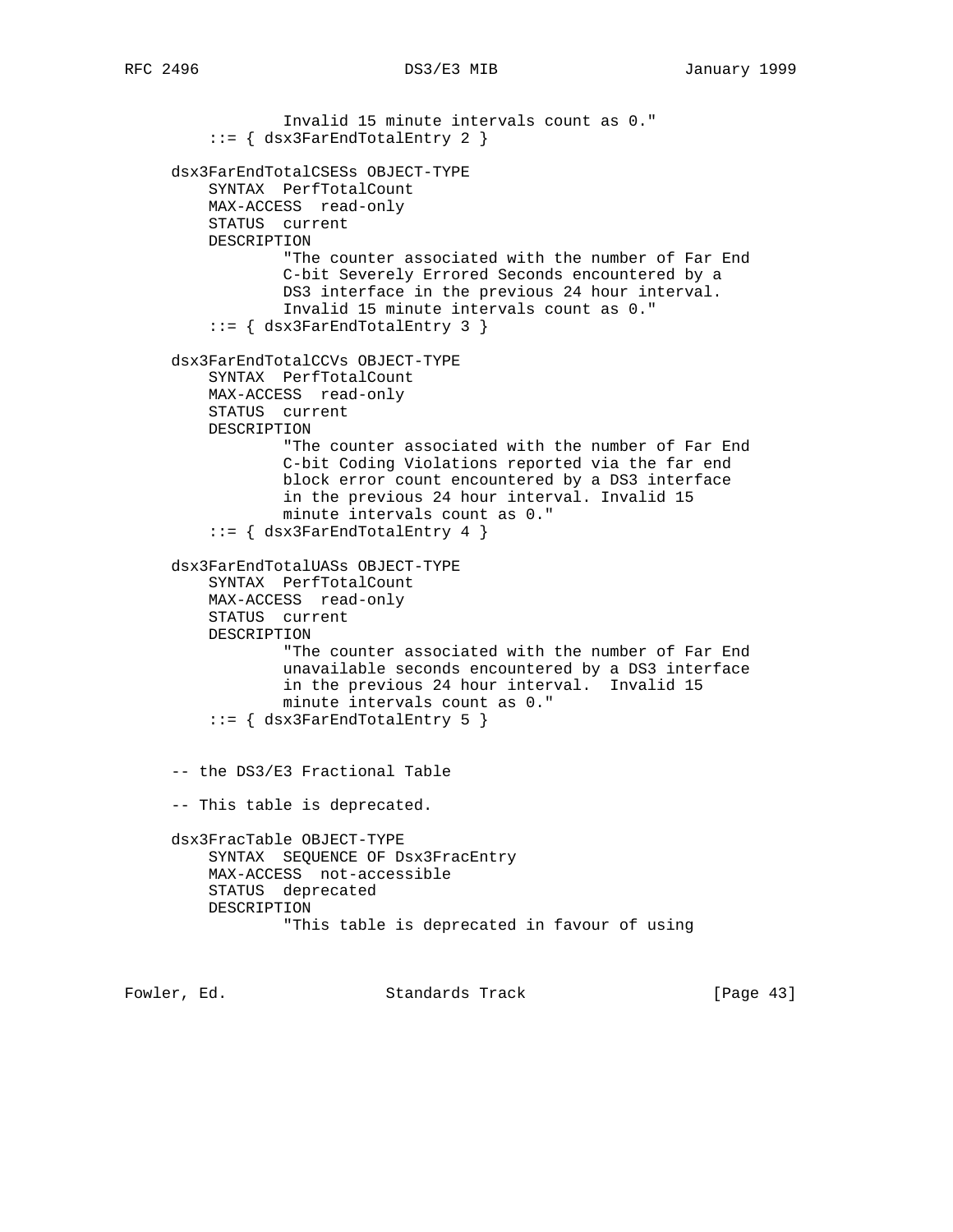ifStackTable.

 Implementation of this table was optional. It was designed for those systems dividing a DS3/E3 into channels containing different data streams that are of local interest.

 The DS3/E3 fractional table identifies which DS3/E3 channels associated with a CSU are being used to support a logical interface, i.e., an entry in the interfaces table from the Internet standard MIB.

 For example, consider a DS3 device with 4 high speed links carrying router traffic, a feed for voice, a feed for video, and a synchronous channel for a non-routed protocol. We might describe the allocation of channels, in the dsx3FracTable, as follows:  $dsx3FracIfIndex.2. 1 = 3 dsx3FracIfIndex.2.15 = 4$  $dsx3FracIfIndex.2. 2 = 3 dsx3FracIfIndex.2.16 = 6$  $dsx3FracIfIndex.2. 3 = 3 dsx3FracIfIndex.2.17 = 6$  $dsx3FracIfIndex.2. 4 = 3 dsx3FracIfIndex.2.18 = 6$  $dsx3FracIfIndex.2. 5 = 3 dsx3FracIfIndex.2.19 = 6$  $dsx3FracIfIndex.2. 6 = 3 dsx3FracIfIndex.2.20 = 6$  $dx3FracIfIndex.2. 7 = 4$   $dx3FracIfIndex.2.21 = 6$  $dsx3FracIfIndex.2. 8 = 4$   $dsx3FracIfIndex.2.22 = 6$  $dx3FracIfIndex.2. 9 = 4$   $dx3FracIfIndex.2.23 = 6$  $dx3FracIfIndex.2.10 = 4$   $dx3FracIfIndex.2.24 = 6$  $dsx3FracIfIndex.2.11 = 4$   $dsx3FracIfIndex.2.25 = 6$  $dsx3FracIfIndex.2.12 = 5$   $dsx3FracIfIndex.2.26 = 6$  $dsx3FracIfIndex.2.13 = 5$   $dsx3FracIfIndex.2.27 = 6$  $dsx3FracIfIndex.2.14 = 5$   $dsx3FracIfIndex.2.28 = 6$  For dsx3M23, dsx3 SYNTRAN, dsx3CbitParity, and dsx3ClearChannel there are 28 legal channels, numbered 1 throug h 28.

> For e3Framed there are 16 legal channels, numbered 1 through 16. The channels (1..16) correspond directly to the equivalently numbered time-slots."  $::= \{ ds3 13 \}$

 dsx3FracEntry OBJECT-TYPE SYNTAX Dsx3FracEntry MAX-ACCESS not-accessible STATUS deprecated DESCRIPTION "An entry in the DS3 Fractional table."

Fowler, Ed. Standards Track [Page 44]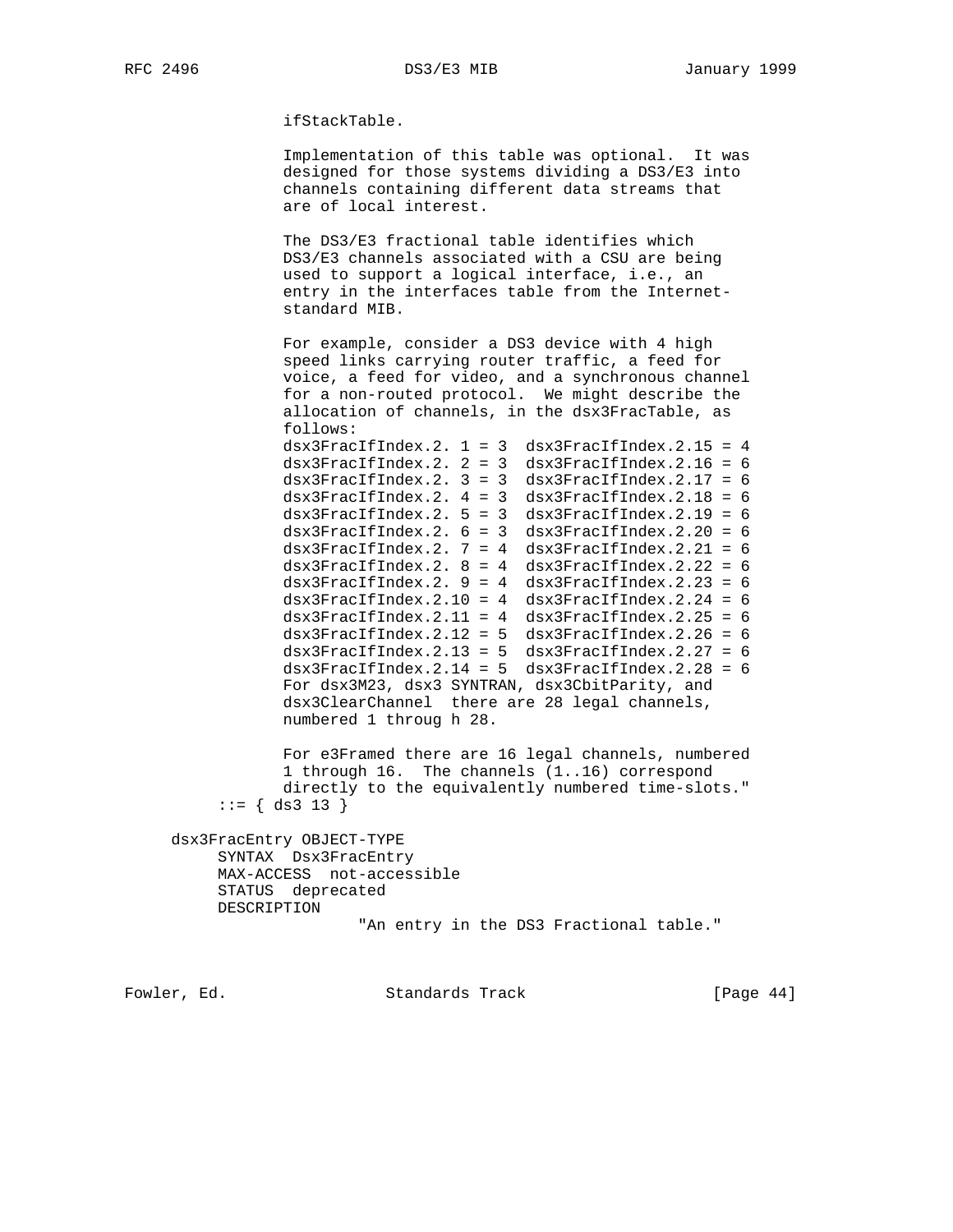INDEX { dsx3FracIndex, dsx3FracNumber }  $::=$  { dsx3FracTable 1 } Dsx3FracEntry ::= SEQUENCE { dsx3FracIndex INTEGER, dsx3FracNumber INTEGER, dsx3FracIfIndex INTEGER<br>} } dsx3FracIndex OBJECT-TYPE SYNTAX INTEGER (1..'7fffffff'h) MAX-ACCESS read-only STATUS deprecated DESCRIPTION "The index value which uniquely identifies the DS3 interface to which this entry is applicable The interface identified by a particular value of this index is the same interface as identified by the same value an dsx3LineIndex object instance."  $::=$  { dsx3FracEntry 1 } dsx3FracNumber OBJECT-TYPE SYNTAX INTEGER (1..31) MAX-ACCESS read-only STATUS deprecated DESCRIPTION "The channel number for this entry."  $::=$  { dsx3FracEntry 2 } dsx3FracIfIndex OBJECT-TYPE SYNTAX INTEGER (1..'7fffffff'h) MAX-ACCESS read-write STATUS deprecated DESCRIPTION "An index value that uniquely identifies an interface. The interface identified by a particular value of this index is the same interface as identified by the same value an ifIndex object instance. If no interface is currently using a channel, the value should be zero. If a single interface occupies more than one time slot, that ifIndex value will be found in multiple time slots."  $::=$   $\{$  dsx3FracEntry 3  $\}$ 

Fowler, Ed. Standards Track [Page 45]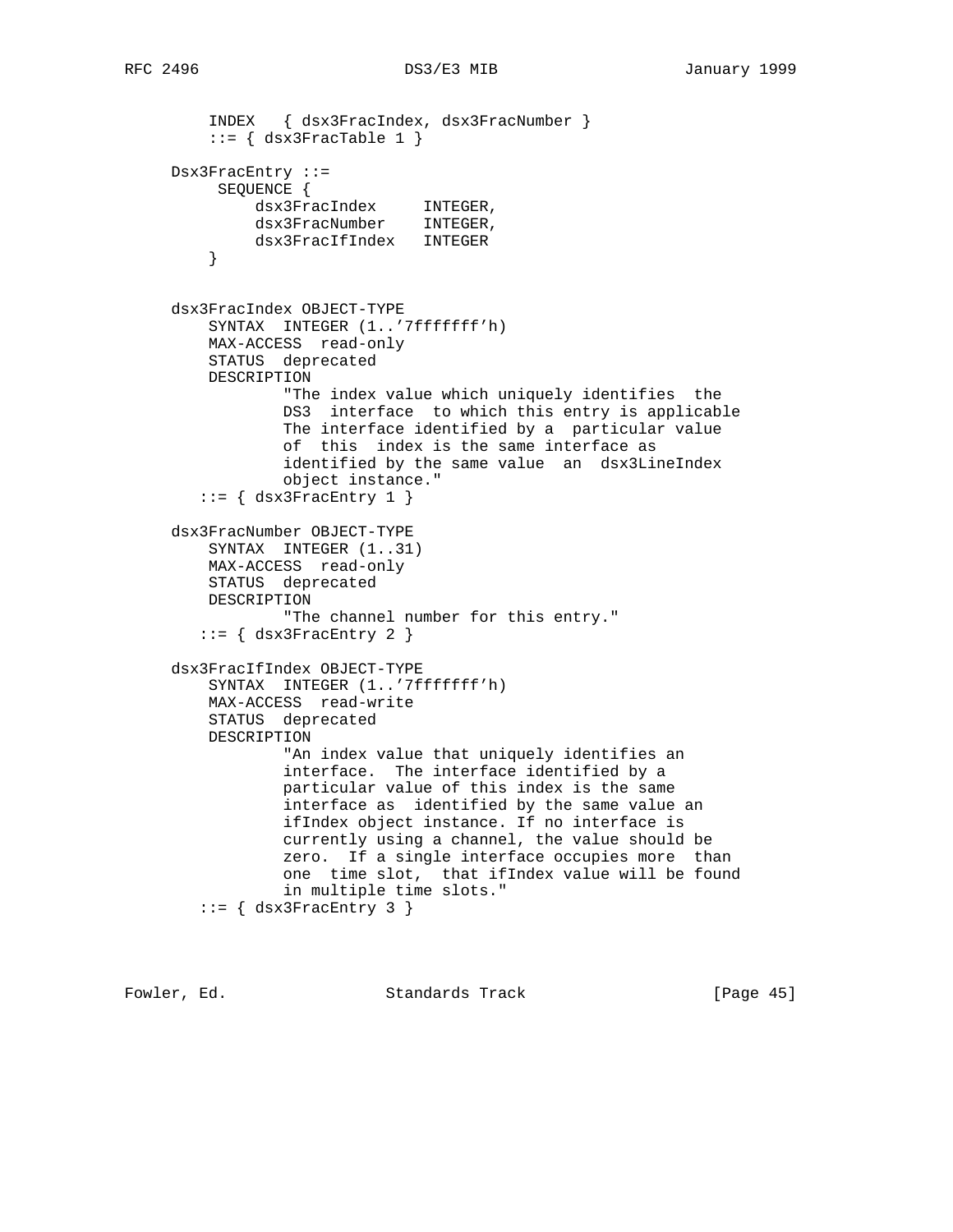-- Ds3 TRAPS ds3Traps OBJECT IDENTIFIER  $::=$   $\{$  ds3 15  $\}$  dsx3LineStatusChange NOTIFICATION-TYPE OBJECTS { dsx3LineStatus, dsx3LineStatusLastChange } STATUS current DESCRIPTION "A dsx3LineStatusChange trap is sent when the value of an instance of dsx3LineStatus changes. It can be utilized by an NMS to trigger polls. When the line status change results in a lower level line status change (i.e. ds1), then no traps for the lower level are sent."  $::=$   $\{$  ds3Traps 0 1  $\}$  -- conformance information ds3Conformance OBJECT IDENTIFIER ::= { ds3 14 } ds3Groups OBJECT IDENTIFIER ::= { ds3Conformance 1 } ds3Compliances OBJECT IDENTIFIER  $::= \{ ds3 \text{Conformance} 2 \}$  -- compliance statements ds3Compliance MODULE-COMPLIANCE STATUS current DESCRIPTION "The compliance statement for DS3/E3 interfaces." MODULE -- this module MANDATORY-GROUPS { ds3NearEndConfigGroup, ds3NearEndStatisticsGroup } GROUP ds3FarEndGroup DESCRIPTION "Implementation of this group is optional for all systems that attach to a DS3 Interface. However, only C-bit Parity and SYNTRAN DS3 applications have the capability (option) of providing this information."

Fowler, Ed. Standards Track [Page 46]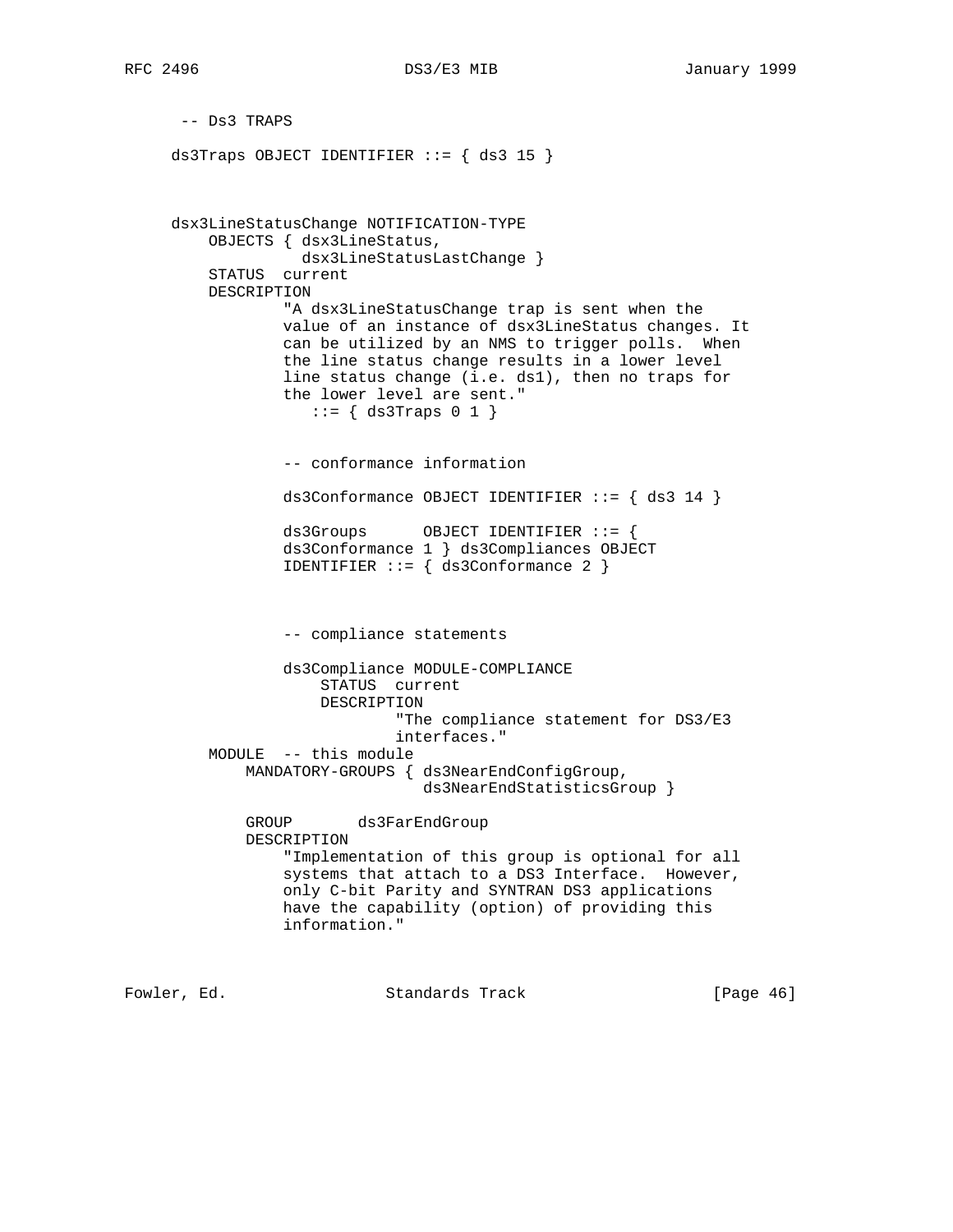GROUP ds3NearEndOptionalConfigGroup DESCRIPTION "Implementation of this group is optional for all systems that attach to a DS3 interface." OBJECT dsx3LineType MIN-ACCESS read-only DESCRIPTION "Write access for the line type is not required." OBJECT dsx3LineCoding MIN-ACCESS read-only DESCRIPTION "Write access for the line coding is not required." OBJECT dsx3SendCode MIN-ACCESS read-only DESCRIPTION "Write access for the send code is not required." OBJECT dsx3LoopbackConfig MIN-ACCESS read-only DESCRIPTION "Write access for loopbacks is not required." OBJECT dsx3TransmitClockSource MIN-ACCESS read-only DESCRIPTION "Write access for the transmit clock source is not required." OBJECT dsx3LineLength MIN-ACCESS read-only DESCRIPTION "Write access for the line length is not required." OBJECT dsx3Channelization MIN-ACCESS read-only DESCRIPTION "Write access for the channelization is not required."  $::=$  { ds3Compliances 1 } -- units of conformance

Fowler, Ed. Standards Track [Page 47]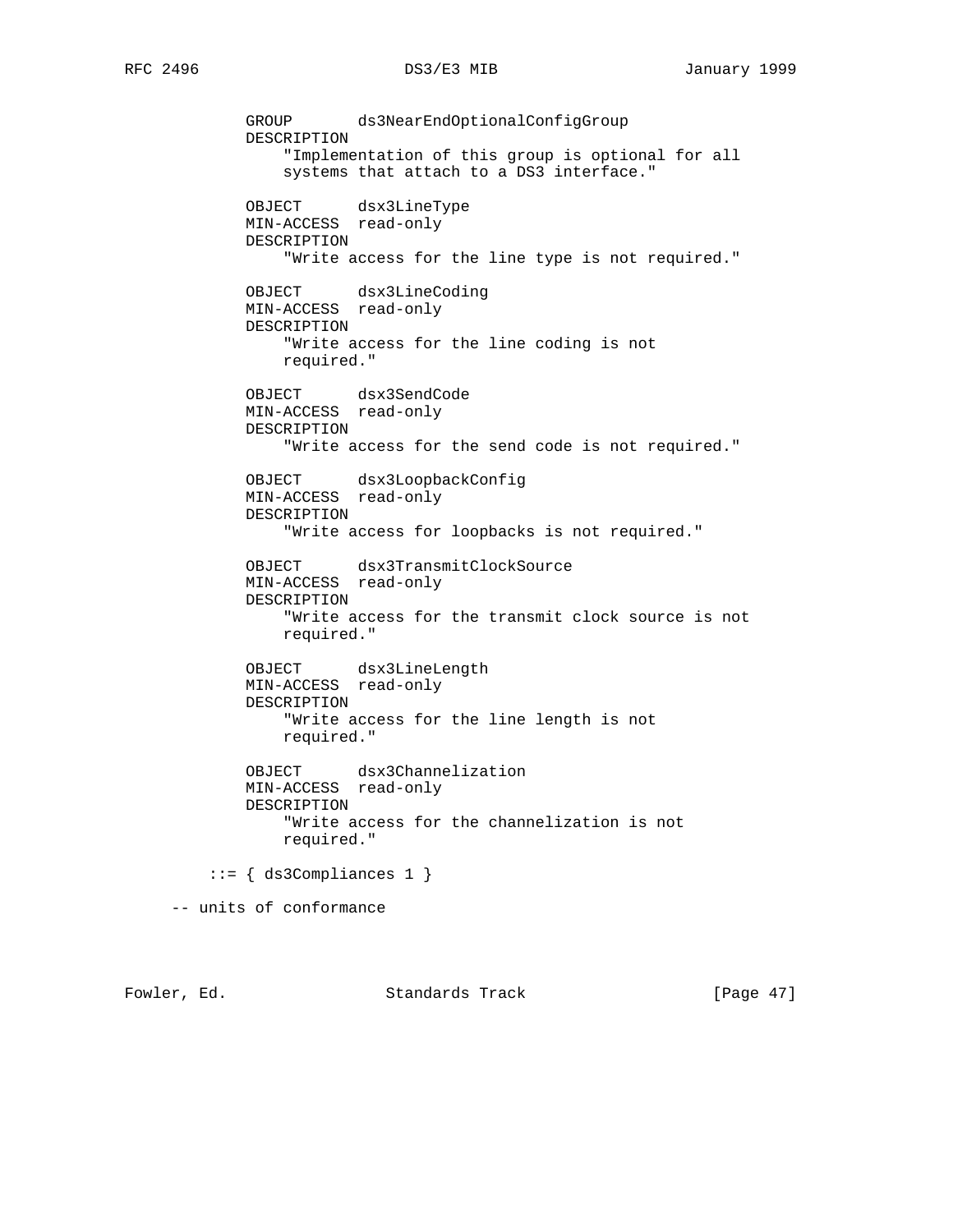ds3NearEndConfigGroup OBJECT-GROUP OBJECTS { dsx3LineIndex, dsx3TimeElapsed, dsx3ValidIntervals, dsx3LineType, dsx3LineCoding, dsx3SendCode, dsx3CircuitIdentifier, dsx3LoopbackConfig, dsx3LineStatus, dsx3TransmitClockSource, dsx3InvalidIntervals, dsx3LineLength, dsx3LoopbackStatus, dsx3Channelization, dsx3Ds1ForRemoteLoop } STATUS current DESCRIPTION "A collection of objects providing configuration information applicable to all DS3/E3 interfaces."  $::=$   $\{$  ds3Groups 1  $\}$  ds3NearEndStatisticsGroup OBJECT-GROUP OBJECTS { dsx3CurrentIndex, dsx3CurrentPESs, dsx3CurrentPSESs, dsx3CurrentSEFSs, dsx3CurrentUASs, dsx3CurrentLCVs, dsx3CurrentPCVs, dsx3CurrentLESs, dsx3CurrentCCVs, dsx3CurrentCESs, dsx3CurrentCSESs, dsx3IntervalIndex, dsx3IntervalNumber, dsx3IntervalPESs, dsx3IntervalPSESs, dsx3IntervalSEFSs, dsx3IntervalUASs, dsx3IntervalLCVs, dsx3IntervalPCVs, dsx3IntervalLESs, dsx3IntervalCCVs, dsx3IntervalCESs, dsx3IntervalCSESs, dsx3IntervalValidData, dsx3TotalIndex,

Fowler, Ed. Standards Track [Page 48]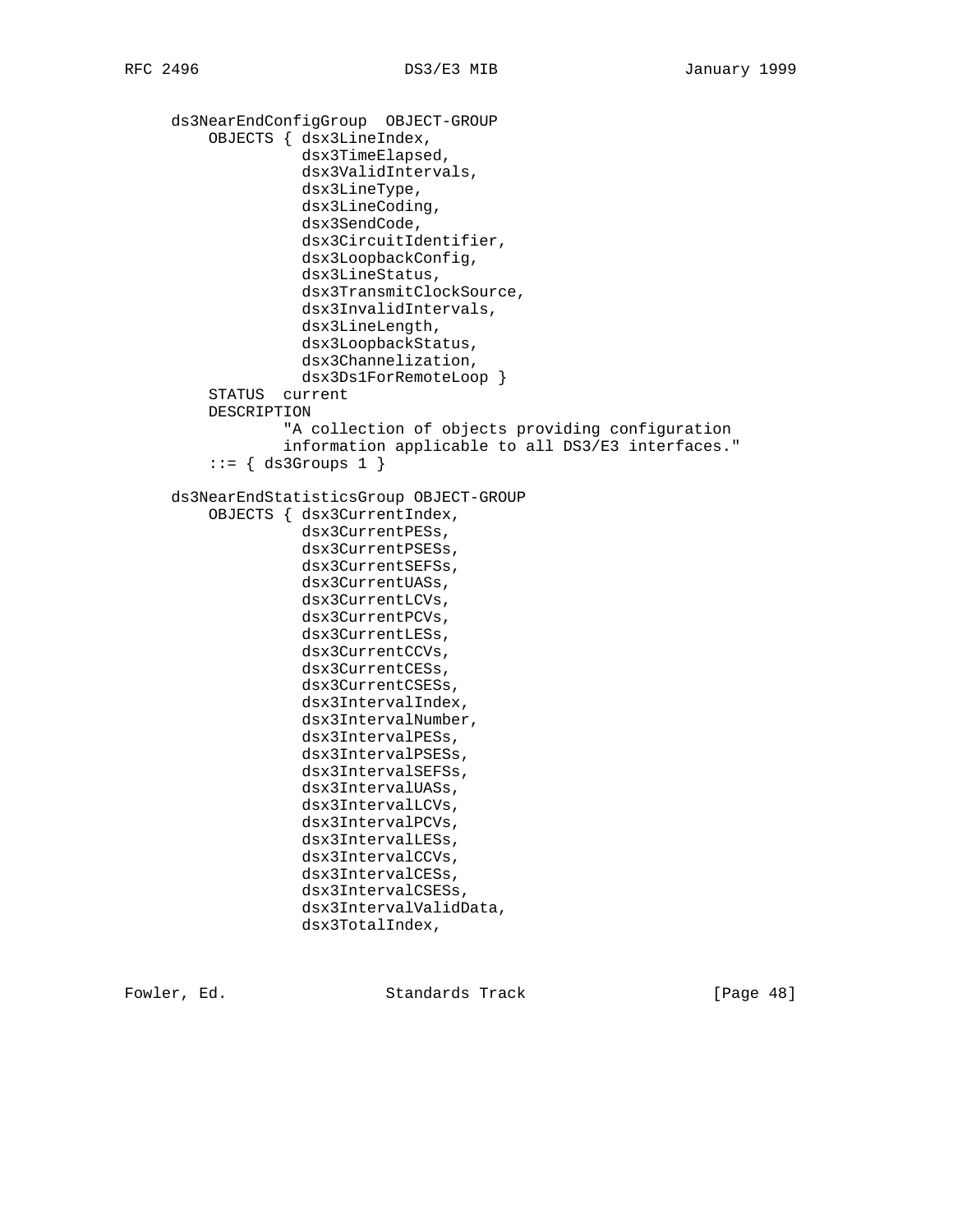dsx3TotalPESs, dsx3TotalPSESs, dsx3TotalSEFSs, dsx3TotalUASs, dsx3TotalLCVs, dsx3TotalPCVs, dsx3TotalLESs, dsx3TotalCCVs, dsx3TotalCESs, dsx3TotalCSESs } STATUS current DESCRIPTION "A collection of objects providing statistics information applicable to all DS3/E3 interfaces."  $::=$  { ds3Groups 2 } ds3FarEndGroup OBJECT-GROUP OBJECTS { dsx3FarEndLineIndex, dsx3FarEndEquipCode, dsx3FarEndLocationIDCode, dsx3FarEndFrameIDCode, dsx3FarEndUnitCode, dsx3FarEndFacilityIDCode, dsx3FarEndCurrentIndex, dsx3FarEndTimeElapsed, dsx3FarEndValidIntervals, dsx3FarEndCurrentCESs, dsx3FarEndCurrentCSESs, dsx3FarEndCurrentCCVs, dsx3FarEndCurrentUASs, dsx3FarEndInvalidIntervals, dsx3FarEndIntervalIndex, dsx3FarEndIntervalNumber, dsx3FarEndIntervalCESs, dsx3FarEndIntervalCSESs, dsx3FarEndIntervalCCVs, dsx3FarEndIntervalUASs, dsx3FarEndIntervalValidData, dsx3FarEndTotalIndex, dsx3FarEndTotalCESs, dsx3FarEndTotalCSESs, dsx3FarEndTotalCCVs, dsx3FarEndTotalUASs } STATUS current DESCRIPTION "A collection of objects providing remote configuration and statistics information applicable to C-bit Parity and SYNTRAN DS3

Fowler, Ed. Standards Track [Page 49]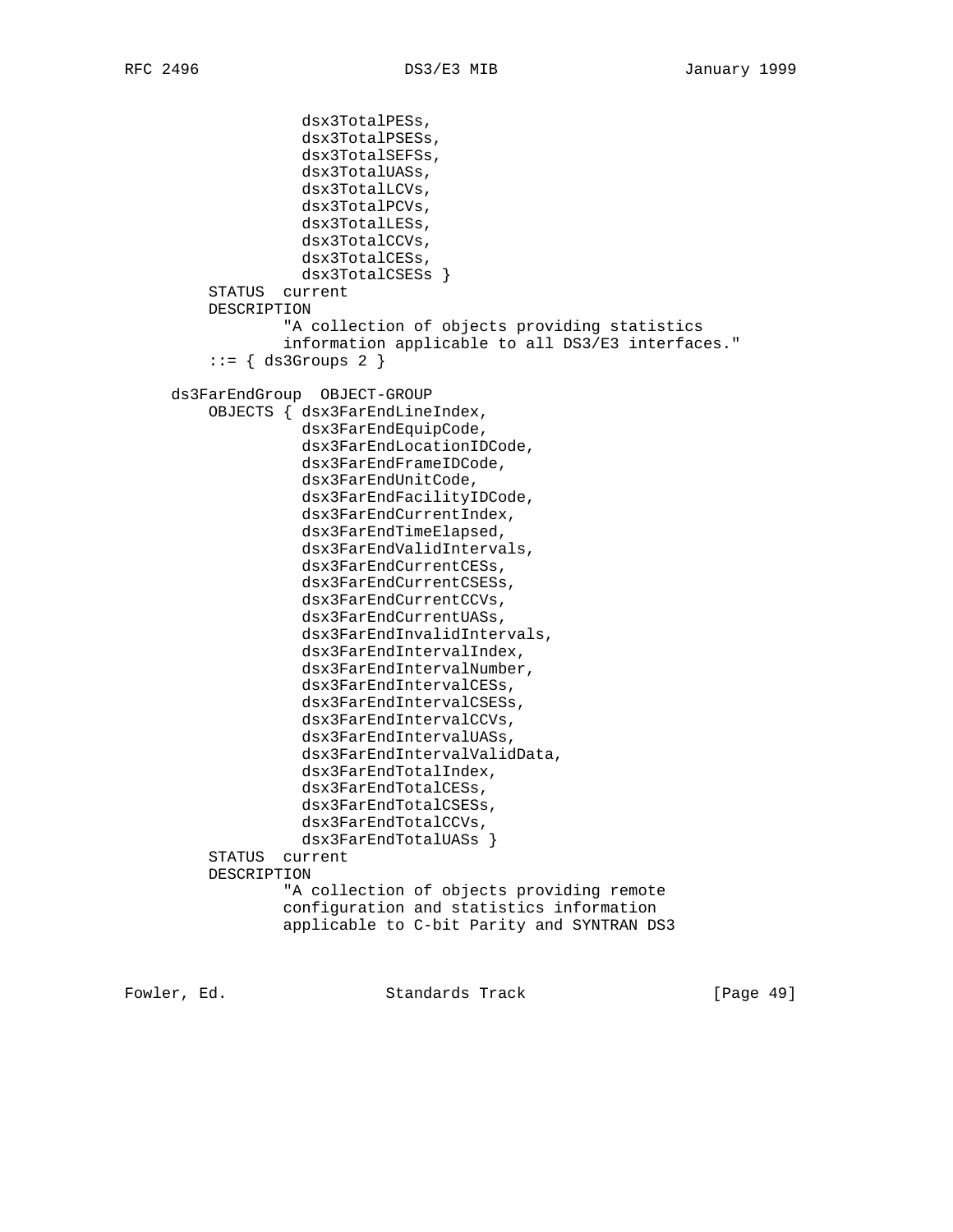```
 interfaces."
     ::= { ds3Groups 3 }
 ds3DeprecatedGroup OBJECT-GROUP
     OBJECTS { dsx3IfIndex,
               dsx3FracIndex,
               dsx3FracNumber,
               dsx3FracIfIndex }
     STATUS deprecated
     DESCRIPTION
             "A collection of obsolete objects that may be
             implemented for backwards compatibility."
     ::= { ds3Groups 4 }
 ds3NearEndOptionalConfigGroup OBJECT-GROUP
     OBJECTS { dsx3LineStatusLastChange,
               dsx3LineStatusChangeTrapEnable }
    STATUS current
     DESCRIPTION
             "A collection of objects that may be implemented
             on DS3/E3 interfaces."
     ::= { ds3Groups 5 }
 ds3NearEndOptionalTrapGroup NOTIFICATION-GROUP
    NOTIFICATIONS { dsx3LineStatusChange }
     STATUS current
     DESCRIPTION
             "A collection of notifications that may be
             implemented on DS3/E3 interfaces."
    ::= \{ ds3Groups 6 \}
```

```
 END
```
Fowler, Ed. Standards Track [Page 50]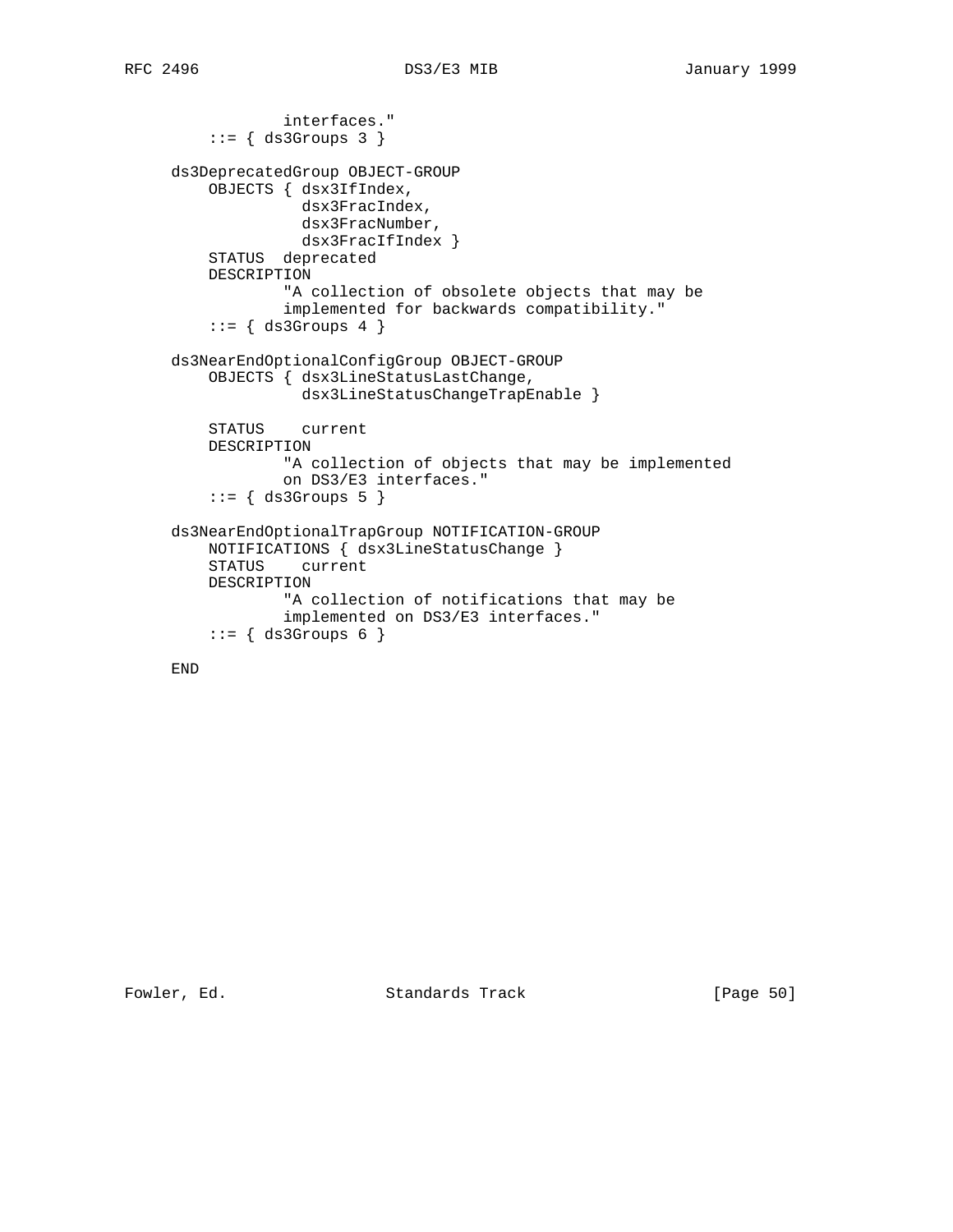4. Appendix A - Use of dsx3IfIndex and dsx3LineIndex

 This Appendix exists to document the previous use if dsx3IfIndex and dsx3LineIndex and to clarify the relationship of dsx3LineIndex as defined in rfc1407 with the dsx3LineIndex as defined in this document.

The following shows the old and new definitions and the relationship:

 [New Definition]: "This object should be made equal to ifIndex. The next paragraph describes its previous usage. Making the object equal to ifIndex allows proper use of ifStackTable.

 [Old Definition]: "this object is the identifier of a DS3/E3 Interface on a managed device. If there is an ifEntry that is directly associated with this and only this DS3/E3 interface, it should have the same value as ifIndex. Otherwise, number the dsx3LineIndices with an unique identifier following the rules of choosing a number that is greater than ifNumber and numbering the inside interfaces (e.g., equipment side) with even numbers and outside interfaces (e.g, network side) with odd numbers."

 When the "Old Definition" was created, my understanding was that it was described this way to allow a manager to treat the value \_as if\_ it were and ifIndex, i.e. the value would either be: 1) an ifIndex value or 2) a value that was guaranteed to be different from all valid ifIndex values.

 The new definition is a subset of that definition, i.e. the value is always an ifIndex value.

The following is Section 3.1 from rfc1407:

 Different physical configurations for the support of SNMP with DS3/E3 equipment exist. To accommodate these scenarios, two different indices for DS3/E3 interfaces are introduced in this MIB. These indices are dsx3IfIndex and dsx3LineIndex.

 External interface scenario: the SNMP Agent represents all managed DS3/E3 lines as external interfaces (for example, an Agent residing on the device supporting DS3/E3 interfaces directly):

 For this scenario, all interfaces are assigned an integer value equal to ifIndex, and the following applies:

ifIndex=dsx3IfIndex=dsx3LineIndex for all interfaces.

Fowler, Ed. Standards Track [Page 51]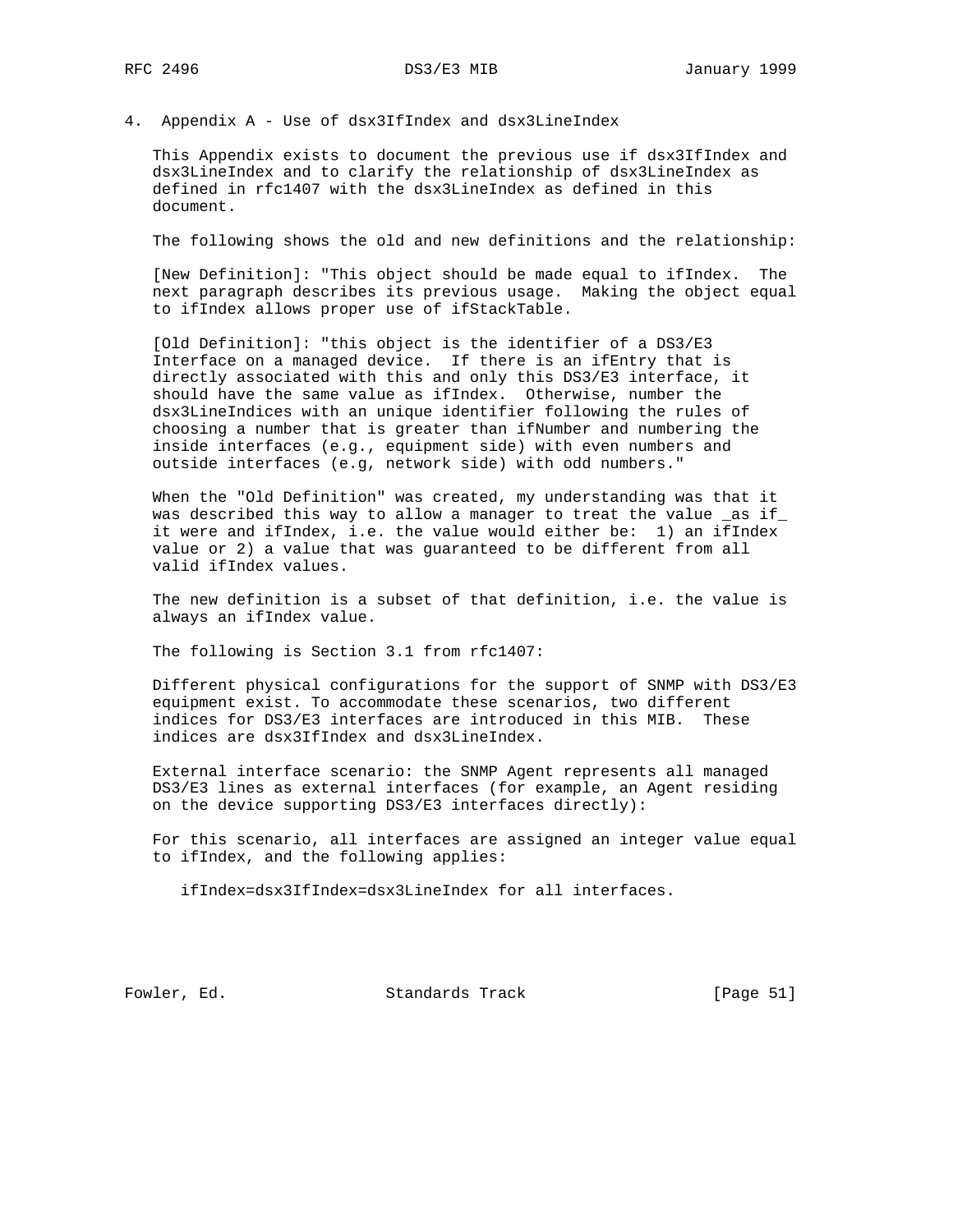The dsx3IfIndex column of the DS3/E3 Configuration table relates each DS3/E3 interface to its corresponding interface (ifIndex) in the Internet-standard MIB (MIB-II STD 17, RFC1213).

 External&Internal interface scenario: the SNMP Agents resides on an host external from the device supporting DS3/E3 interfaces (e.g., a router). The Agent represents both the host and the DS3/E3 device. The index dsx3LineIndex is used to not only represent the DS3/E3 interfaces external from the host/DS3/E3-device combination, but also the DS3/E3 interfaces connecting the host and the DS3/E3 device. The index dsx3IfIndex is always equal to ifIndex.

Example:

 A shelf full of CSUs connected to a Router. An SNMP Agent residing on the router proxies for itself and the CSU. The router has also an Ethernet interface:

| E<br>t                   | $\mathsf{R}$   | 44.736 MBPS |         |        | ds3 M13 Line#A   ds3 C-bit Parity |
|--------------------------|----------------|-------------|---------|--------|-----------------------------------|
| h<br>e<br>$\,$ $\,$ $\,$ | $\Omega$       | 44.736 MBPS | ds3 M13 | Line#B | ds3 C-bit Parity                  |
| n<br>e<br>t.             | τT<br><b>T</b> | 44.736 MBPS |         |        | ds3 M13 Line#C   ds3 C-bit Parity |
|                          | E.             | 44.736 MBPS | ds3 M13 |        | Line#D   ds3 C-bit Parity         |
|                          | R              |             |         |        |                                   |
|                          |                |             |         |        |                                   |

Fowler, Ed. Standards Track [Page 52]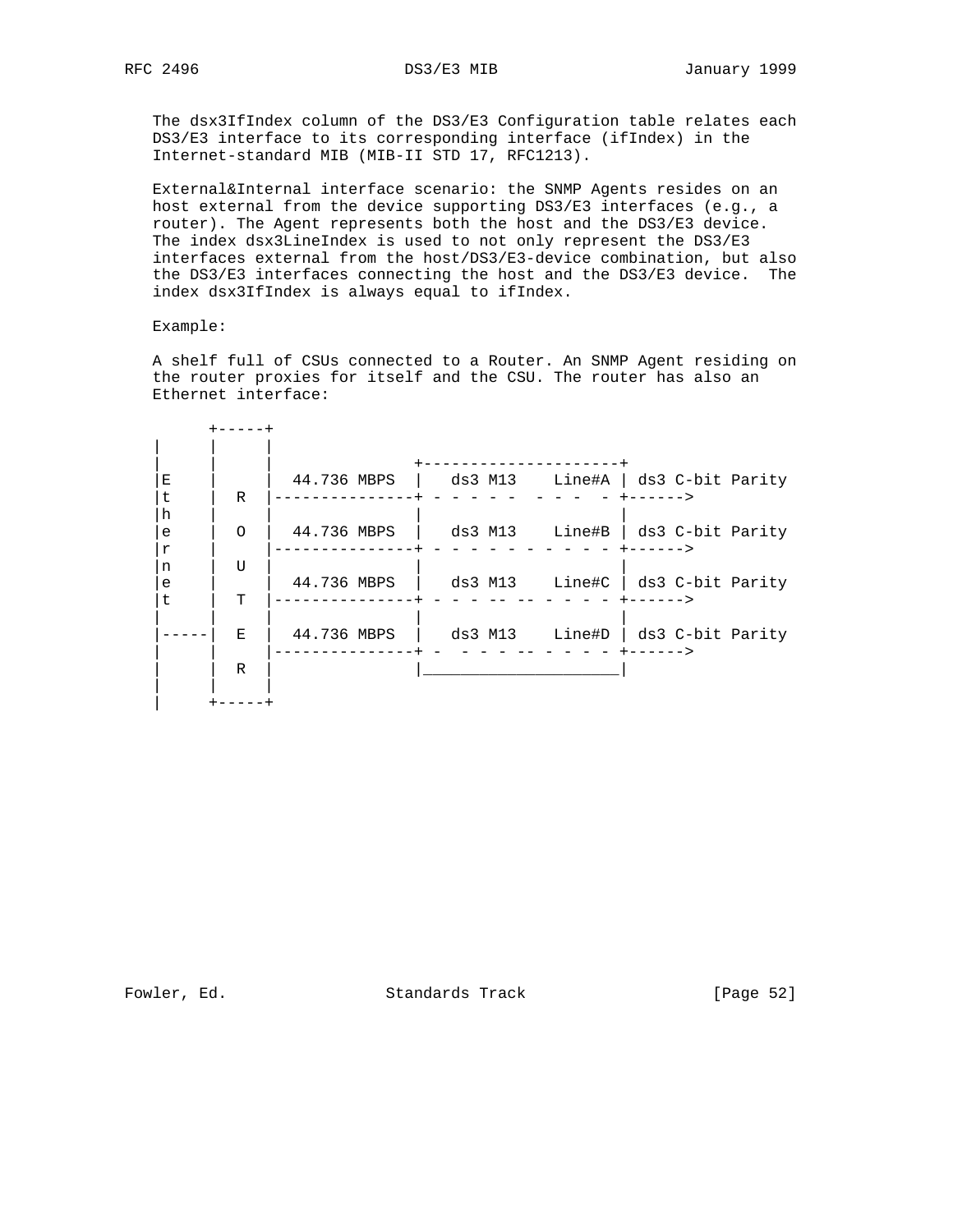The assignment of the index values could for example be:

ifIndex (= dsx3IfIndex) dsx3LineIndex

|   |        | NA           | NA (Ethernet) |
|---|--------|--------------|---------------|
| 2 | Line#A | Router Side  | 6             |
| 2 | Line#A | Network Side | 7             |
| 3 | Line#B | Router Side  | 8             |
| 3 | Line#B | Network Side | 9             |
| 4 | Line#C | Router Side  | 10            |
| 4 | Line#C | Network Side | 11            |
| 5 | Line#D | Router Side  | 12            |
| 5 | Line#D | Network Side | 1 ว           |
|   |        |              |               |

 For this example, ifNumber is equal to 5. Note the following description of dsx3LineIndex: the dsx3LineIndex identifies a DS3/E3 Interface on a managed device. If there is an ifEntry that is directly associated with this and only this DS3/E3 interface, it should have the same value as ifIndex. Otherwise, number the dsx3LineIndices with an unique identifier following the rules of choosing a number greater than ifNumber and numbering inside interfaces (e.g., equipment side) with even numbers and outside interfaces (e.g, network side) with odd numbers.

 If the CSU shelf is managed by itself by a local SNMP Agent, the situation would be:

ifIndex (= dsx3IfIndex) dsx3LineIndex

| 2<br>3<br>4<br>5<br>6<br>8 | Line#A<br>Line#A<br>Line#B<br>Line#B<br>Line#C<br>Line#C<br>Line#D<br>Line#D | Network Side<br>RouterSide<br>Network Side<br>RouterSide<br>Network Side<br>Router Side<br>Network Side<br>Router Side | 5<br>6 |
|----------------------------|------------------------------------------------------------------------------|------------------------------------------------------------------------------------------------------------------------|--------|
|----------------------------|------------------------------------------------------------------------------|------------------------------------------------------------------------------------------------------------------------|--------|

Fowler, Ed. Standards Track [Page 53]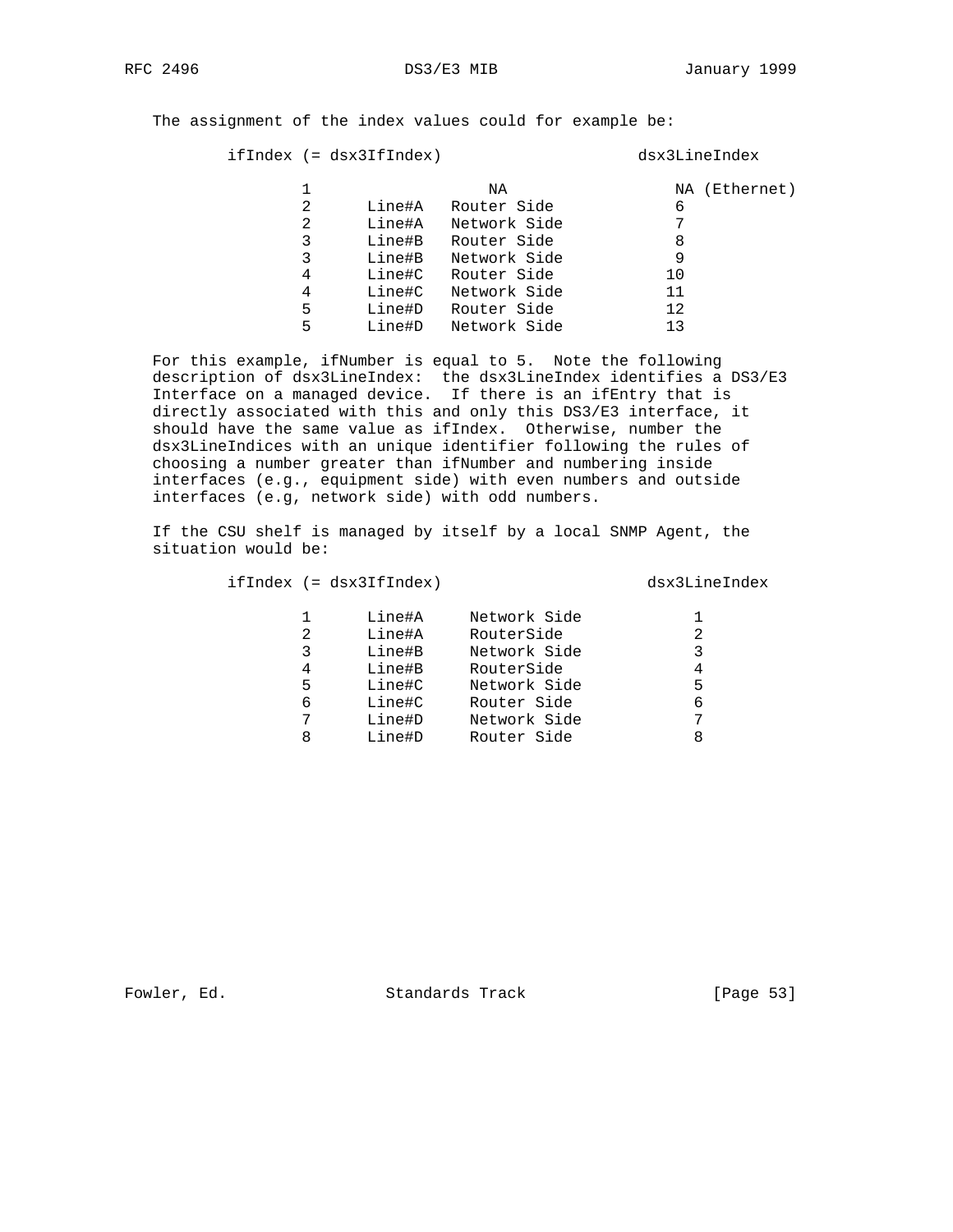5. Appendix B - The delay approach to Unavialable Seconds.

 This procedure is illustrated below for a DS3 C-Bit parity application. Similar rules would apply for other interfaces covered by this MIB. The procedure guarantees that the statistical counters are correctly updated at all times, although they lag real time by 10 seconds. At the end of each 15 minutes interval the current interval counts are transferred to the most recent interval entry and each interval is shifted up by one position, with the oldest being discarded if necessary in order to make room. The current interval counts then start over from zero. Note, however, that the signal state calculation does not start afresh at each interval boundary; rather, signal state information is retained across interval boundaries.



Fowler, Ed. Standards Track [Page 54]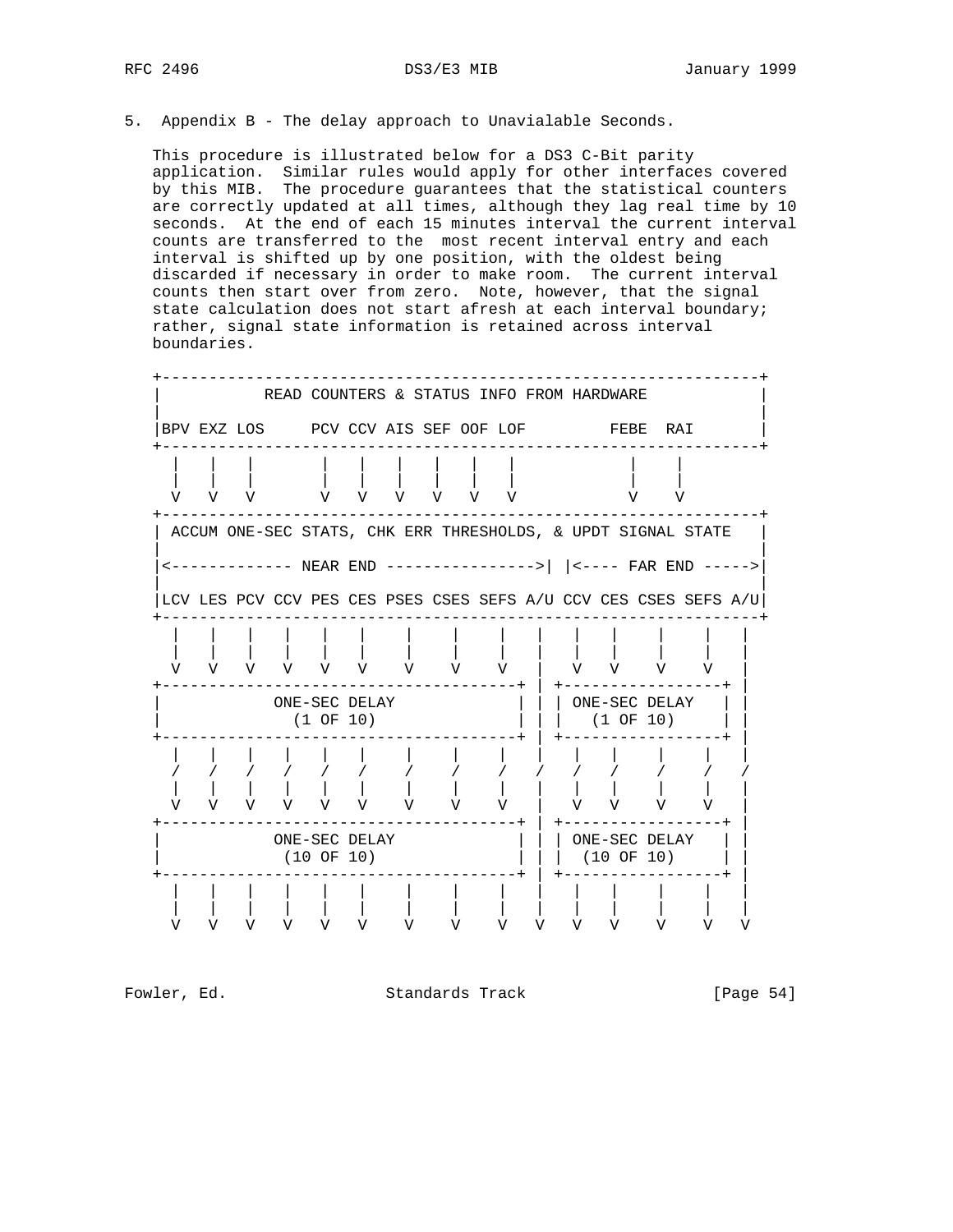+----------------------------------------------------------------+ UPDATE STATISTICS COUNTERS | | |<------------- NEAR END ---------------->| |<---- FAR END ----->| | | |LCV LES PCV CCV PES CES PSES CSES SEFS UAS CCV CES CSES SEFS UAS| +----------------------------------------------------------------+

 Note that if such a procedure is adopted there is no current interval data for the first ten seconds after a system comes up. noSuchInstance must be returned if a management station attempts to access the current interval counters during this time.

 It is an implementation-specific matter whether an agent assumes that the initial state of the interface is available or unavailable.

Fowler, Ed. Standards Track [Page 55]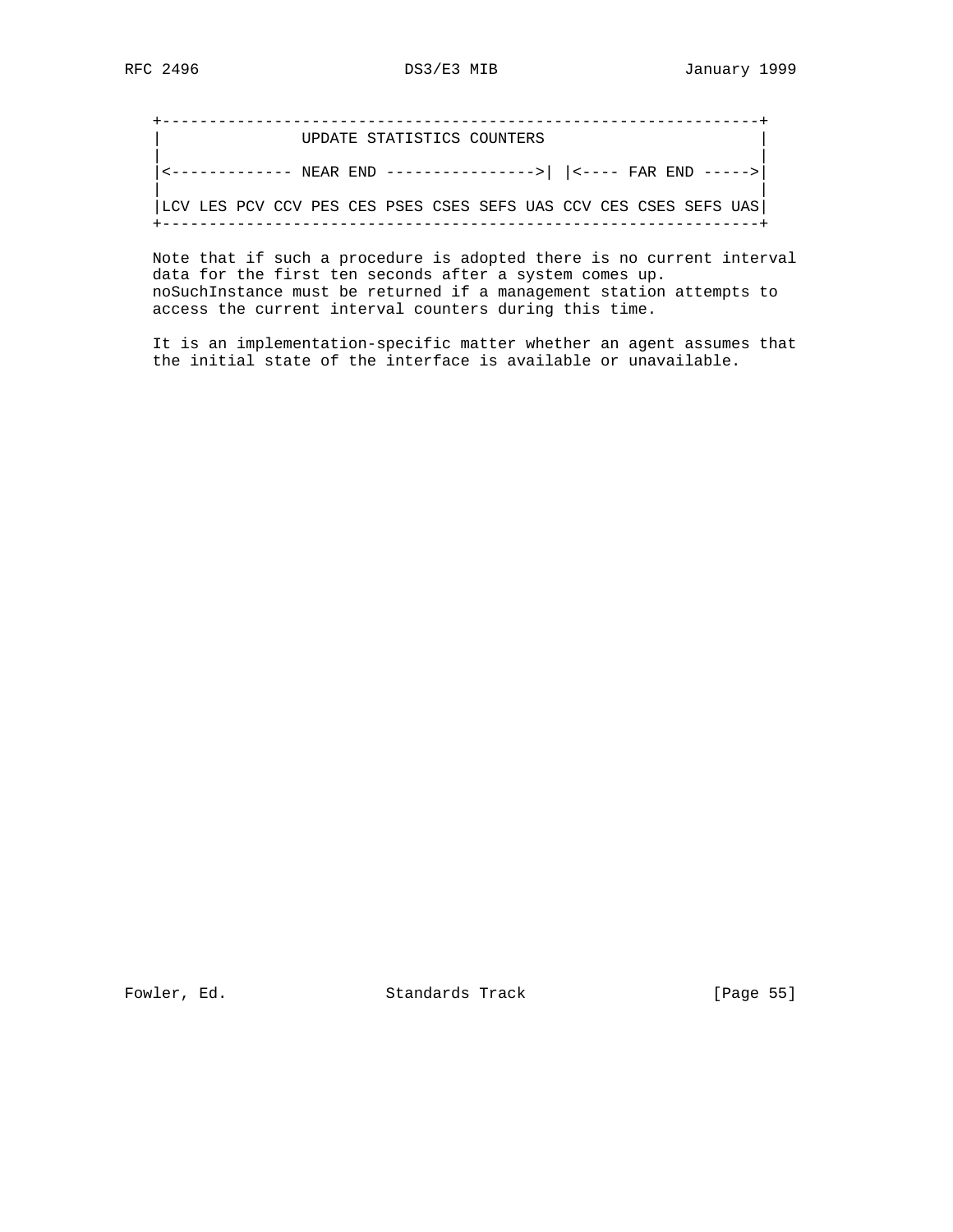### 6. Intellectual Property

 The IETF takes no position regarding the validity or scope of any intellectual property or other rights that might be claimed to pertain to the implementation or use of the technology described in this document or the extent to which any license under such rights might or might not be available; neither does it represent that it has made any effort to identify any such rights. Information on the IETF's procedures with respect to rights in standards-track and standards-related documentation can be found in BCP-11. Copies of claims of rights made available for publication and any assurances of licenses to be made available, or the result of an attempt made to obtain a general license or permission for the use of such proprietary rights by implementors or users of this specification can be obtained from the IETF Secretariat.

 The IETF invites any interested party to bring to its attention any copyrights, patents or patent applications, or other proprietary rights which may cover technology that may be required to practice this standard. Please address the information to the IETF Executive Director.

7. Acknowledgments

This document was produced by the Trunk MIB Working Group

- 8. References
	- [1] Harrington, D., Presuhn, R. and B. Wijnen, "An Architecture for Describing SNMP Management Frameworks", RFC 2271, January 1998.
	- [2] Rose, M. and K. McCloghrie, "Structure and Identification of Management Information for TCP/IP-based Internets", STD 16, RFC 1155, May 1990.
	- [3] Rose, M. and K. McCloghrie, "Concise MIB Definitions", STD 16, RFC 1212, March 1991.
	- [4] Rose, M., "A Convention for Defining Traps for use with the SNMP", RFC 1215, March 1991.
	- [5] Case, J., McCloghrie, K., Rose, M. and S. Waldbusser, "Structure of Management Information for Version 2 of the Simple Network Management Protocol (SNMPv2)", RFC 1902, January 1996.
	- [6] Case, J., McCloghrie, K., Rose, M. and S. Waldbusser, "Textual Conventions for Version 2 of the Simple Network Management Protocol (SNMPv2)", RFC 1903, January 1996.

| Fowler, Ed. | Standards Track | [Page 56] |  |
|-------------|-----------------|-----------|--|
|-------------|-----------------|-----------|--|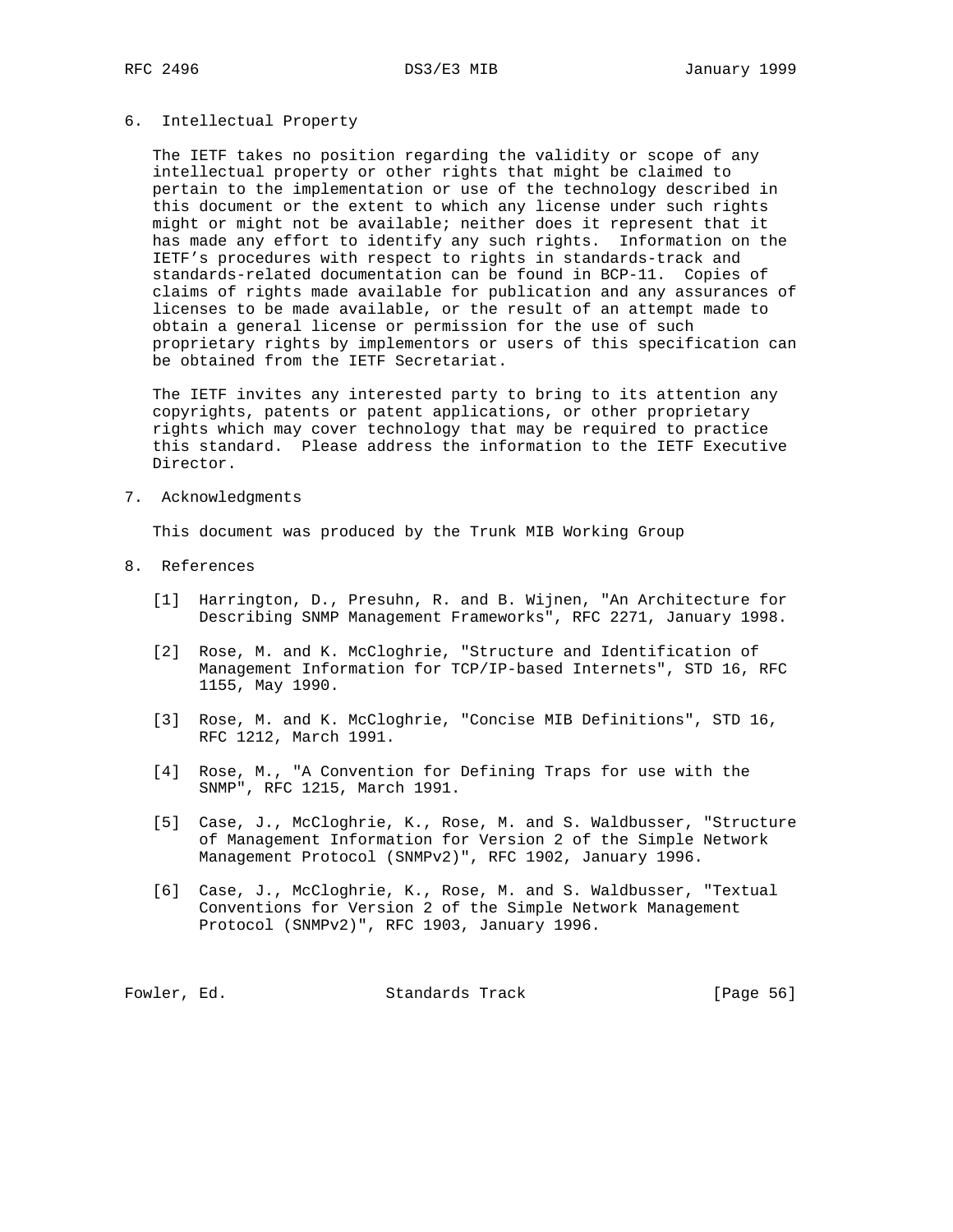- [7] Case, J., McCloghrie, K., Rose, M. and S. Waldbusser, "Conformance Statements for Version 2 of the Simple Network Management Protocol (SNMPv2)", RFC 1904, January 1996.
- [8] Case, J., Fedor, M., Schoffstall, M. and J. Davin, "Simple Network Management Protocol", STD 15, RFC 1157, May 1990.
- [9] Case, J., McCloghrie, K., Rose, M. and S. Waldbusser, "Introduction to Community-based SNMPv2", RFC 1901, January 1996.
- [10] Case, J., McCloghrie, K., Rose, M. and S. Waldbusser, "Transport Mappings for Version 2 of the Simple Network Management Protocol (SNMPv2)", RFC 1906, January 1996.
- [11] Case, J., Harrington D., Presuhn R. and B. Wijnen, "Message Processing and Dispatching for the Simple Network Management Protocol (SNMP)", RFC 2272, January 1998.
- [12] Blumenthal, U. and B. Wijnen, "User-based Security Model (USM) for version 3 of the Simple Network Management Protocol (SNMPv3)", RFC 2274, January 1998.
- [13] Case, J., McCloghrie, K., Rose, M. and S. Waldbusser, "Protocol Operations for Version 2 of the Simple Network Management Protocol (SNMPv2)", RFC 1905, January 1996.
- [14] Levi, D., Meyer, P. and B. Stewart, "SNMPv3 Applications", RFC 2273, January 1998.
- [15] Wijnen, B., Presuhn, R. and K. McCloghrie, "View-based Access Control Model (VACM) for the Simple Network Management Protocol (SNMP)", RFC 2275, January 1998.
- [16] McCloghrie, K. and F. Kastenholz, "The Interfaces Group MIB using SMIv2", RFC 2233, November 1997.
- [17] Fowler D., "Definitions of Managed Objects for the DS1 and E1 Interface Types", RFC 2495, January 1999.
- [18] Brown, T., and Tesink, K., "Definitions of Managed Objects for the SONET/SDH Interface Type", Work in Progress.
- [19] American National Standard for telecommunications digital hierarchy - electrical interfaces, ANSI T1.102- 1987.
- [20] American National Standard for telecommunications digital hierarchy - formats specification, ANSI T1.107- 1988.

Fowler, Ed. Standards Track [Page 57]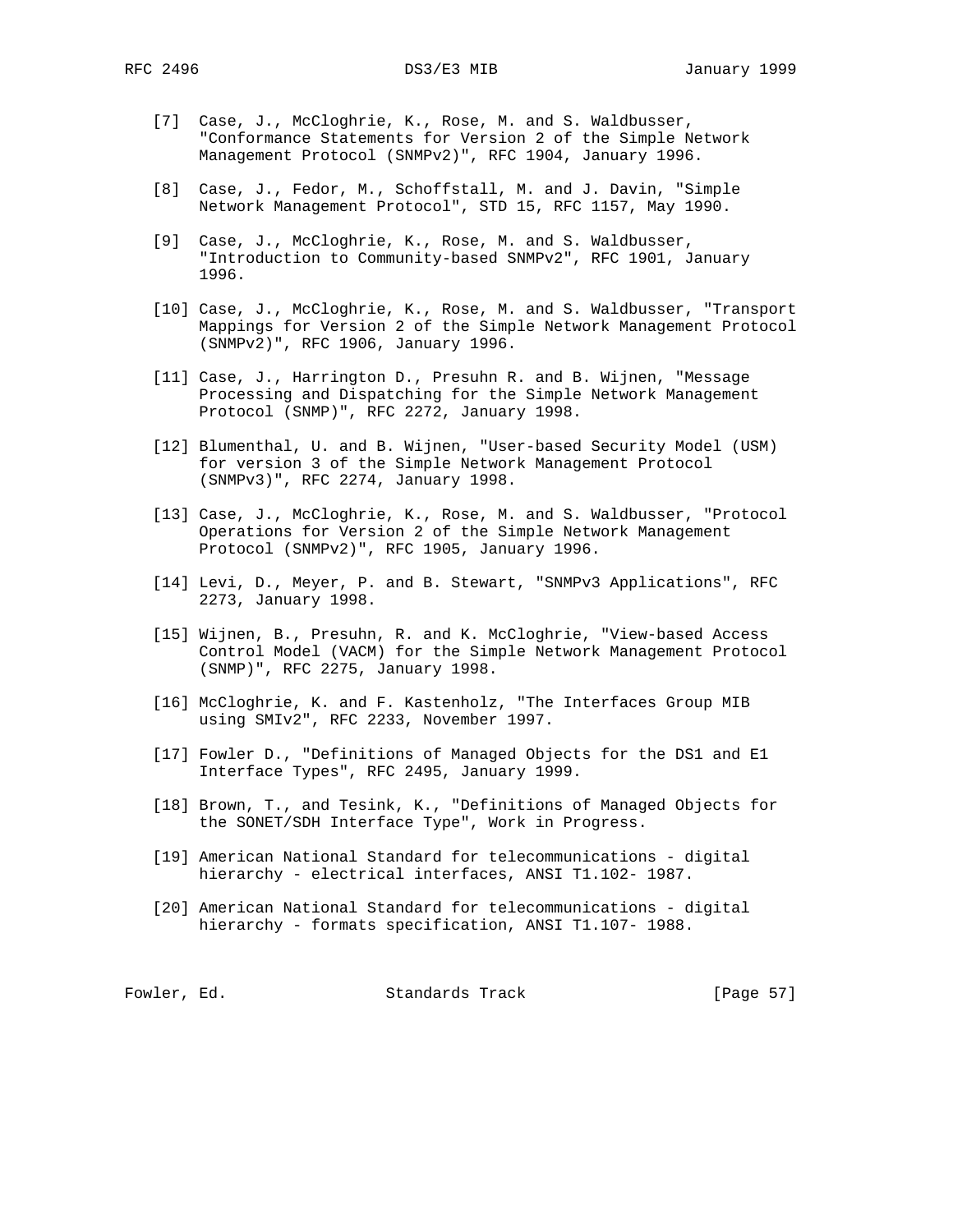[20a]ANSI T1.107a-1990.

- [21] American National Standard for telecommunications Carrier-to- Customer Installation - DS3 Metallic Interface, ANSI T1.404- 1989.
- [22] American National Standard for Telecommunications -- Layer 1 In- Service Digital Transmission Performance Monitoring T1.231, Sept 1993.
- [23] CCITT Digital Multiplex Equipment Operating at the Third Order Bit Rate of 34 368 Kbit/s and the Forth Order Bit Rate of 139 264 Kbit/s and Using Positive Justification, G.751
- [24] European Telecommunications Standards Institute -- ETS "34M" -- Metropolitan Area Network Physical Convergence Layer Procedure for 34.368 Megabits per Second, T/NA(91)18, May 1991.
- [25] Fowler, D., "Definitions of Managed Objects for the Ds0 and DS0Bundle Interface Types", RFC 2494, January 1999.
- [26] Tesink, K., "Textual Conventions for MIB Modules Using Performance History Based on 15 Minute Intervals", RFC 2493, January 1999.
- 9. Security Considerations

 SNMPv1 by itself is such an insecure environment. Even if the network itself is secure (for example by using IPSec), even then, there is no control as to who on the secure network is allowed to access and GET (read) the objects in this MIB.

 It is recommended that the implementors consider the security features as provided by the SNMPv3 framework. Specifically, the use of the User-based Security Model RFC 2274 [12] and the View-based Access Control Model RFC 2275 [15] is recommended.

 It is then a customer/user responsibility to ensure that the SNMP entity giving access to an instance of this MIB, is properly configured to give access to those objects only to those principals (users) that have legitimate rights to access them.

 Setting any of the following objects to an inappropriate value can cause loss of traffic. The definition of inappropriate varies for each object. In the case of dsx3LineType, for example, both ends of a ds3/e3 must have the same value in order for traffic to flow. In the case of dsx3SendCode and dsx3LoopbackConfig, for another example, traffic may stop transmitting when particular loopbacks are applied.

Fowler, Ed. Standards Track [Page 58]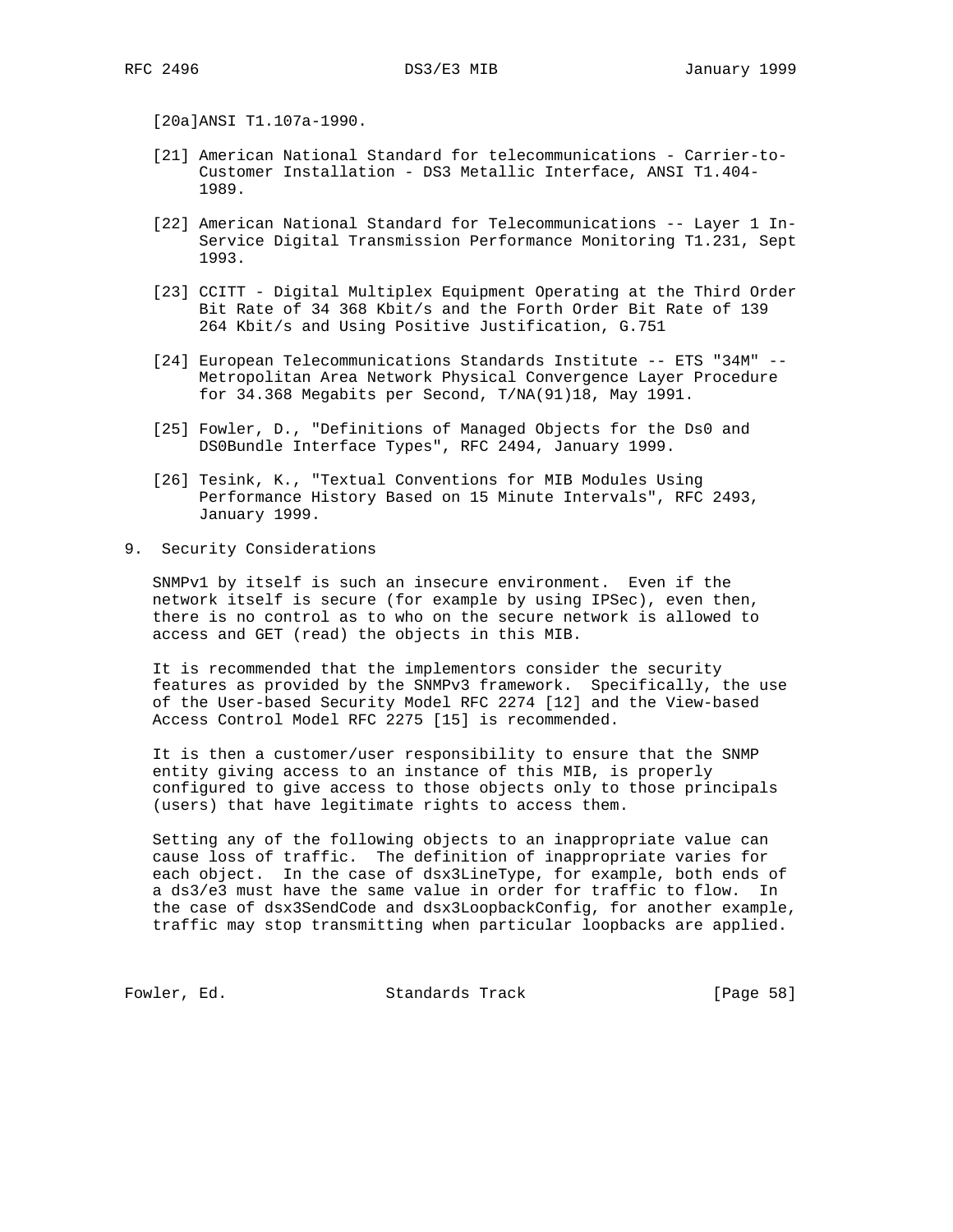dsx3LineType dsx3LineCoding dsx3SendCode dsx3LoopbackConfig dsx3TransmitClockSource dsx3LineLength dsx3Channelization Setting the following object is mischevious, but not harmful to traffic dsx3CircuitIdentifier Setting the following object can cause an increase in the number of traps received by the network management station. dsx3LineStatusChangeTrabEnable 10. Author's Address David Fowler Newbridge Networks 600 March Road Kanata, Ontario, Canada K2K 2E6

 Phone: (613) 599-3600, ext 6559 EMail: davef@newbridge.com

Fowler, Ed. Standards Track [Page 59]